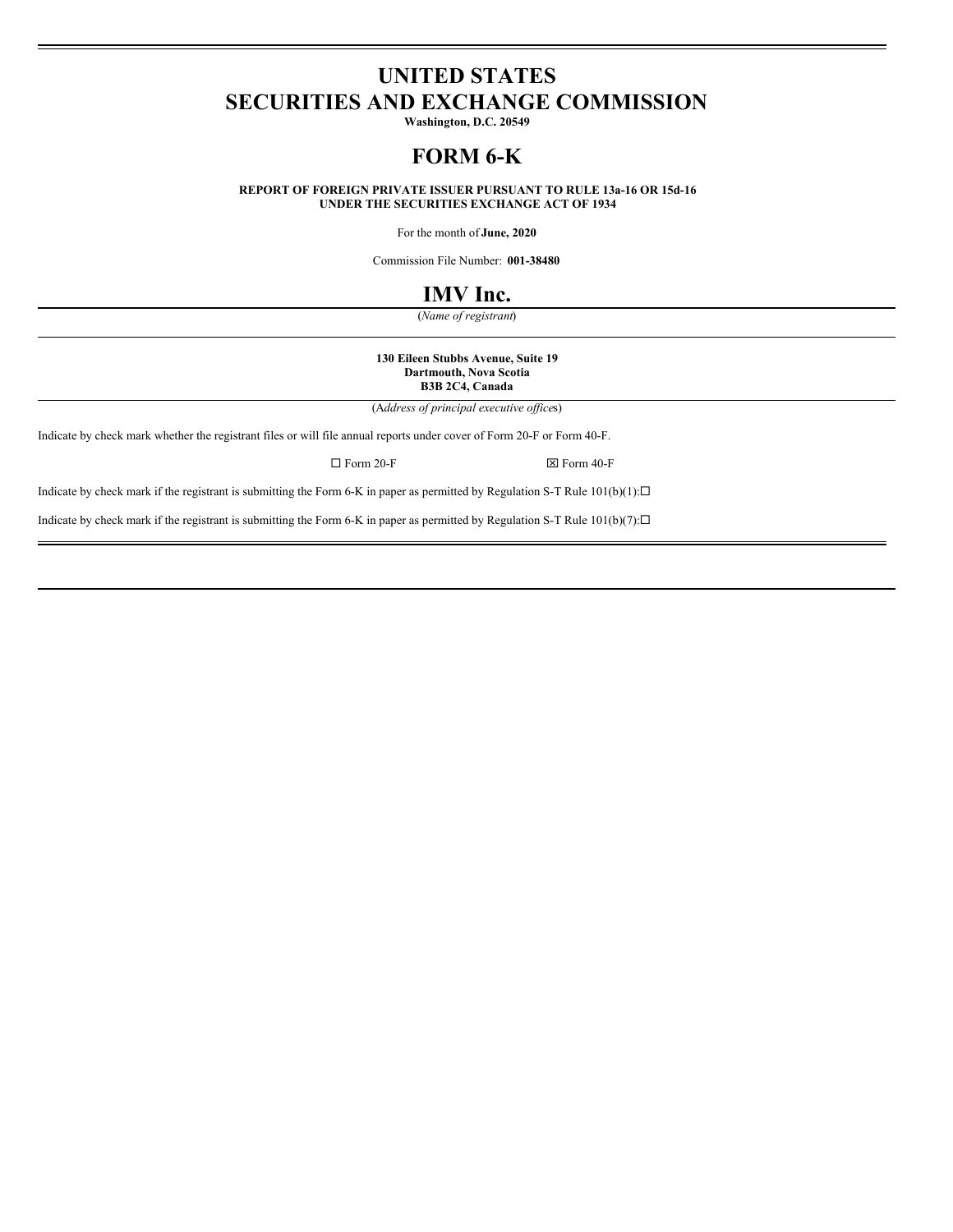# **SIGNATURES**

Pursuant to the requirements of the Securities Exchange Act of 1934, the registrant has duly caused this report to be signed on its behalf by the undersigned, thereunto duly authorized.

# **IMV Inc.**

Date: June 30, 2020 By: /s/ Pierre Labbé

Name: Pierre Labbé Title: Chief Financial Officer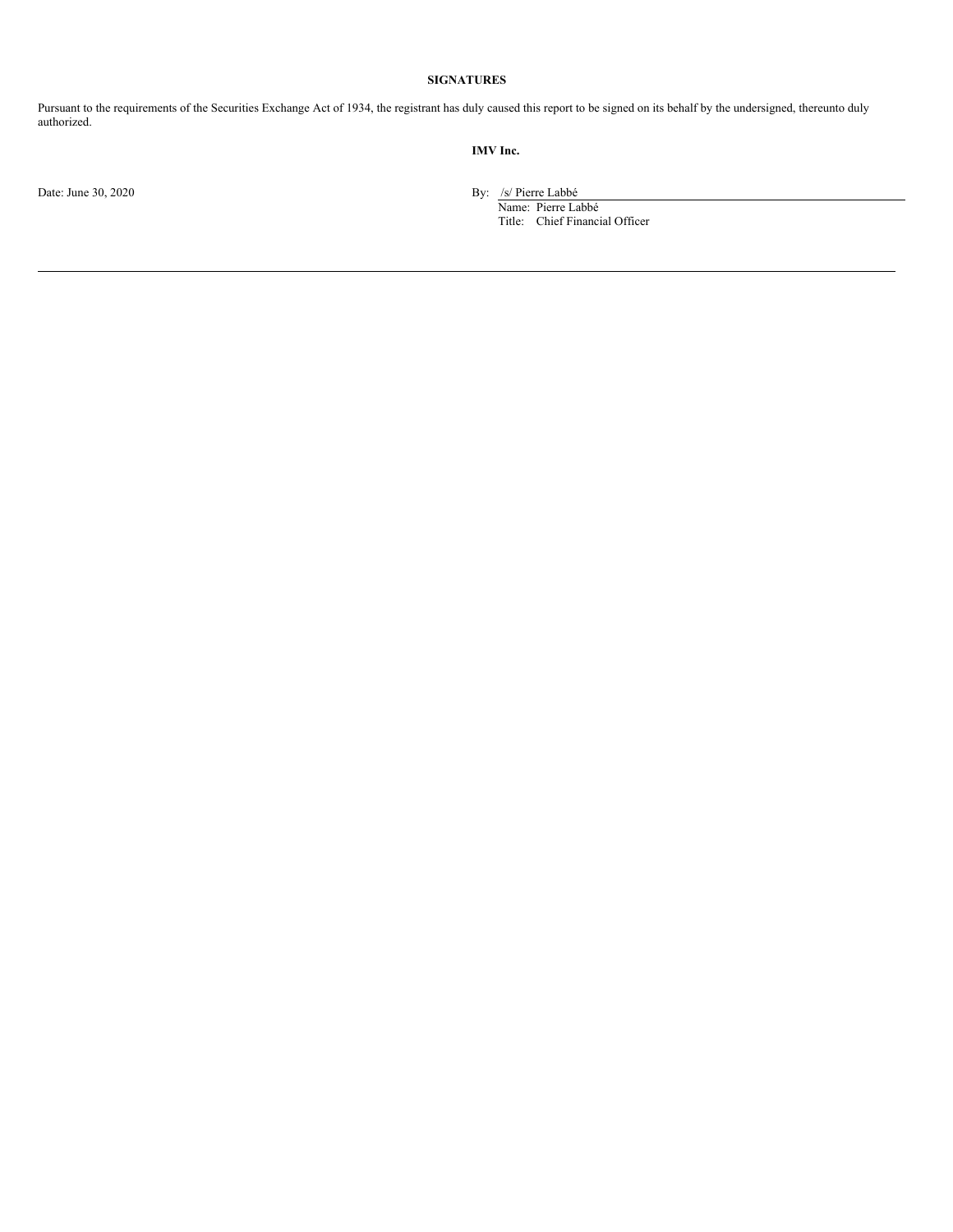# **Form 6-K Exhibit Index**

| Exhibit Number | <b>Document Description</b>                                                                                                                          |
|----------------|------------------------------------------------------------------------------------------------------------------------------------------------------|
| 99.1           | Press Release dated June 30, 2020 related to the Company maintaining the remainder of its At-The-Market facility under its new Base Shelf Prospectus |
| 99.2           | Equity Distribution Agreement dated June 30, 2020 between the Company and Piper Sandler & Co.                                                        |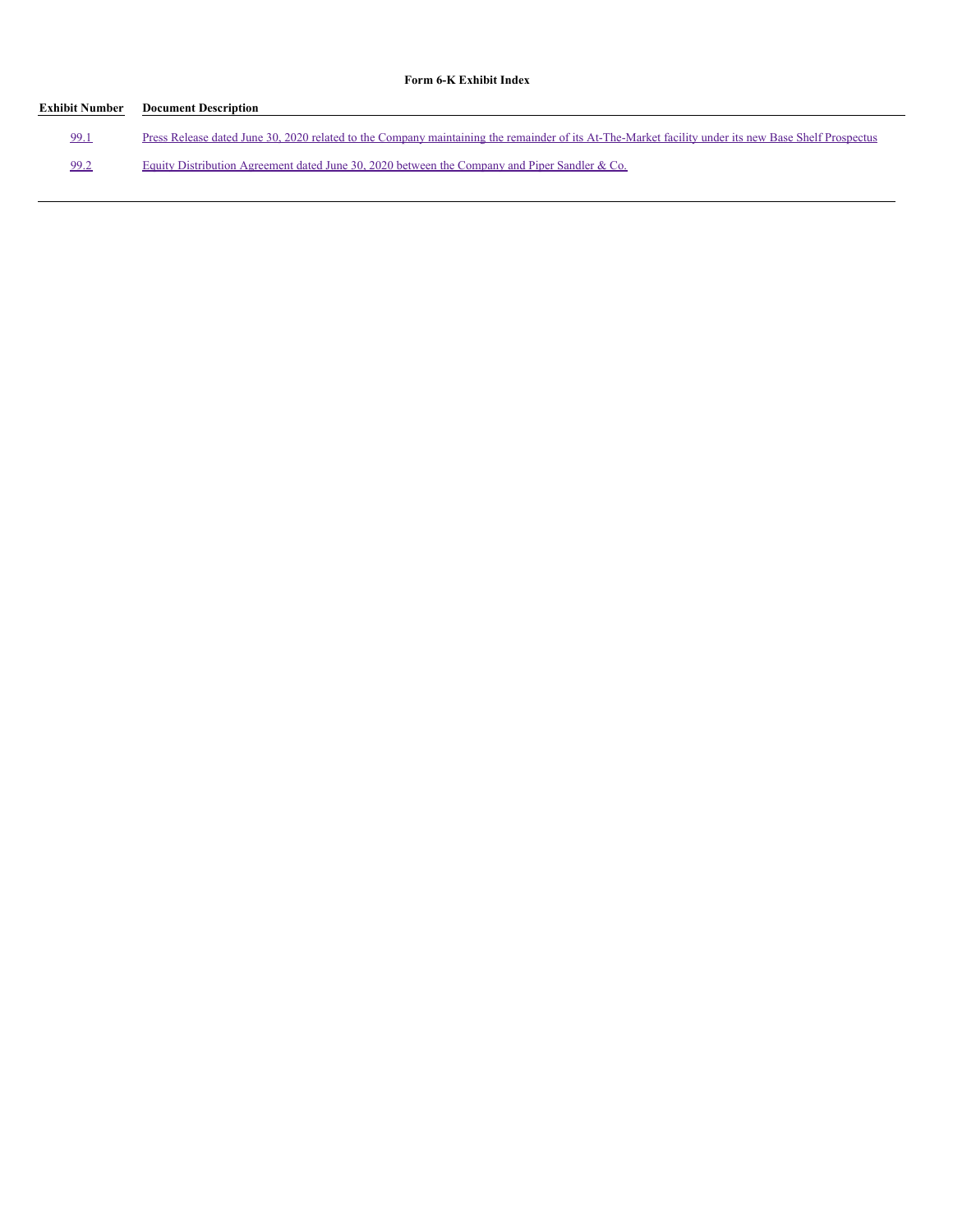Media Release



#### **FOR IMMEDIATE RELEASE**

# **IMV maintains the remainder of its At-the-Market Facility under its new Base Shelf Prospectus**

**Dartmouth, Nova Scotia; June 30, 2020** – IMV Inc. ("**IMV**" or the "**Company**") (Nasdaq: IMV; TSX: IMV), a clinical-stage biopharmaceutical company, today announced that in order to maintain the remainder of its at-the-market facility announced on March 18, 2020 under its new Canadian base shelf prospectus, it re-entered into an equity distribution agreement (the "**EDA**") dated June 30, 2020 with Piper Sandler & Co. ("**Piper Sandler**") pursuant to which the Company may from time to time sell through "atthe-market" offerings (the "**ATM Offering**"), with Piper Sandler acting as sales agent, on the Nasdaq Capital Market (the "**Nasdaq**") such number of common shares that have an aggregate offering price of up to US\$24.5 million under the ATM Prospectus Supplement (as defined below). This amount reflects the amount which remains unsold following the Company entering into the initial equity distribution agreement with Piper Sandler for an aggregate amount of US\$30 million as of such date and is only being filed as a result of the underlying Canadian final base shelf prospectus expiring on July 5, 2020.

The ATM Offering will be made by way of a prospectus supplement (the "**ATM Prospectus Supplement**") to the Company's Canadian final base shelf prospectus dated June 26, 2020 and the Company's United States final base shelf prospectus which is contained in the Company's U.S. registration statement on Form F-10 dated June 19, 2020, as amended (File No. 333-239310) (the "**Registration Statement**"). The Registration Statement was declared effective by the United States Securities and Exchange Commission (the "**SEC**") on June 29, 2020. The ATM Prospectus Supplement has been filed with the Nova Scotia Securities Commission, as principal regulator in Canada, and in the United States with the SEC. The Toronto Stock Exchange ("**TSX**") has conditionally approved the ATM Offering.

Piper Sandler, at IMV's discretion and instruction, will use its commercially reasonable efforts to sell the common shares at market prices from time to time. No offers or sales of common shares will be made in Canada or through the facilities of the TSX.

The Company plans to use the net proceeds from the ATM Offering for general corporate purposes, including but not limited to working capital expenditures, capital expenditures, research and development expenditures, and clinical trial expenditures, including expenditures related to a COVID-19 vaccine candidate.

Copies of the ATM Prospectus Supplement and the accompanying final base shelf prospectus relating to the offered common shares may be obtained for free from the offices of Piper Sandler & Co., Attention: Prospectus Department, 800 Nicollet Mall, J12S03, Minneapolis, MN 55402, via telephone at (800) 747-3924 or via email at prospectus@psc.com.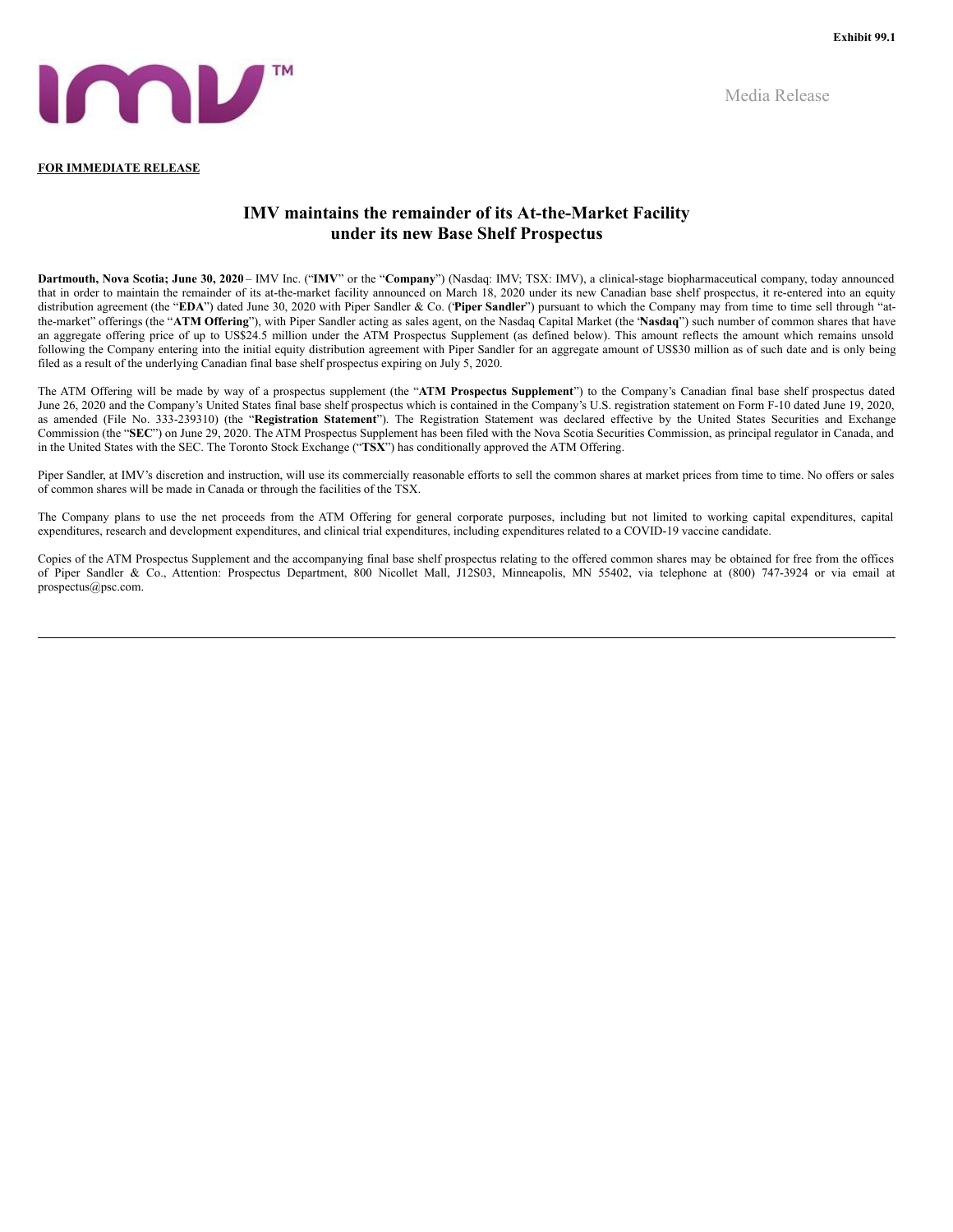<span id="page-4-0"></span>This press release shall not constitute an offer to sell or a solicitation of an offer to buy, nor shall there be any sale of these common shares in any jurisdiction in which an offer, solicitation or sale would be unlawful prior to registration or qualifications under the securities laws of any such jurisdiction.

#### **About IMV**

IMV Inc. is a clinical stage biopharmaceutical company dedicated to making immunotherapy more effective, more broadly applicable, and more widely available to people facing cancer and other serious diseases. IMV is pioneering a new class of cancer-targeted immunotherapies and vaccines based on the Company's proprietary drug delivery platform. This patented technology leverages a novel mechanism of action that enables the programming of immune cells *in vivo,* which are aimed at generating powerful new synthetic therapeutic capabilities. IMV's lead candidate, DPX-Survivac, is a T cell-activating immunotherapy that combines the utility of the platform with a target: survivin. IMV is currently assessing DPX-Survivac as a monotherapy in advanced ovarian cancer, as well as a combination therapy in multiple clinical studies with Merck. IMV is also developing a DPX-based vaccine to fight against COVID-19.

#### **Cautionary Language Regarding Forward-Looking Statements**

This press release contains forward-looking information under applicable securities law. All information that addresses activities or developments that we expect to occur in the future is forward-looking information. Forward-looking statements are based on the estimates and opinions of management on the date the statements are made. Forwardlooking statements in this news release include, without limitation, statements about the possible sales of common shares and statements regarding how the Company intends to use the proceeds from the sale of shares. Such statements should not be regarded as a representation that any of the plans will be achieved. Actual results may differ materially from those set forth in this press release due to risks affecting the Company and its products. The Company assumes no responsibility to update forward-looking statements in this press release, except as required by law. These forward-looking statements involve known and unknown risks and uncertainties and those risks and uncertainties include, but are not limited to, the Company's ability to successfully sell common shares in the proposed offering, the Company's ability to access capital generally, the successful and timely completion of clinical trials, the receipt of necessary regulatory approvals and other risks detailed from time to time in the Company's ongoing filings and in its annual information form filed with the Canadian regulatory authorities on SEDAR as www.sedar.com and with the SEC on EDGAR at www.sec.gov. Investors are cautioned not to rely on these forward-looking statements and are encouraged to read the Company's continuous disclosure documents which are available on SEDAR and on EDGAR.

 $#HH$ 

#### **Source: IMV Inc.**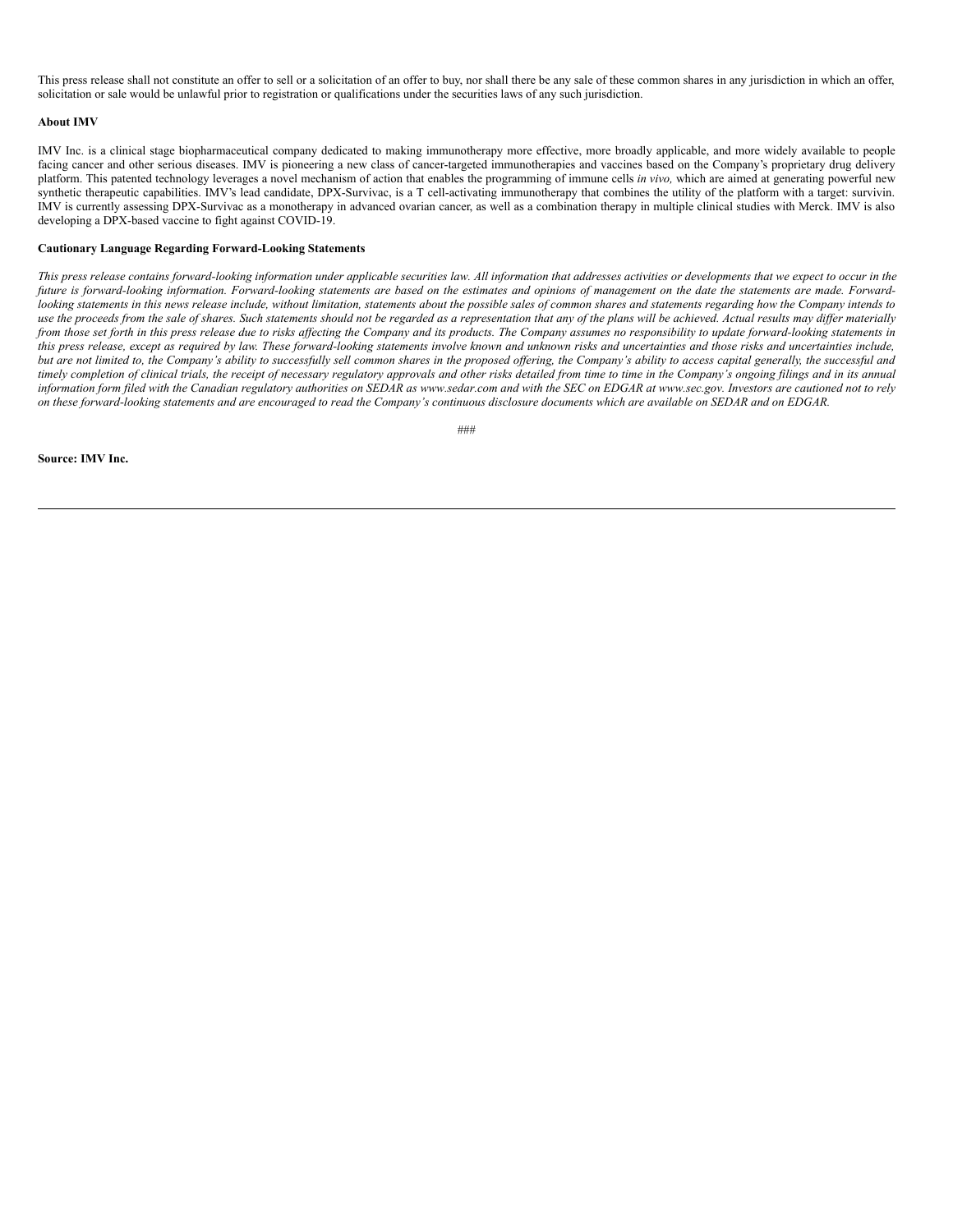# **Investor Relations**

**Marc Jasmin, Senior Director, Investor Relations, IMV** O: (902) 492-1819 ext : 1042 M: (514) 617-9481 E: mjasmin@imv-inc.com

**Josh Rappaport, Director, Stern IR** O: (212) 362-1200 E: josh.rappaport@sternir.com

**Media**

**Delphine Davan, Director of Communications, IMV** M: (514) 968-1046 E:  $\frac{d^2}{dx^2}$  E:  $\frac{d^2}{dx^2}$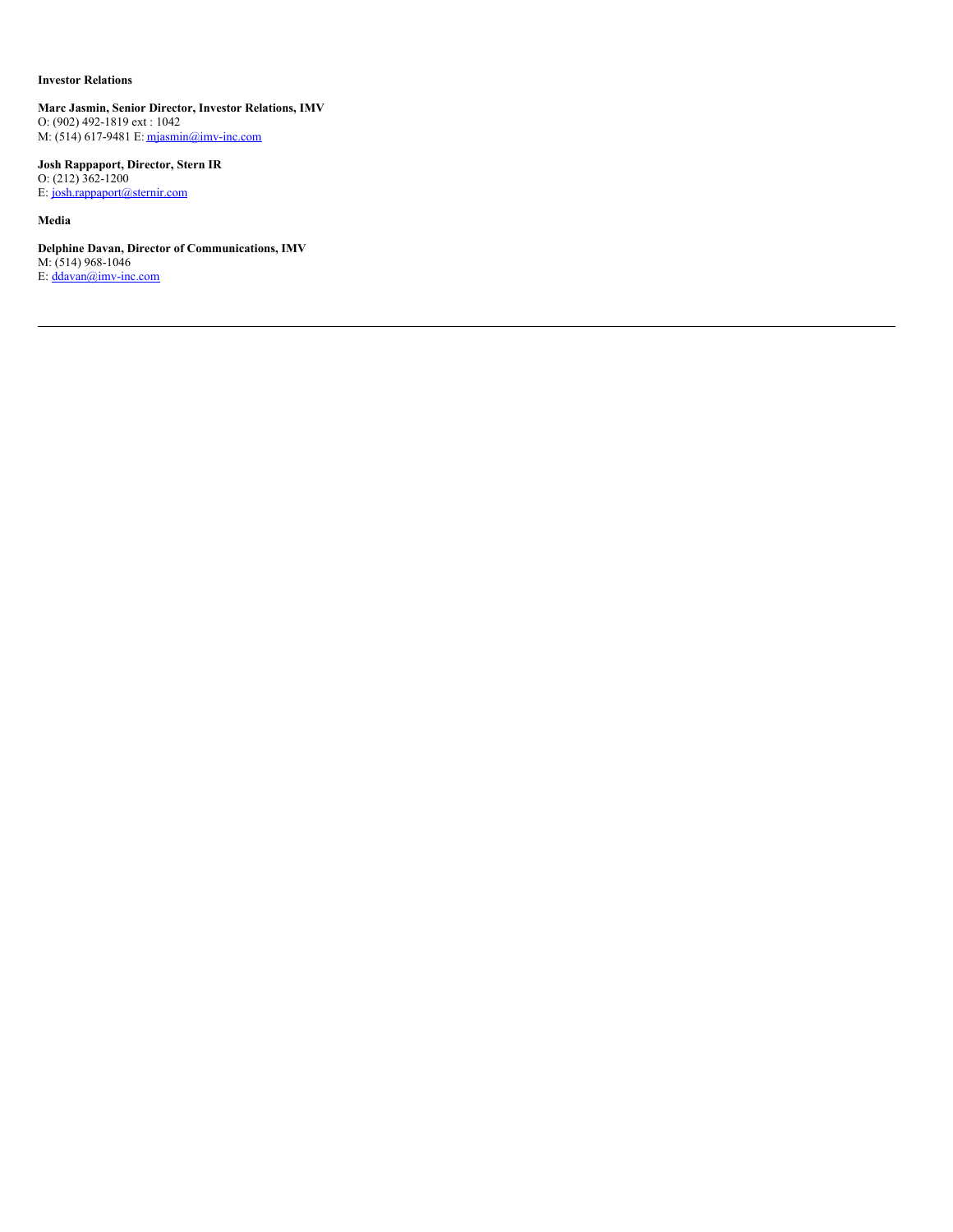### **IMV INC.**

#### **EQUITY DISTRIBUTION AGREEMENT**

PIPER SANDLER & CO. U.S. Bancorp Center 800 Nicollet Mall Minneapolis, Minnesota 55402

#### Ladies and Gentlemen:

As further set forth in this agreement (this*"Agreement"*), IMV Inc., a company organized under the laws of Canada (the*"Company"*), proposes to issue and sell from time to time through Piper Sandler & Co. (the *"Agent"*), as sales agent, the common shares in the capital of the Company (the*"Common Shares"*), having an aggregate offering price of up to U.S. \$24,500,000, (such Common Shares to be sold pursuant to this Agreement, the *"Shares"*) on terms set forth herein. Each of the Company and the Agent hereby agrees and acknowledges that all sales and solicitation of sales of Shares shall be made solely in the United States and sales and solicitation of sales of Shares shall not be made in Canada or through the facilities of the Toronto Stock Exchange (the "*TSX*" or any other Canadian trading market (together with the TSX, a "*Canadian Market*")). Notwithstanding anything to the contrary contained herein, the parties hereto agree that compliance with the limitation set forth in Section 3(b) of this Agreement on the number of Shares issued and sold under this Agreement shall be the sole responsibility of the Company, and the Agent shall have no obligation in connection with such compliance.

The Company hereby confirms its agreement with the Agent with respect to the sale of the Shares.

#### *1. Registration Statement and Prospectus*.

The Company has prepared and filed with the securities regulatory authorities (the "*Qualifying Authorities*") in each of the provinces of British Columbia, Alberta, Saskatchewan, Manitoba, Ontario, Quebec, Nova Scotia, and Newfoundland and Labrador (the "*Qualifying Jurisdictions*") a preliminary short form base shelf prospectus dated June 19, 2020 (in both French and English languages) (the "*Canadian Preliminary Base Prospectus*"), and the Canadian Base Prospectus (as defined below), in respect of an aggregate of up to US\$125,000,000 in certain securities of the Company, including Common Shares (collectively, the "*Shelf Securities*"). The Company has selected the Nova Scotia Securities Commission (the "Reviewing Authority") as its principal regulator under the passport system procedures provided for under Multilateral Instrument 11-102 -Passport System and National Policy 11-202 - Process for Prospectus Reviews in Multiple Jurisdictions (collectively, the "*Passport System*") in respect of the Shelf Securities. The Reviewing Authority has issued a receipt, which is deemed to also be a receipt of the securities regulatory authorities in each of the provinces of British Columbia, Alberta, Saskatchewan, Manitoba, Quebec, and Newfoundland and Labrador, and evidence of the receipt issued by the Ontario Securities Commission pursuant to the Passport System (a "*Passport Decision Document*"), for each of the Canadian Preliminary Base Prospectus and the Canadian Base Prospectus. The term "*Canadian Base Prospectus*" means the final short form base shelf prospectus dated June 26, 2020 (in both French and English languages) relating to the Shelf Securities, including any documents incorporated by reference therein and the documents otherwise deemed to be incorporated by reference therein pursuant to Canadian Securities Laws (as defined below), at the time the Reviewing Authority issued a Passport Decision Document with respect thereto in accordance with Canadian Securities Laws, including National Instrument 44-101 - Short Form Prospectus Distributions and National Instrument 44-102 - Shelf Distributions (together, the "*Canadian Shelf Procedures*"). The Company has also prepared and filed with the Nova Scotia Securities Commission in accordance with the Canadian Shelf Procedures a prospectus supplement dated June 30, 2020 (in English language), relating to the Shares (together with the Canadian Base Prospectus, and including any documents incorporated therein by reference and the documents otherwise deemed to be incorporated by reference therein pursuant to Canadian Securities Laws, the "*Canadian Prospectus*").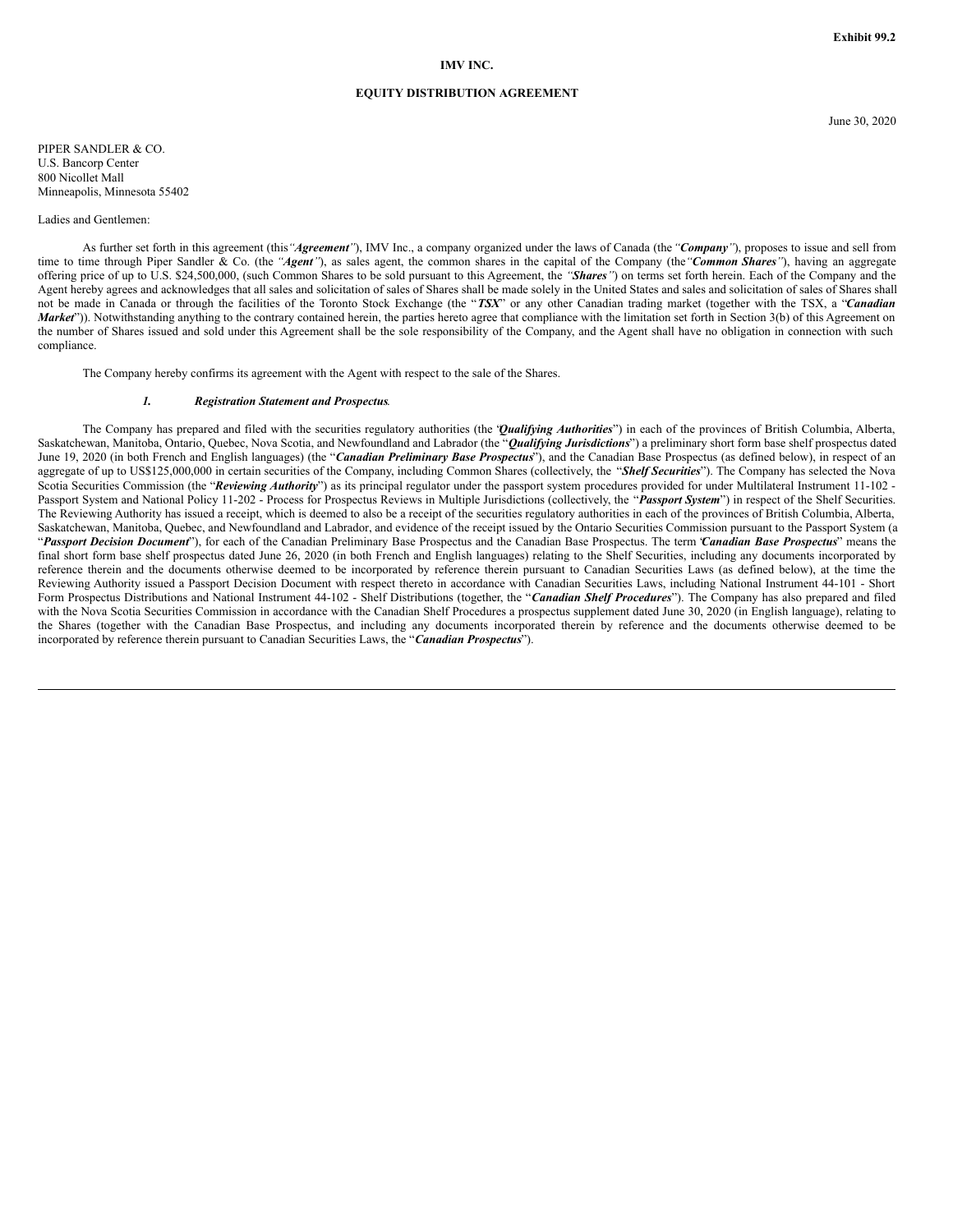The Company has also prepared and filed with the United States Securities and Exchange Commission (the "*Commission*") a registration statement on Form F-10 (File No. 333-239310) covering the registration of the Shelf Securities under the United States Securities Act of 1933, as amended (the "*Securities Act*"), and the rules and regulations (the "*Securities Act Regulations*") of the Commission thereunder, and such amendments to such registration statement as may have been permitted or required to the date of this Agreement. Such registration statement, including the English language version of the Canadian Base Prospectus (with such deletions therefrom and additions thereto as are permitted or required by Form F-10 and the Securities Act Regulations) and including exhibits to such registration statement has become effective in such form pursuant to Rule 467(b) under the Securities Act. Such registration statement, at any given time, including amendments thereto to such time, the exhibits and any schedules thereto at such time and the documents incorporated by reference therein pursuant to Item 4 of Form F-10 under the Securities Act at such time, is herein called the "*Registration Statement*." The Registration Statement at the time it originally became effective is herein called the "*Initial Registration Statement*." The prospectus in the form in which it appeared in the Initial Registration Statement is herein called the "*U.S. Base Prospectus*." The prospectus supplement dated June 30, 2020, relating to the offering of the Shares, including all documents incorporated therein by reference, filed with the Commission pursuant to General Instruction II.L of Form F-10 under the Securities Act (the "*U.S. Prospectus Supplement*"), together with the U.S. Base Prospectus, is hereinafter called the "*U.S. Prospectus*." The U.S. Prospectus and the Canadian Prospectus are referred to herein as the "*Prospectuses*."

Any amendment to the Canadian Prospectus, any amended or supplemental prospectus, any management information circular, financial statement, management's discussion and analysis, annual information form, business acquisition report or material change report that may be filed by or on behalf of the Company under the securities laws of the Qualifying Jurisdictions prior to the expiry of the period of distribution of the Shares, where such document is or is deemed to be incorporated by reference into the Canadian Prospectus, is referred to herein collectively as the "*Supplementary Material*." Any reference herein to any "*amendment*" or "*supplement*" to the U.S. Prospectus shall be deemed to refer to and include (i) the filing of any document with the Reviewing Authority or the Commission after the date of the U.S. Prospectus, as the case may be, and prior to the Representation Date or the Settlement Date, as applicable, which is incorporated therein by reference or is otherwise deemed to be a part thereof or included therein by the Securities Act Regulations and (ii) any such document so filed prior to the Representation Date or the Settlement Date, as applicable.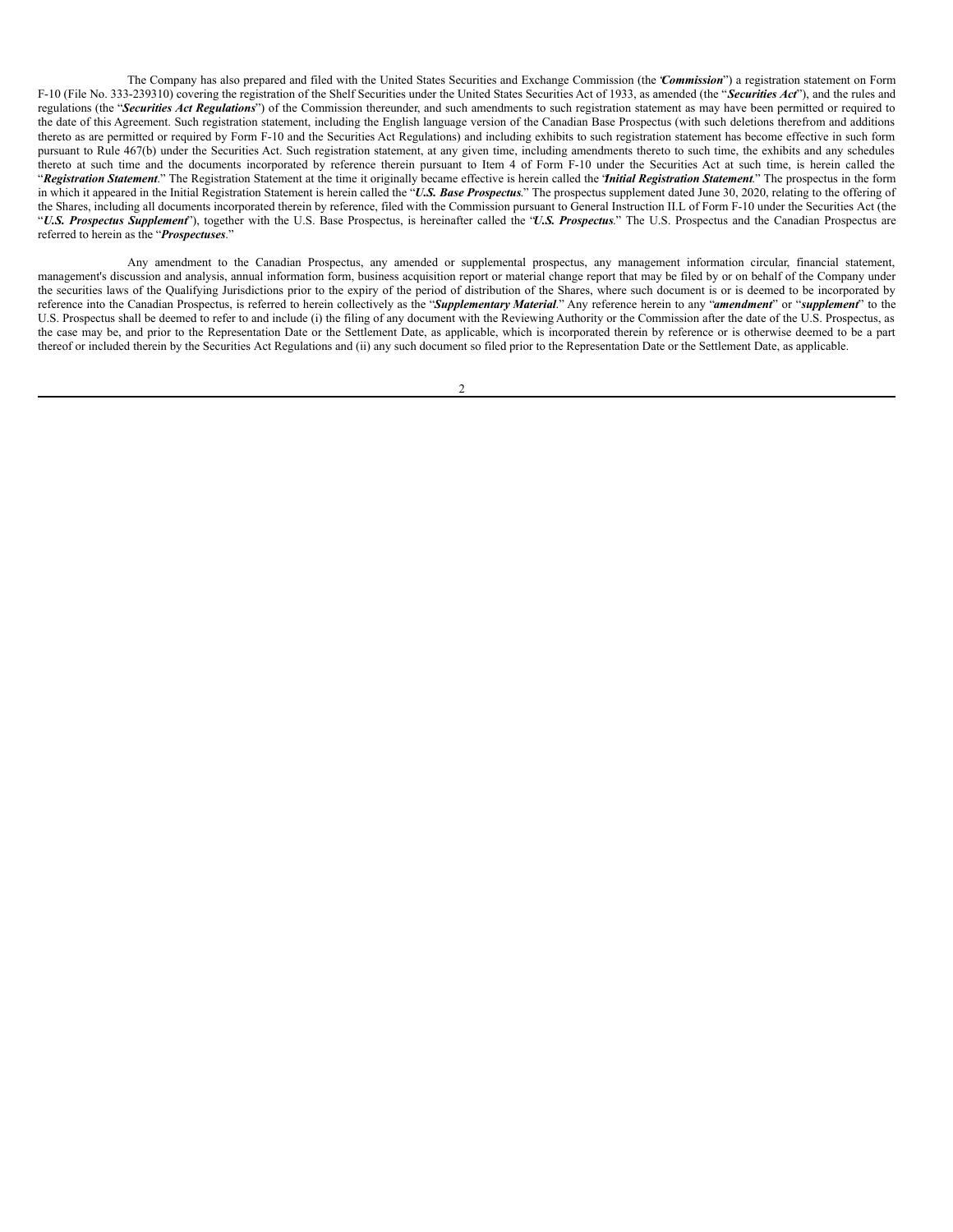The Company also prepared and filed with the Commission an appointment of agent for service of process upon the Company on Form F-X in conjunction with the filing of the Registration Statement (the "*Form F-X*").

For purposes of this Agreement, all references to the Registration Statement, the U.S. Prospectus, any Permitted Free Writing Prospectus (as defined below), or any amendment or supplement to any of the foregoing, shall be deemed to include the copy filed with the Commission pursuant to its Electronic Data Gathering, Analysis and Retrieval System ("*EDGAR*").

For purposes of this Agreement, all references to the Canadian Preliminary Base Prospectus, the Canadian Base Prospectus or the Canadian Prospectus, or any amendment or supplement to any of the foregoing (including any Supplementary Material), shall include the copy filed with the Qualifying Authorities pursuant to the System for Electronic Document Analysis and Retrieval ("*SEDAR*").

All references in this Agreement to financial statements and schedules and other information which are "contained," "included" or "stated" in the Registration Statement, the U.S. Prospectus (or other references of like import) shall be deemed to mean and include all such financial statements and schedules and other information which are incorporated by reference in or otherwise deemed by the Securities Act Regulations to be a part of or included in the Registration Statement or the U.S. Prospectus, as the case may be; and all references in this Agreement to amendments or supplements to the Registration Statement or the U.S. Prospectus shall be deemed to mean and include the filing of any document under the United States Securities Exchange Act of 1934, as amended (the "*Exchange Act*") and the rules and regulations thereunder (the "*Exchange Act Regulations*"), which is incorporated by reference in or otherwise deemed by the Securities Act Regulations to be a part of or included in the Registration Statement or the U.S. Prospectus, as the case may be. All references in this Agreement to financial statements and other information which are "contained," "included" or "stated" in the Canadian Preliminary Base Prospectus, the Canadian Base Prospectus or the Canadian Prospectus (or other references of like import) shall be deemed to mean and include all such financial statements and other information which are incorporated by reference in or otherwise deemed by Canadian Securities Laws to be a part of or included in the Canadian Preliminary Base Prospectus, the Canadian Base Prospectus or the Canadian Prospectus, as the case may be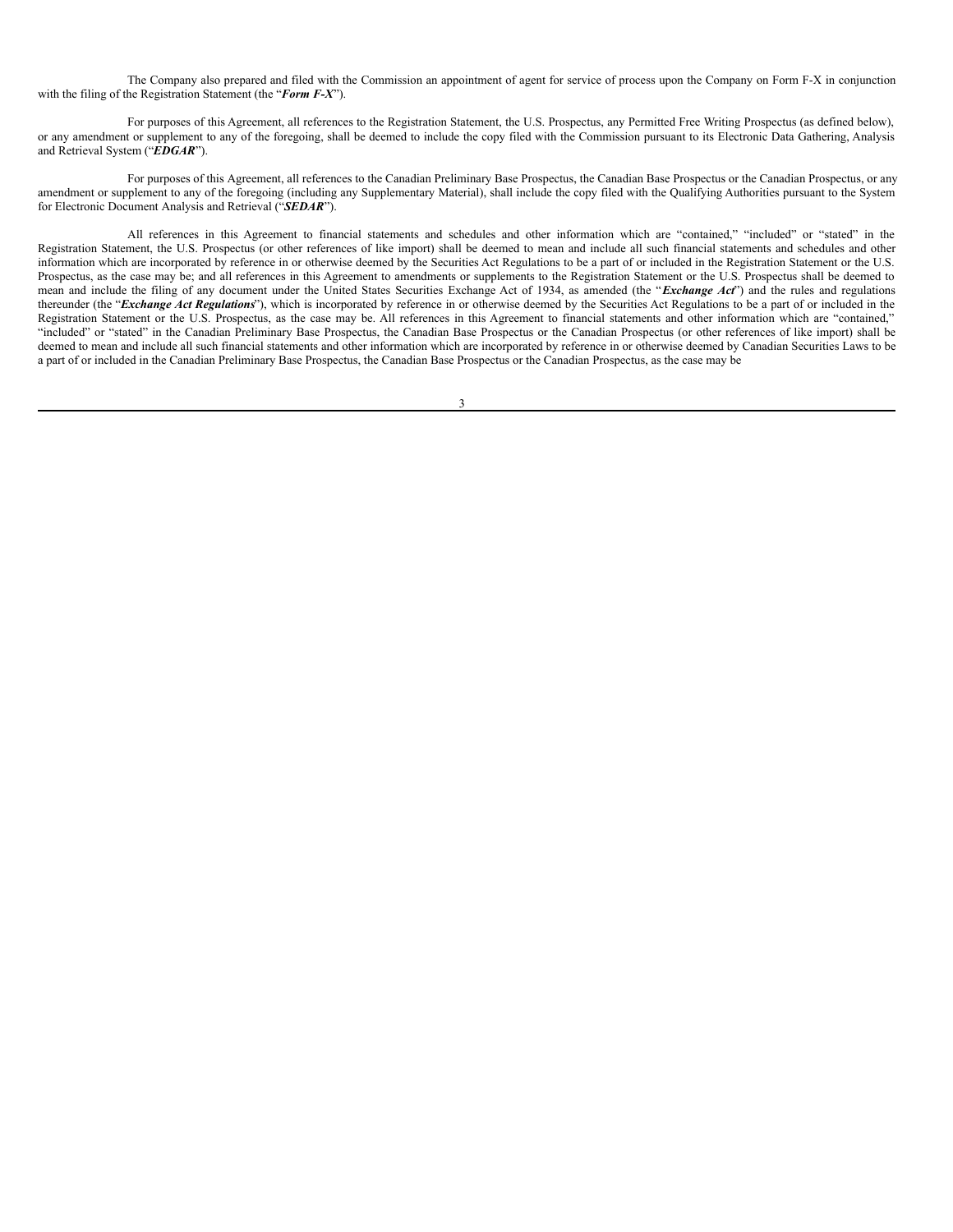#### *2. Representations and Warranties of the Company*.

(a) The Company represents and warrants to, and agrees with, the Agent that as of the date of this Agreement, each Representation Date, each date on which a Placement Notice (as defined in Section 3(a)(i) below) is given, and any date on which Shares are sold hereunder as follows:

(i) *Compliance with Registration Requirements.* The Company is a reporting issuer (or equivalent thereof) in each Qualifying Jurisdiction, is not in default under the securities laws of any Qualifying Jurisdiction, and is in compliance in all material respects with its timely disclosure obligations under the Exchange Act, the Canadian Securities Laws and the requirements of the TSX and the Nasdaq Capital Market ("*Nasdaq*"). The Company meets the general eligibility requirements for use of the Canadian Shelf Procedures and for the use of a short form base shelf prospectus with respect to a distribution of securities. The Company meets the general eligibility requirements for use of Form F-10 under the Securities Act. The Reviewing Authority has issued a Passport Decision Document on behalf of itself and the other Qualifying Authorities for each of the Canadian Preliminary Base Prospectus and the Canadian Base Prospectus; subsequent to the issuance of the Passport Decision Document for the Canadian Base Prospectus, no other document with respect to the Canadian Base Prospectus has heretofore been filed or transmitted for filing with the Qualifying Authorities, except for any document filed with the Qualifying Authorities subsequent to the date of such Passport Decision Document in the form heretofore delivered or made available to the Agent (including supplements to the Canadian Base Prospectus that are not applicable to the transactions contemplated by this Agreement).

(ii) *Registration Statement Effectiveness*. The Initial Registration Statement initially became effective under the Securities Act on June 29, 2020. No stop order suspending the effectiveness of the Registration Statement is in effect and no proceedings for such purpose have been instituted or are pending or, to the knowledge of the Company, are contemplated or threatened by the Commission. No order, ruling or determination having the effect of suspending the sale or ceasing the trading of any securities of the Company (including the Shares) has been issued or made by any Qualifying Authority, any other securities commission, stock exchange or other regulatory authority and no proceedings for that purpose have been instituted or are pending or, to the Company's knowledge, are contemplated by any such authority. Any request on the part of the Commission, any Qualifying Authority or any other securities commission, stock exchange or other regulatory authority for additional information in connection with the offering contemplated hereby has been complied with.

(iii) *Registration Statement and Canadian Securities Law Compliance*. Each part of the Registration Statement and any post-effective amendment thereto, at the time such part became effective, and the U.S. Prospectus (or any amendment or supplement to the U.S. Prospectus), at the time it is first filed in accordance with General Instruction II.L of Form F-10 or the time of first use within the meaning of the Securities Act Regulations, and at the Representation Date or any Settlement Date, as the case may be, complied and will comply in all material respects with the applicable requirements and provisions of the Securities Act and the Securities Act Regulations and did not and will not contain any untrue statement of a material fact or omit to state a material fact required to be stated therein or necessary to make the statements therein, in light of the circumstances under which they were made, not misleading. The representations and warranties set forth in the immediately preceding sentence do not apply to statements in or omissions from the Registration Statement, or any post-effective amendment thereto, or the U.S. Prospectus, or any amendments or supplements thereto, made in reliance upon and in conformity with written information relating to the Agent furnished to the Company by or on behalf of the Agent specifically for use therein; it being understood and agreed that the only such information furnished by the Agent consists of the information described as such in Section 6(b).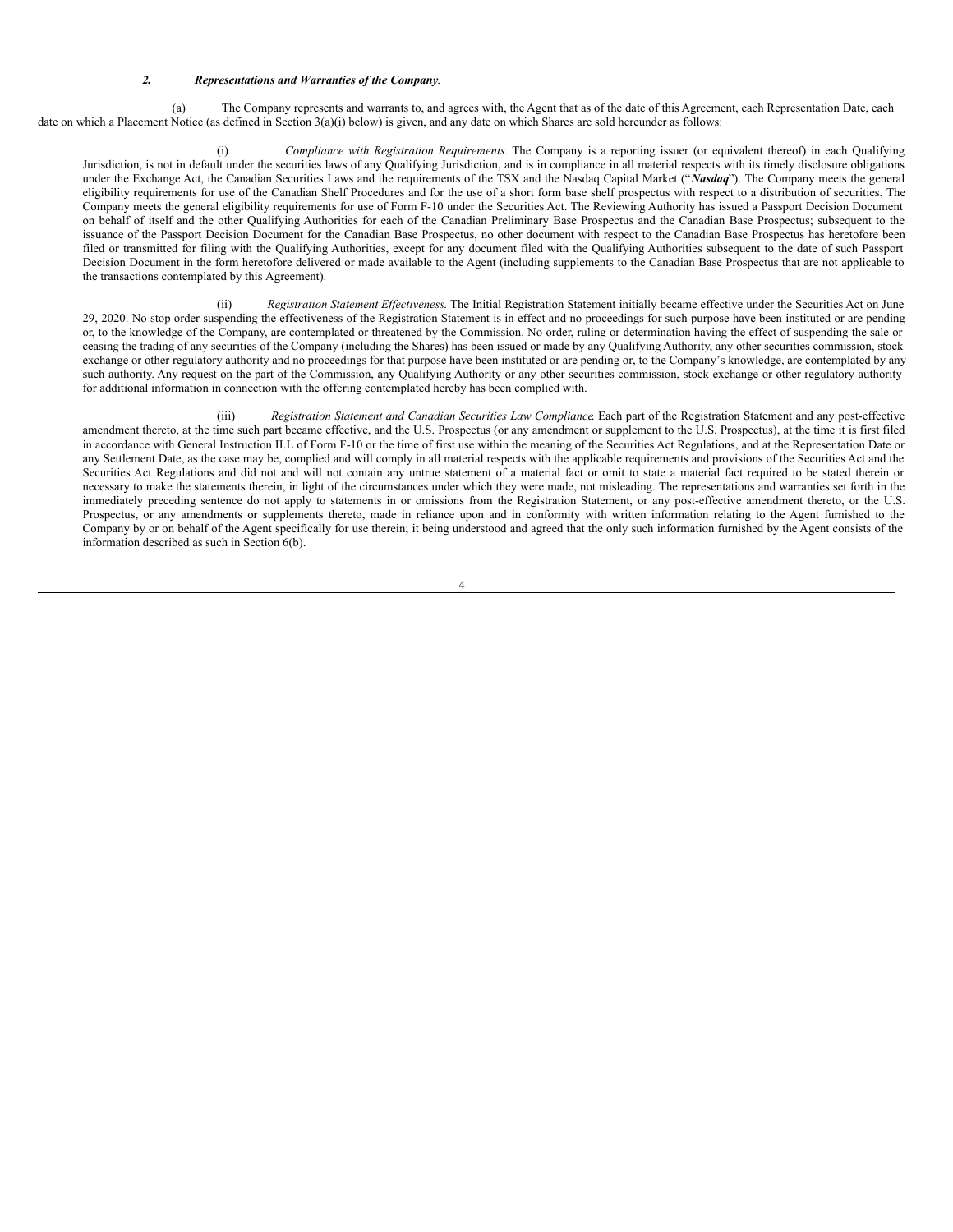At the time of filing thereof with the Qualifying Authorities and at the Representation Date and any Settlement Date, as the case may be: (A) the Canadian Prospectus (and any further amendments or supplements thereto, including any Supplementary Material) complied and will comply in all material respects with the securities laws applicable in the Qualifying Jurisdictions and the respective instruments, rules and regulations made and forms prescribed under such laws together with applicable published policy statements (including, without limitation, the Canadian Shelf Procedures) and applicable notices of the Qualifying Authorities made in connection with the transactions contemplated by this Agreement (collectively, the "*Canadian Securities Laws*"); and (B) the Canadian Prospectus (and any further amendments or supplements thereto, including any Supplementary Material) constituted and will constitute full, true and plain disclosure of all material facts relating to the Shares and the Company and its subsidiary, taken as a whole, and did not and will not contain a misrepresentation, as defined under Canadian Securities Laws, and did not and will not include an untrue statement of a material fact or omit to state a material fact necessary in order to make the statements therein, in the light of the circumstances under which they were made, not misleading. In addition, each electronic road show undertaken, if any, when taken together as a whole with the Canadian Prospectus (and any further amendments or supplements thereto, including any Supplementary Material), do not and on the Representation Date and any Settlement Date, will not, contain any untrue statement of a material fact or omit to state any material fact necessary in order to make the statements therein, in the light of the circumstances under which they were made, not misleading.

(iv) *Registration Statement and Disclosure.* The Registration Statement, when it became effective, did not, and will not, contain an untrue statement of a material fact or omit to state a material fact required to be stated therein or necessary to make the statements therein not misleading. The U.S. Prospectus, as of the date of the U.S. Prospectus Supplement, and any amendment and supplement thereto, on the date thereof and at each Representation Date and Settlement Date, did not or will not include an untrue statement of a material fact or omit to state a material fact necessary to make the statements therein, in light of the circumstances under which they were made, not misleading. The documents incorporated by reference in the U.S. Prospectus did not, and any further documents filed and incorporated by reference therein will not, when filed with the Commission, contain an untrue statement of a material fact or omit to state a material fact required to be stated in such document or necessary to make the statements in such document, in light of the circumstances under which they were made, not misleading. The foregoing shall not apply to statements in, or omissions from, any such document which are made in reliance upon, and in conformity with, information furnished to the Company by the Agent specifically for use in the preparation thereof. The U.S. Prospectus will conform to the Canadian Prospectus except for such deletions or changes therefrom and additions thereto as are permitted or required by Form F-10 and the Securities Act Regulations.

(v) *Permitted Free Writing Prospectuses.* Each Permitted Free Writing Prospectus, set forth on Schedule 4 hereto, as of its issue date did not include any information that conflicted with the information contained in the Registration Statement and the U.S. Prospectus. Each Permitted Free Writing Prospectus issued at or prior to any Representation Date or any Settlement Date and the U.S. Prospectus, will not contain any untrue statement of a material fact or omit as of the Representation Date or any Settlement Date, as applicable, to state any material fact necessary in order to make the statements therein, in the light of the circumstances under which they were made, not misleading. The foregoing sentences do not apply to statements in or omissions from any Permitted Free Writing Prospectus based upon and in conformity with written information furnished to the Company by the Agent specifically for use therein.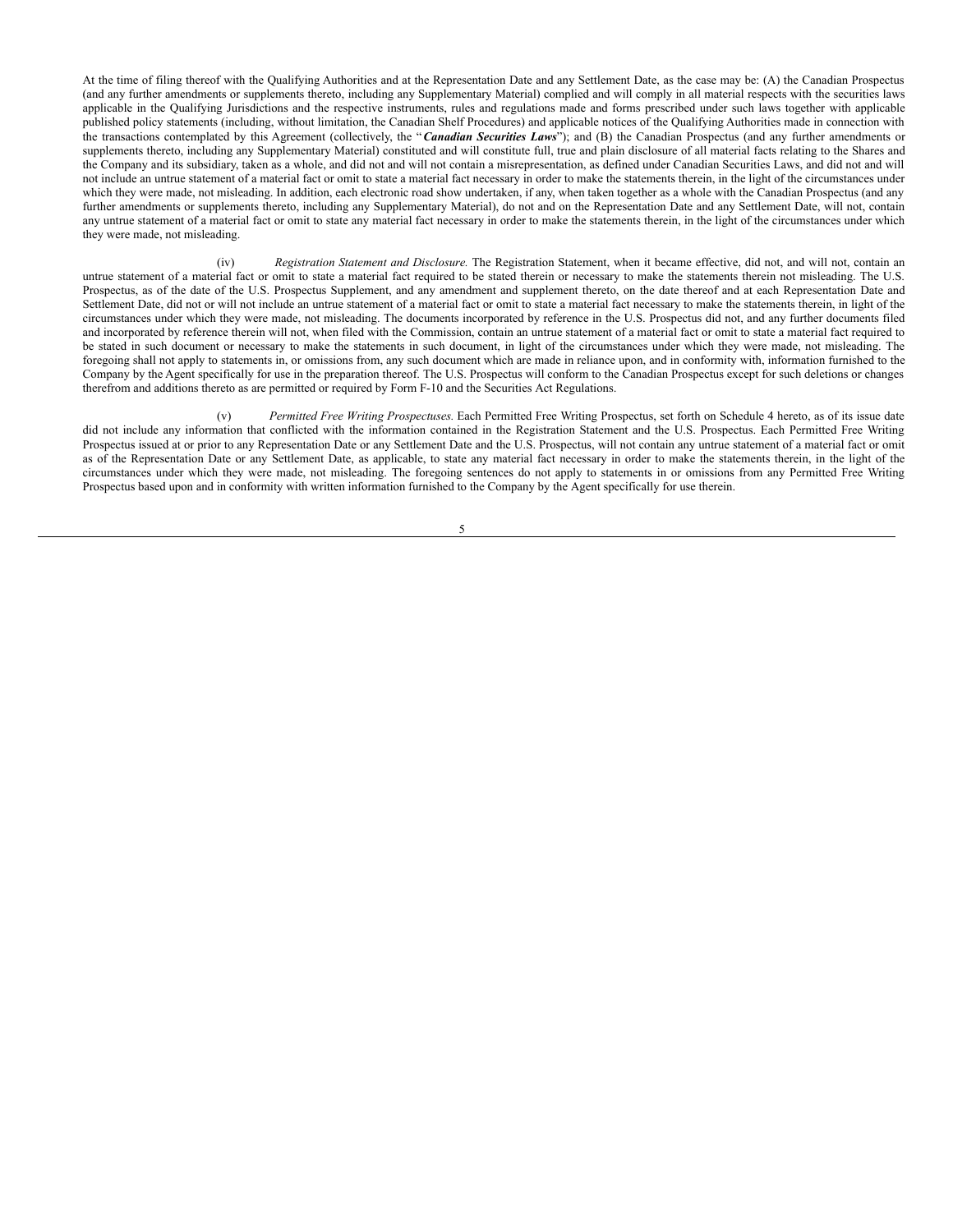(vi) *EDGAR and SEDAR*. The U.S. Prospectus delivered or to be delivered to the Agent for use in connection with this offering was or will be substantially identical to the electronically transmitted copies thereof filed with the Commission pursuant to EDGAR, except to the extent permitted by Regulation S-T.

(vii) *Independent Accountants.* PricewaterhouseCoopers LLP, who certified the financial statements and any supporting schedules included in the Registration Statement and the U.S. Prospectus are independent public accountants as required by the Securities Act the Securities Act Regulations and Canadian Securities Laws, are in good standing with the Canadian Public Accountability Board and are independent with respect to the Company within the meaning of the Sarbanes-Oxley Act of 2002 and the rules and regulations promulgated thereunder or implementing the provisions thereof (the "*Sarbanes-Oxley Act*") for the periods required under General Instruction III.B. of Form F-10, and are also independent with respect to the Company as required by the Canada Business Corporations Act, applicable Canadian Securities Laws and applicable Canadian professional standards. There has not been a "reportable event" (within the meaning of Section 4.11 of National Instrument 51-102 – Continuous Disclosure Obligations) between PricewaterhouseCoopers LLP and the Company. Except as described in the U.S. Prospectus, there are no material off-balance sheet transactions, arrangements, obligations (including contingent obligations), or any other relationships with unconsolidated entities or other persons, that may have a material current or, to the Company's knowledge, future effect on the Company's financial condition, changes in financial condition or results of operations.

(viii) *Financial Statements.* The financial statements of the Company included or incorporated by reference in the Registration Statement and the U.S. Prospectus, together with the related schedules (if any) and notes, present fairly the financial position of the Company and its consolidated subsidiary at the dates indicated and the results of operations, changes in shareholders' equity and cash flows of the Company and its consolidated subsidiary for the periods specified; and all such financial statements have been prepared in conformity with international financial reporting standards ("*IFRS*") applied on a consistent basis throughout the periods involved. The supporting schedules, if any, included in the Registration Statement and the U.S. Prospectus present fairly, in accordance with IFRS, the information required to be stated therein. No other schedules or financial statements are required to be included or incorporated by reference in the Registration Statement or the U.S. Prospectus.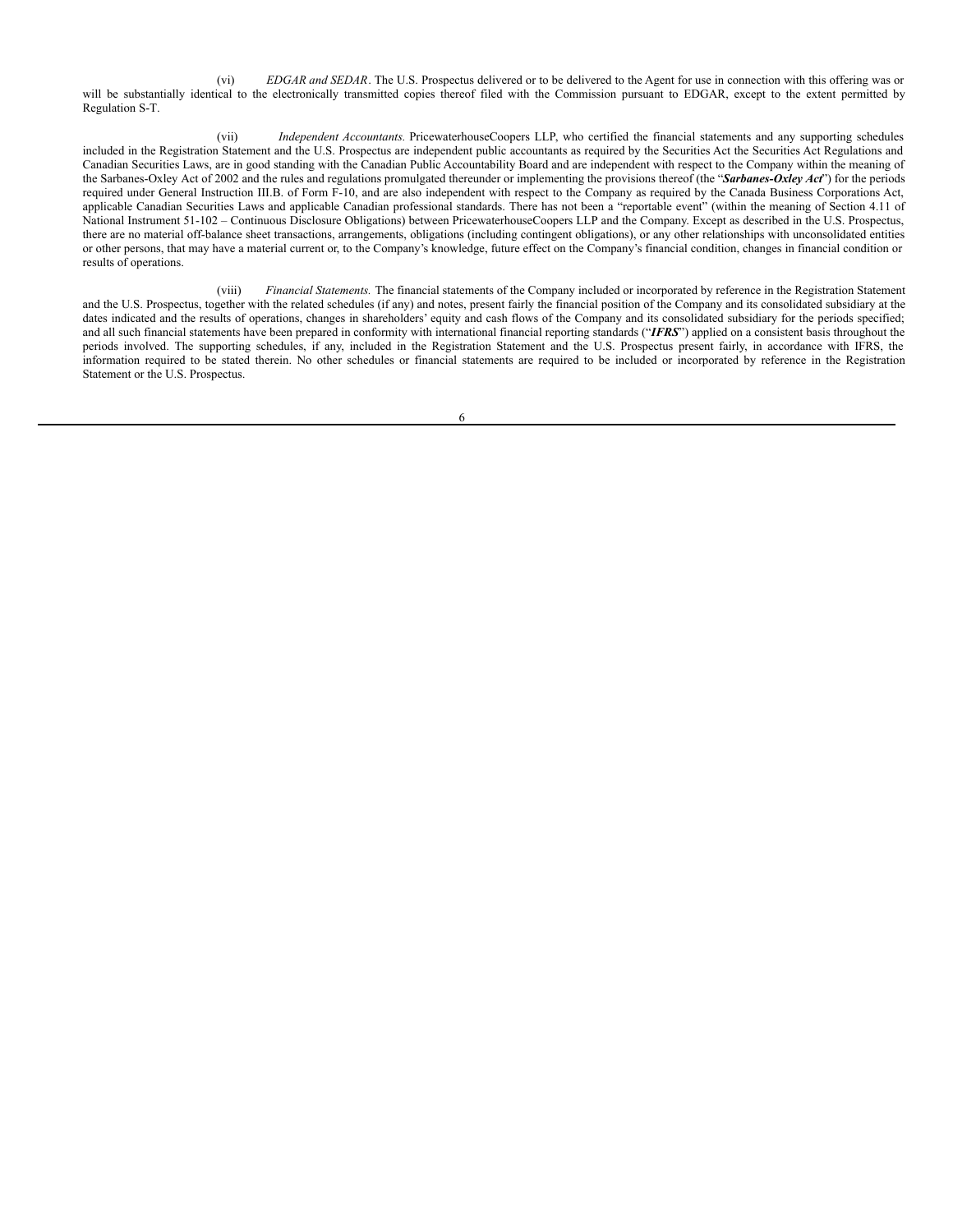(ix) *No Material Adverse Change in Business.* Since the respective dates as of which information is given in the U.S. Prospectus (in each case exclusive of any amendments or supplements thereto subsequent to the date of this Agreement), (A) there has been no material adverse change or any development that could reasonably be expected to result in a material adverse change, in the condition (financial or other), results of operations, business, properties, management or prospects of the Company and its subsidiary taken as a whole, whether or not arising in the ordinary course of business (in any such case, a "*Material Adverse Effect*"); (B) except as otherwise disclosed in the U.S. Prospectus (in each case exclusive of any amendments or supplements thereto subsequent to the date of this Agreement), neither the Company nor its subsidiary has incurred any liability or obligation or entered into any transaction or agreement that, individually or in the aggregate, is material with respect to the Company and its subsidiary taken as a whole, and neither the Company nor its subsidiary has sustained any loss or interference with its business or operations from fire, explosion, flood, earthquake or other natural disaster or calamity, whether or not covered by insurance, or from any labor dispute or disturbance or court or governmental action, order or decree that could reasonably be expected, individually or in the aggregate, to result in a Material Adverse Effect.

(x) *Good Standing of the Company*. The Company has been duly organized and is validly existing as a corporation in good standing under the laws of Canada and has power and authority to own, lease and operate its properties and to conduct its business as described in the U.S. Prospectus and to enter into and perform its obligations under this Agreement.

(xi) *Good Standing of Subsidiary*. ImmunoVaccine Technologies Inc. is the only subsidiary of the Company and *has* been duly organized and is validly existing as a corporation in good standing under the laws of Nova Scotia, has corporate power and authority to own, lease and operate its properties and to conduct its business as described in the U.S. Prospectus and is duly qualified as a foreign corporation to transact business and is in good standing in each jurisdiction in which such qualification is required, whether by reason of the ownership or leasing of property or the conduct of business, except where the failure so to qualify or to be in good standing would not, individually or in the aggregate, reasonably be expected to result in a Material Adverse Effect; except as otherwise disclosed in the U.S. Prospectus or would not, individually or in the aggregate, result in a Material Adverse Effect, all of the issued and outstanding share capital of such subsidiary has been duly authorized and validly issued, is fully paid and non-assessable and, except as disclosed in the financial statements of the Company, are owned by the Company free and clear of any Lien; and none of the issued and outstanding share capital of such subsidiary was issued in violation of any preemptive rights, rights of first refusal or other similar rights of any securityholder of such subsidiary or any other person or entity.

(xii) *Capitalization*. The authorized and issued share capital of the Company consists of an unlimited number of Common Shares, of which 61,704,072 are issued and outstanding on the date hereof and an unlimited number of preferred shares, of which none are issued and outstanding as the date hereof. On the date hereof, 3,069,501 warrants, 1,599,034 options and 332,281 deferred share units to acquire Common Shares are issued and outstanding. Neither the Company nor its subsidiary is party to any agreement, nor is the Company aware of any agreement, which in any manner affects the voting control of any securities of the Company or its subsidiary. The issued and outstanding shares of the Company have been duly authorized and validly issued and are fully paid and non-assessable and were issued in compliance with the Canada Business Corporations Act, and were not issued in violation of or subject to any preemptive rights or other rights to subscribe for or purchase securities that have not been waived in writing or duly complied with on behalf of the Company.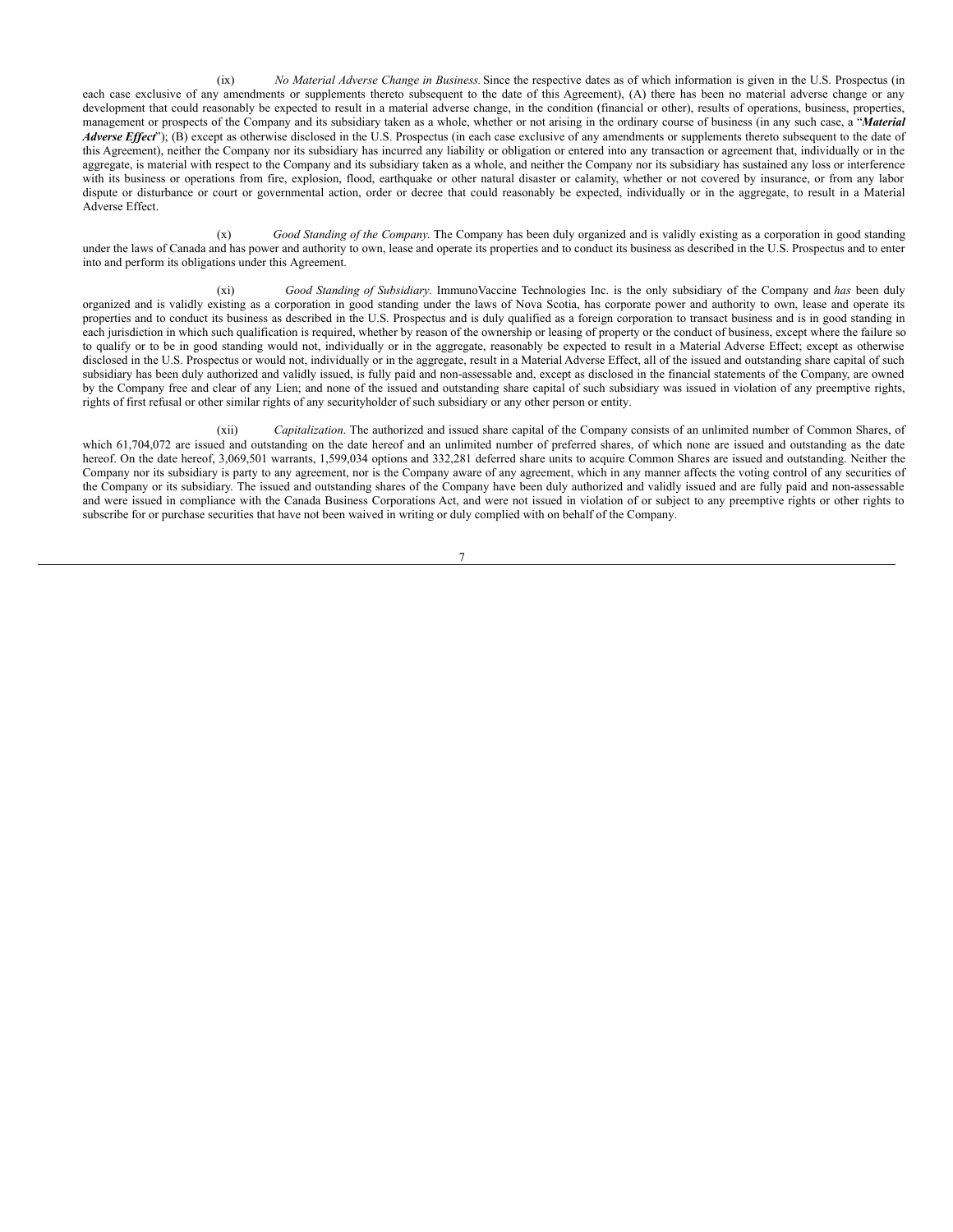(xiii) *Authorization of Agreement.* The Company has the requisite corporate power and authority to enter into and to consummate the transactions contemplated by this Agreement and otherwise to carry out its obligations hereunder. The execution and delivery of this Agreement by the Company and the consummation by it of the transactions contemplated hereby have been duly authorized by the Company, the Board or its shareholder in connection herewith. This Agreement has been duly executed and delivered by the Company and constitutes the valid and binding obligation of the Company enforceable against the Company in accordance with its terms except (i) as limited by general equitable principles and applicable bankruptcy. Insolvency, reorganization, moratorium and other laws of general application affecting enforcement of creditors' rights generally, (ii) as limited by laws relating to the availability of specific performance, injunctive relief or other equitable remedies and (iii) insofar as indemnification and contribution provisions may be limited by applicable law.

(xiv) *Authorization of Shares*. The Shares to be sold by the Company under this Agreement have been duly authorized for issuance and sale through the Agent pursuant to this Agreement and, when issued and delivered by the Company pursuant to this Agreement against payment of the consideration set forth herein, will be validly issued, fully paid and non-assessable. The Shares, upon issuance, will not be issued in violation of or subject to any preemptive rights or contractual rights to purchase securities issued by the Company.

(xv) *Description of Shares.* The authorized share capital of the Company, including the Common Shares, conforms to the description thereof in the U.S Prospectus. The Company's articles and bylaws conform in all material respects to the respective statements relating thereto contained in the U.S. Prospectus and such statements conform to the rights set forth in the respective instruments and agreements defining the same.

(xvi) *Absence of Defaults and Conflicts.* Neither the Company nor its subsidiary is in violation of its articles of association, charter or bylaws (or similar organizational documents) (the "*Organizational Documents*") or in default in the performance or observance of any obligation, agreement, covenant or condition contained in any Company contracts, indentures, mortgages, deeds of trust, loan or credit agreements, bonds, notes, debentures, evidences of indebtedness, swap agreements, hedging agreements, leases or other instruments or agreements to which the Company or its subsidiary is a party or by which the Company or its subsidiary is bound or to which any of the property or assets of the Company or its subsidiary is subject that, solely in the case of this clause are material with respect to the Company and its subsidiary taken as a whole (a "*Company Document*"), except for such defaults that would not, individually or in the aggregate, reasonably be expected to result in a Material Adverse Effect. The execution and delivery of and performance of obligations under this Agreement and the consummation of the transactions contemplated herein and in the U.S. Prospectus (including the issuance and sale of the Shares and the use of the proceeds from the sale of the Shares as described in the U.S. Prospectus under the caption "*Use of Proceeds*") and compliance by the Company with its obligations under this Agreement do not and will not, whether with or without the giving of notice or passage of time or both, conflict with or constitute a breach of, or default, Termination Event or Repayment Event under, or result in the creation or imposition of any Lien upon any property or assets of the Company or its subsidiary pursuant to, any Company Documents, except for such conflicts, breaches, defaults or Liens that would not, individually or in the aggregate, reasonably be expected to result in a Material Adverse Effect, nor will such action result in any violation of (i) the provisions of the Organizational Documents of the Company or its subsidiary or (ii) any applicable law, statute, rule, regulation, judgment, order, writ or decree of any government, government instrumentality or court, domestic or foreign, having jurisdiction over the Company or its subsidiary or any of their respective assets, properties or operations.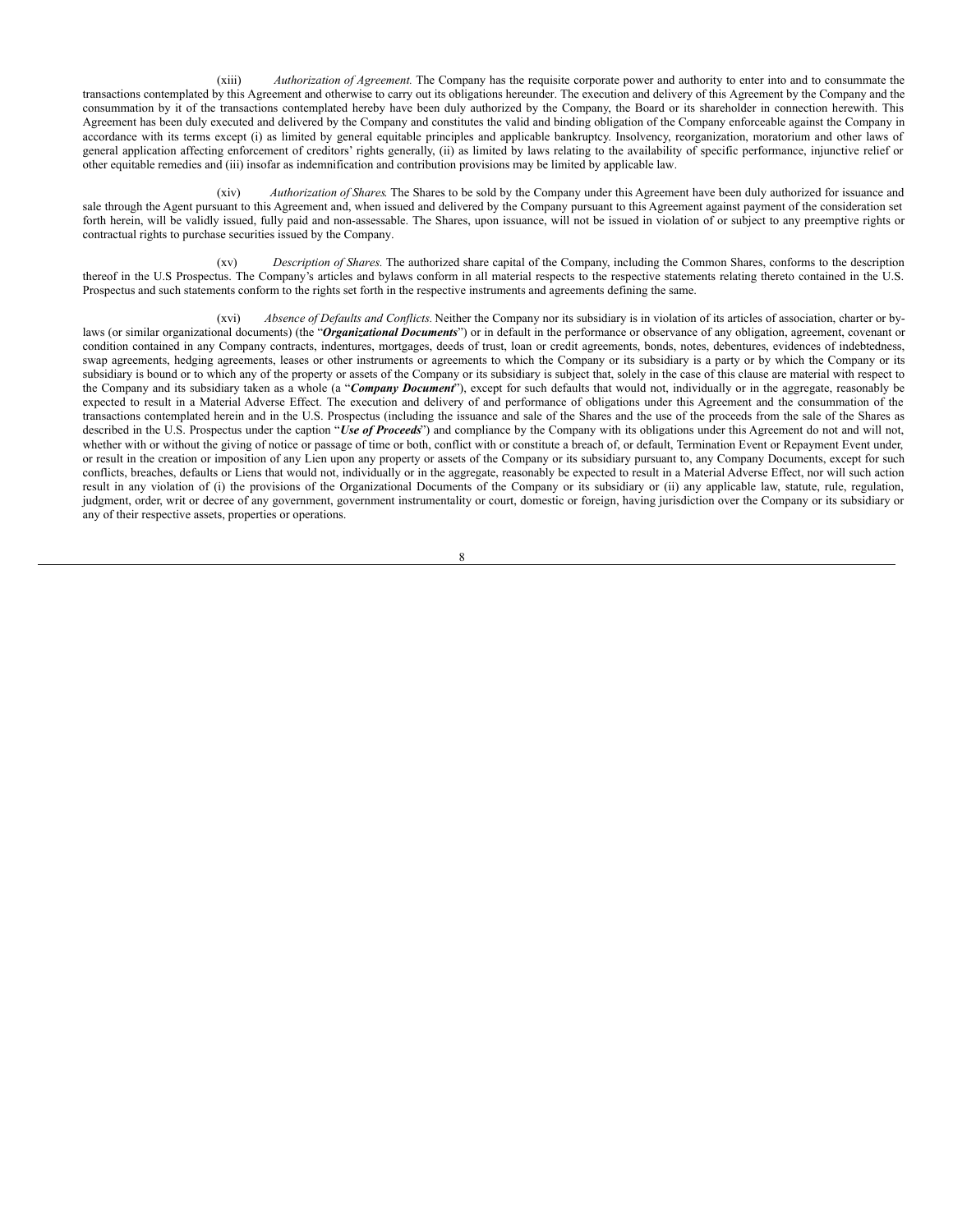(xvii) *Absence of Labor Dispute.* No labor dispute with the employees of the Company or its subsidiary exists or, to the knowledge of the Company, is imminent, and the Company is not aware of any existing or imminent labor disturbance by the employees of any of the principal suppliers, manufacturers, customers or contractors of the Company or its subsidiary that might reasonably be expected, individually or in the aggregate, to result in a Material Adverse Effect.

(xviii) *Absence of Proceedings.* There is no action, suit, proceeding, inquiry or investigation before or brought by any court or governmental agency or body, domestic or foreign, now pending, or, to the knowledge of the Company, threatened, against or affecting the Company or its subsidiary that is required to be disclosed in the U.S. Prospectus (other than as disclosed therein), or that might reasonably be expected, individually or in the aggregate, to result in a Material Adverse Effect or to materially and adversely affect the consummation of the transactions contemplated in this Agreement or the performance by the Company of its obligations under this Agreement; the aggregate of all pending legal or governmental proceedings to which the Company or its subsidiary is a party or of which any of their respective property or assets is the subject that are not described in the U.S. Prospectus, including ordinary routine litigation incidental to the business, would not reasonably be expected, individually or in the aggregate, to result in a Material Adverse Effect.

(xix) *Possession of Intellectual Property.* The Company and its subsidiary own and possess or have valid and enforceable licenses to use, all patents, patent rights, patent applications, licenses, copyrights, inventions, know-how (including trade secrets and other unpatented and/or unpatentable proprietary or confidential information, systems or procedures), trademarks, service marks, trade names, service names, software, internet addresses, domain names and other intellectual property (collectively, "*Intellectual Property*") that is described in the U.S. Prospectuses or that is necessary for the conduct of their respective businesses as currently conducted, as proposed to be conducted, and as described in the U.S. Prospectus; neither the Company nor its subsidiary has received any notice or is otherwise aware of any material infringement of any Intellectual Property or of any facts or circumstances that would reasonably be expected to render any Intellectual Property invalid or inadequate to protect the interests of the Company or of its subsidiary therein; there are no third parties who have or, to the knowledge of the Company, would reasonably be expected to be able to establish rights to any Intellectual Property of the Company or its subsidiary, except for, and to the extent of, the ownership rights of the owners of the Intellectual Property that the U.S. Prospectus discloses is licensed to the Company or its subsidiary; there is no pending or, to the knowledge of the Company, threatened action, suit, proceeding or claim by others challenging the Company's or its subsidiary's rights in or to any such Intellectual Property, or challenging the validity, enforceability or scope of any such Intellectual Property, or asserting that the Company or its subsidiary infringes or otherwise violates, or would, upon the commercialization of any product or service described in the U.S. Prospectus, infringe or violate, any Intellectual Property of others, and the Company is unaware of any facts that would reasonably be expected to form a reasonable basis for any such action, suit, proceeding or claim; the Company and its subsidiary have complied in all material respects with the terms of each agreement pursuant to which any Intellectual Property has been licensed to the Company or its subsidiary, all such agreements are in full force and effect, and, to the knowledge of the Company, no event or condition has occurred or, to the knowledge of the Company, exists that gives or, with notice or passage of time or both, would give any person or entity the right to terminate any such agreement.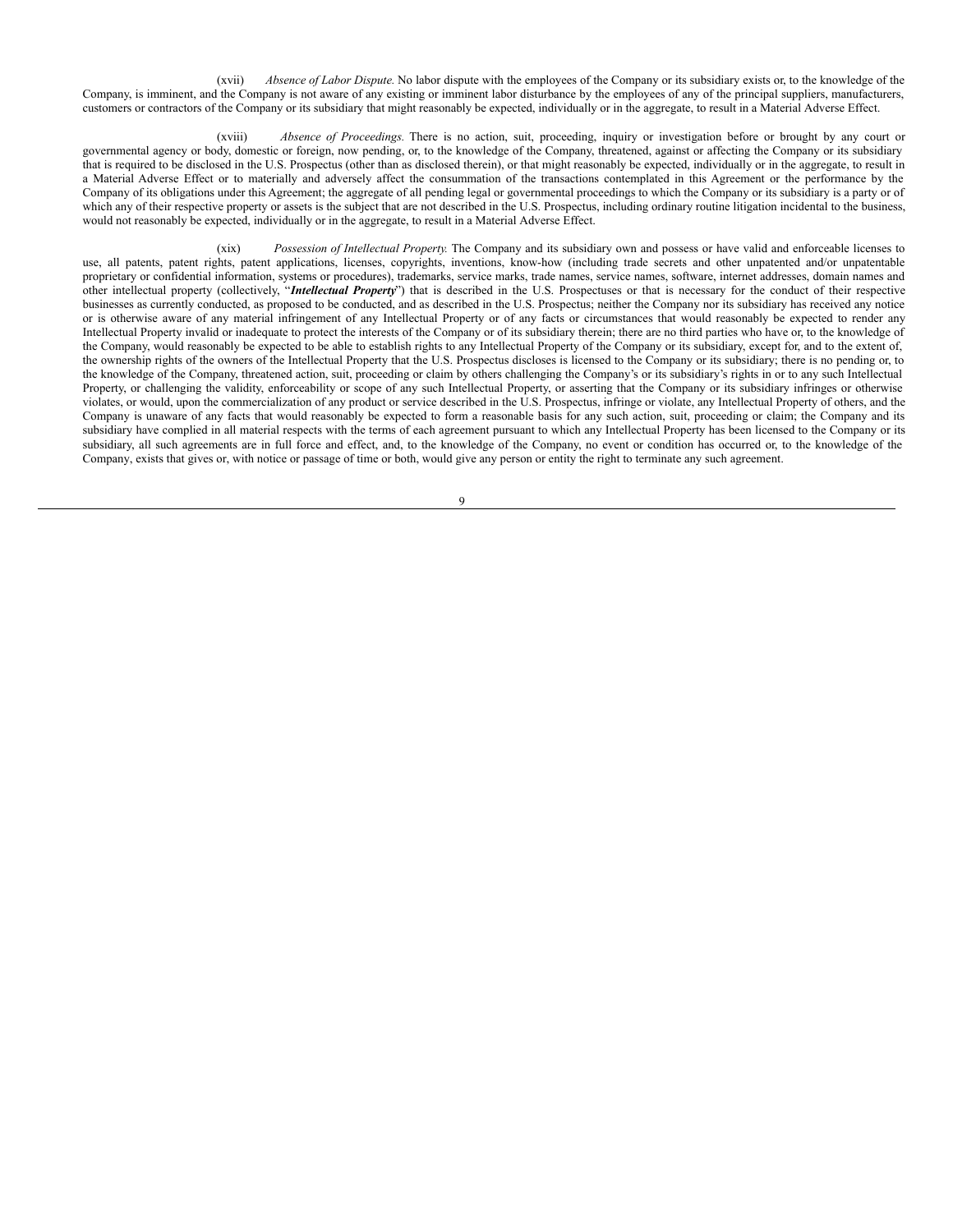(xx) *Absence of Further Requirements.* (A) No filing with, or authorization, approval, consent, license, order, registration, qualification or decree of, any court or governmental authority or agency, domestic or foreign, (B) no authorization, approval, vote or consent of any holder of capital stock or other securities of the Company or creditor of the Company or its subsidiary, (C) no authorization, approval, waiver or consent under any Company Document, and (D) no authorization, approval, vote or consent of any other person or entity, is necessary or required for the authorization, execution, delivery or performance of obligations by the Company of this Agreement, for the offering of the Shares as contemplated by this Agreement, for the issuance, sale or delivery of the Shares to be sold by the Company pursuant to this Agreement, or for the consummation of any of the other transactions contemplated by this Agreement, in each case on the terms contemplated by the U.S. Prospectus, except such as have been obtained under the Securities Act, the Securities Act Regulations, the Exchange Act and the Exchange Act Regulations, and all applicable requirements of Canadian Securities Laws, the rules of the Financial Industry Regulatory Authority, Inc. ("*FINRA*"), Nasdaq, the TSX, as the case may be, and except that no representation is made as to such as may be required under state, blue sky or foreign securities laws.

(xxi) *Compliance with Securities Laws*. The documents filed as exhibits to the Registration Statement or otherwise incorporated by reference in the U.S. Prospectus, when they became effective or were filed with the Commission or the Qualifying Authorities, as the case may be, conformed in all material respects to all applicable requirements of Canadian Securities Laws, and were filed on a timely basis with the Commission and with the Qualifying Authorities, as the case may be, and none of such documents contained an untrue statement of a material fact or omitted to state a material fact necessary to make the statements therein, in the light of the circumstances under which they were made, not misleading; any further documents so filed and incorporated by reference in the U.S. Prospectus, when such documents are filed with the Commission or the Qualifying Authorities, as the case may be, will conform in all material respects to all applicable requirements of Canadian Securities Laws, as the case may be, and will not contain an untrue statement of a material fact or omit to state a material fact necessary to make the statements therein, in the light of the circumstances under which they were made, not misleading.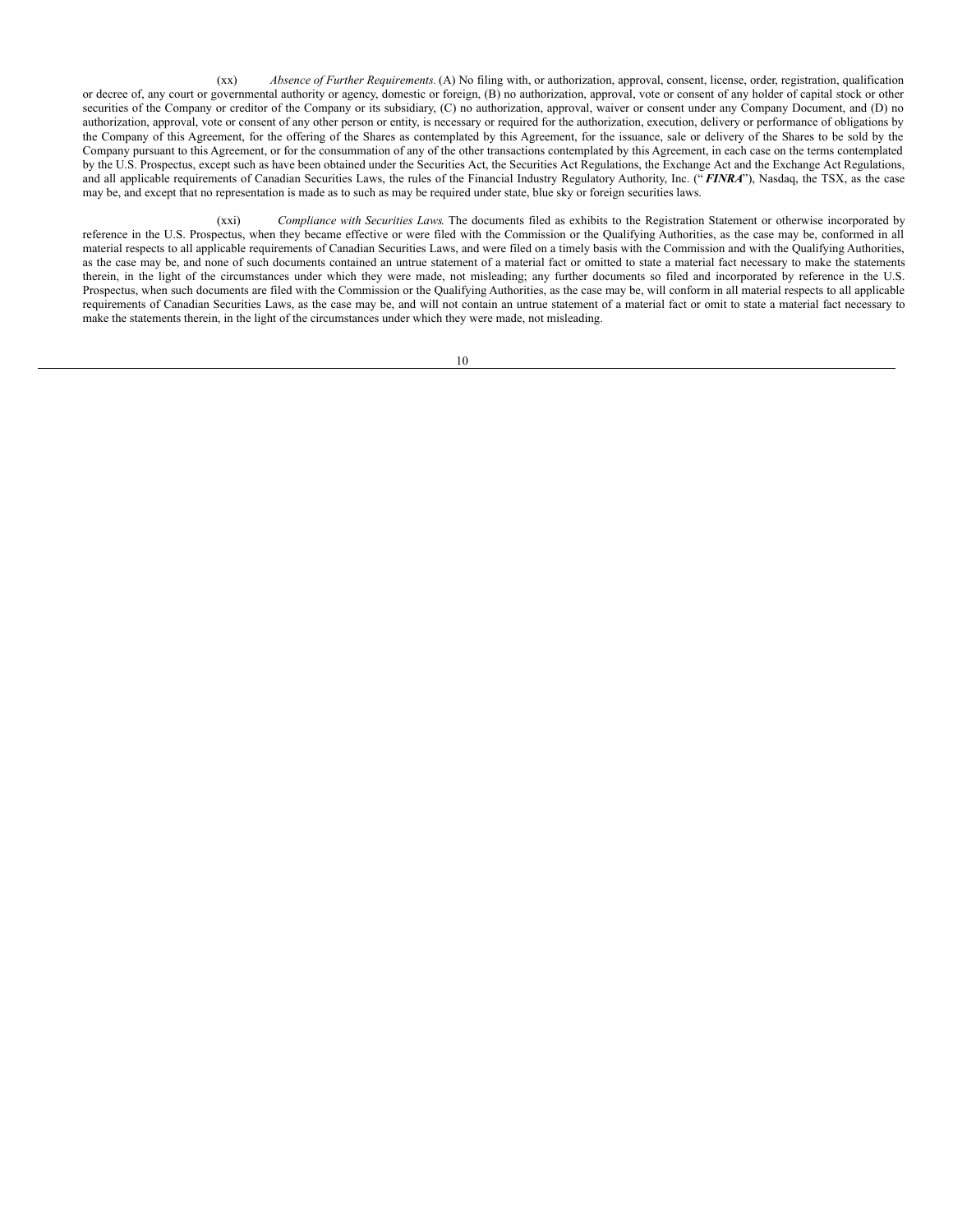Each document filed or to be filed with the Qualifying Authorities and incorporated or deemed to be incorporated by reference in the Canadian Base Prospectus and the Canadian Prospectus complied or will comply when so filed and at each Representation Date and at each Settlement Date, as the case may be, in all material respects with Canadian Securities Laws, and did not or will not contain a misrepresentation as defined under Canadian Securities Laws, and none of such documents contained or will contain at each Representation Date and at each Settlement Date, as the case may be, any untrue statement of a material fact or omitted or will omit to state a material fact required to be stated therein or necessary to make the statements therein, in the light of the circumstances under which they were or are made, not misleading. The Company has not filed any confidential material change reports which remain confidential as at the date hereof.

(xxii) *Possession of Licenses and Permits*. The Company and its subsidiary possess such permits, licenses, approvals, consents and other authorizations (collectively, "Governmental Licenses") issued by the appropriate federal, provincial, state, local or foreign regulatory agencies or bodies necessary to conduct the business now operated by them; and, except as would not, individually or in the aggregate, or would be reasonably expected to result in a Material Adverse Effect, the Company and its subsidiary are in compliance with the terms and conditions of all such Governmental Licenses, all such Governmental Licenses are valid and in full force and effect; and neither the Company nor its subsidiary has received any notice of proceedings relating to the revocation or modification of any such Governmental Licenses.

(xxiii) *Property*. The Company and its subsidiary do not own any real property. All real property, buildings and other improvements, and all equipment and other property, held under lease or sublease by the Company or its subsidiary is held by them under valid, subsisting and enforceable leases or subleases, as the case may be, with, solely in the case of leases or subleases relating to real property, buildings or other improvements, such exceptions as are not material and do not interfere with the use made or proposed to be made of such property and buildings or other improvements by the Company and its subsidiary, and all such leases and subleases are in full force and effect; and neither the Company nor its subsidiary has received any notice of any claim of any sort that has been asserted by anyone adverse to the rights of the Company or its subsidiary under any of the leases or subleases mentioned above or affecting or questioning the rights of the Company or its subsidiary to the continued possession of the leased or subleased premises or to the continued use of the leased or subleased equipment or other property except for such claims that, if successfully asserted against the Company or its subsidiary, would not, individually or in the aggregate, result in a Material Adverse Effect.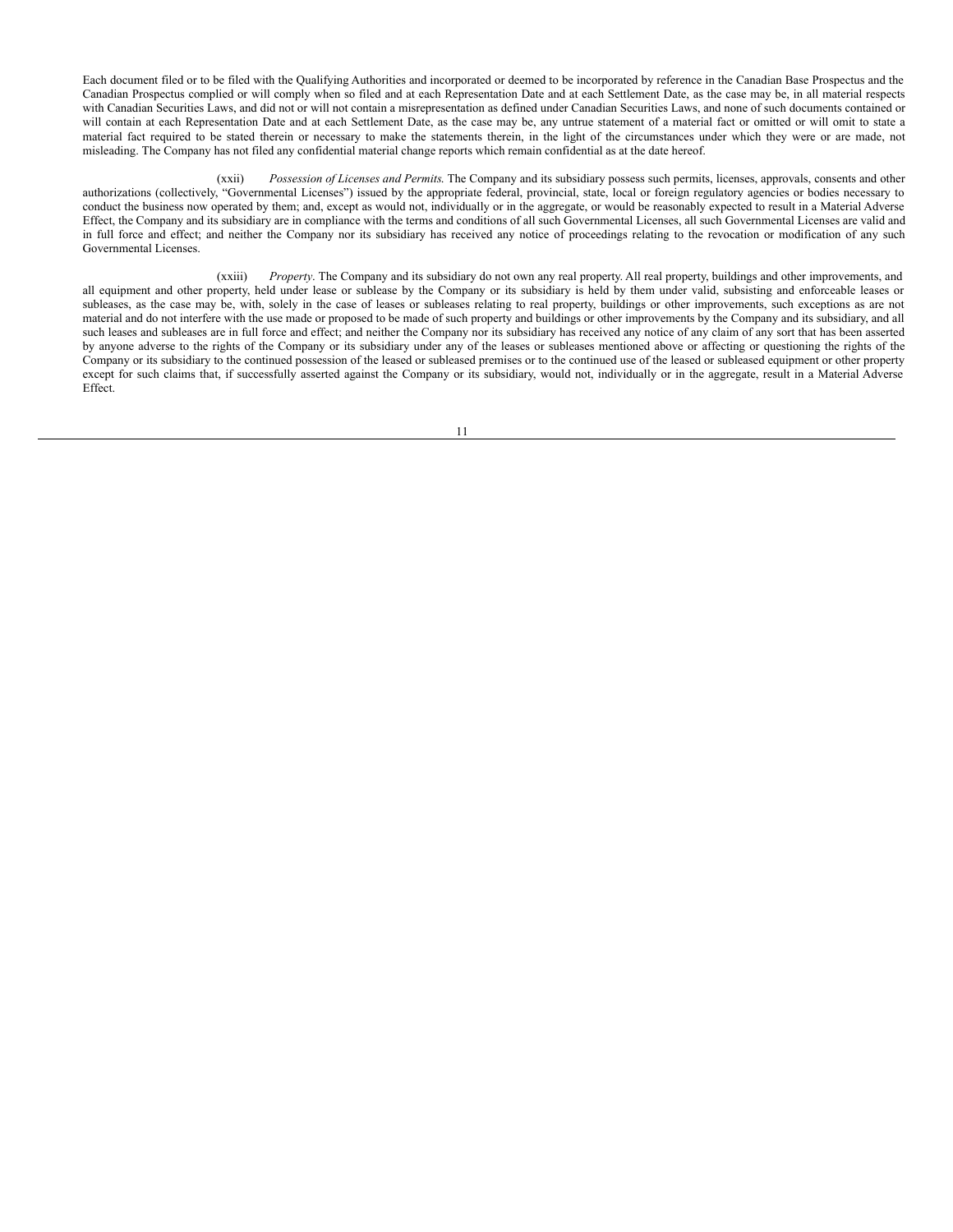(xxiv) *Investment Company Act*. The Company is not, and upon the issuance and sale of the Shares as herein contemplated and the receipt and application of the Net Proceeds (as defined in Section  $3(a)(v)$ ) therefrom as described in the U.S. Prospectus under the caption "Use Of Proceeds," will not be, an "investment company" or an entity "controlled" by an "investment company" as such terms are defined in the 1940 Act.

(xxv) *Environmental Laws*. Except as described in the U.S. Prospectus and except as would not, individually or in the aggregate, result in a Material Adverse Effect, (A) neither the Company nor its subsidiary is in violation of any and all applicable United States or Canadian federal, provincial, state, local or foreign statute, law, rule, regulation, ordinance, code, policy or rule of common law or any judicial or administrative interpretation thereof, including any judicial or administrative order, consent, decree or judgment, relating to pollution or protection of human health, the environment (including, without limitation, ambient air, surface water, groundwater, land surface or subsurface strata) or wildlife, including, without limitation, laws and regulations relating to the release or threatened release of chemicals, pollutants, contaminants, wastes, toxic substances, hazardous substances, petroleum or petroleum products (collectively, "*Hazardous Materials*") or to the manufacture, processing, distribution, use, treatment, storage, disposal, transport or handling of Hazardous Materials (collectively, "*Environmental Laws*"), (B) the Company and its subsidiary have all permits, authorizations and approvals required under any applicable Environmental Laws and are each in compliance with their requirements, (C) there are no pending or threatened administrative, regulatory or judicial actions, suits, demands, demand letters, claims, Liens, notices of noncompliance or violation, investigation or proceedings relating to any Environmental Law against the Company or its subsidiary and (D) there are no events or circumstances that might reasonably be expected to form the basis of an order for clean-up or remediation, or an action, suit or proceeding by any private party or governmental body or agency, against or affecting the Company its subsidiary relating to Hazardous Materials or any Environmental Laws.

(xxvi) *Compliance with Applicable Laws*. Except as described in the U.S. Prospectus, the Company: (A) is and at all times has been in compliance with all applicable U.S., Canadian and foreign statutes, rules, regulations, or guidance applicable to Company, its product candidates and activities and the ownership, testing, development, manufacture, packaging, processing, use, distribution, storage, import, export or disposal of any product candidate manufactured by the Company, including the applicable provisions of the Food and Drugs Act (Canada) and the regulations thereunder and the United States Federal Food, Drug and Cosmetic Act of 1938, as amended, and related legislation and regulations in the United States and the European Union ("*Applicable Laws*"), except where such noncompliance would not, individually or in the aggregate, reasonably be expected to result in a Material Adverse Effect; (B) has not received any warning letter, untitled letter or other correspondence or written notice from the United States Food and Drug Administration, Health Canada, or any other U.S. or Canadian federal, state, provincial or foreign governmental authority having authority over the Company ("*Governmental Authority*") alleging or asserting noncompliance with any Applicable Laws or any licenses, certificates, approvals, clearances, authorizations, permits and supplements or amendments thereto required by any such Applicable Laws ("Authorizations"); (C) possesses all Authorizations and such Authorizations are valid and in full force and effect and are not in violation of any term of any such Authorizations, except as would not, individually or in the aggregate, reasonably be expected to result in a Material Adverse Effect; (D) has not received written notice of any claim, action, suit, proceeding, hearing, enforcement, investigation, arbitration or other action from any Governmental Authority or third party alleging that any product operation or activity of the Company or its subsidiary is in violation of any Applicable Laws or Authorizations and has no knowledge that any such Governmental Authority or third party is considering any such claim, litigation, arbitration, action, suit, investigation or proceeding; (E) has not received written notice that any Governmental Authority has taken, is taking or intends to take action to limit, suspend, modify or revoke any Authorizations and the Company has no knowledge that any such Governmental Authority is considering such action; and (F) has filed, obtained, maintained or submitted all material reports, documents, forms, notices, applications, records, claims, submissions and supplements or amendments as required by any Applicable Laws or Authorizations and that all such material reports, documents, forms, notices, applications, records, claims, submissions and supplements or amendments were complete and correct in all material respects on the date filed (or were corrected or supplemented by a subsequent submission).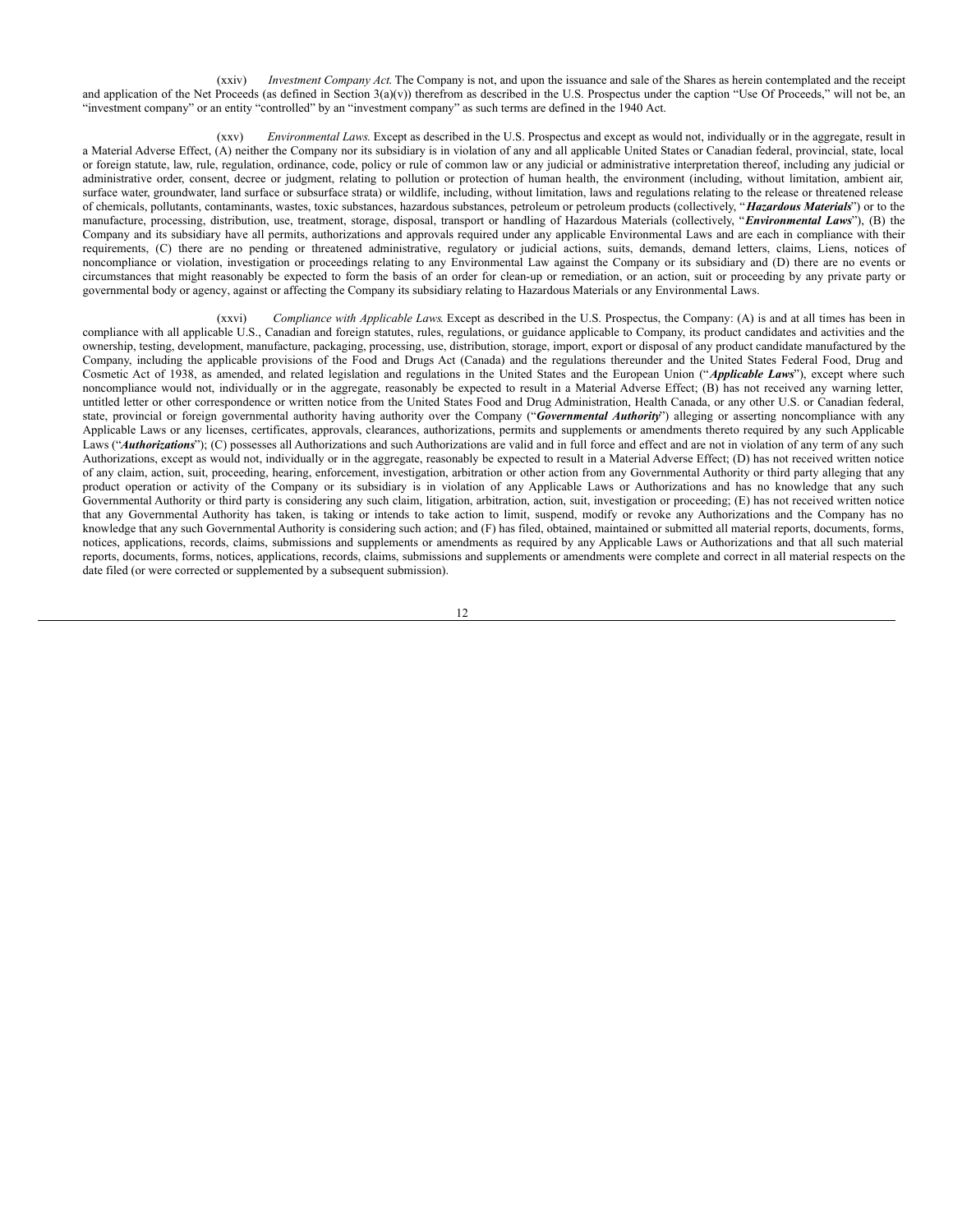(xxvii) *Regulatory Compliance*. (i) The Company and its subsidiary is in compliance in all material respects with all applicable provisions of the Food and Drugs Act (Canada) and the regulations thereunder relating to its product candidates and activities and the United States Federal Food, Drug and Cosmetic Act of 1938, as amended, and related legislation and regulations in the United States and the European Union; (ii) the Company and its Subsidiary is in compliance with the following specific requirements relating to product candidates and activities in Canada and to applicable foreign jurisdictions, including the United States: (A) all of the Company's product candidates comply in all material respects with any conditions of approval and the terms of the applications, if any, submitted by or on behalf of the Company to Health Canada, the United States Food and Drug Administration, and to applicable foreign regulatory bodies; (B) all adverse events that were required to be reported by Company or its subsidiary to Health Canada, the United States Food and Drug Administration, and to corresponding foreign regulatory bodies have been reported to Health Canada, the United States Food and Drug Administration and said corresponding foreign regulatory body in a timely manner; and (C) all stability studies required to be performed by or on behalf of the Company for products used by the Company or its subsidiary have been, to the knowledge of the Company, completed or are ongoing in accordance with the applicable Health Canada requirements and to the requirements of the applicable foreign jurisdictions, including in the United States; and (iii) all clinical trials of the Company and its subsidiary have been, to the knowledge of the Company, rendered in accordance with good clinical practices as required by the United States Food and Drug Administration.

(xxviii) *Studies, Tests and Trials*. The studies, tests and preclinical and clinical trials conducted by or on behalf of the Company or its subsidiary were and, if still pending, are, being conducted in accordance in all material respects with experimental protocols, procedures and controls pursuant to accepted professional scientific standards and all Applicable Laws and Authorizations; the descriptions of the results of such studies, tests and trials contained in the U.S. Prospectus fairly present in all material respects the data derived from such studies, tests and trials; except to the extent disclosed in the U.S. Prospectus, the Company is not aware of any studies, tests or trials the results of which the Company believes reasonably call into question the study, test, or trial results described or referred to in the U.S. Prospectus when viewed in the context in which such results are described and the clinical state of development; and the Company has not received any notices or correspondence from any Governmental Authority requiring the termination, suspension or material modification of any current or active studies, tests or preclinical or clinical trials conducted by or on behalf of the Company.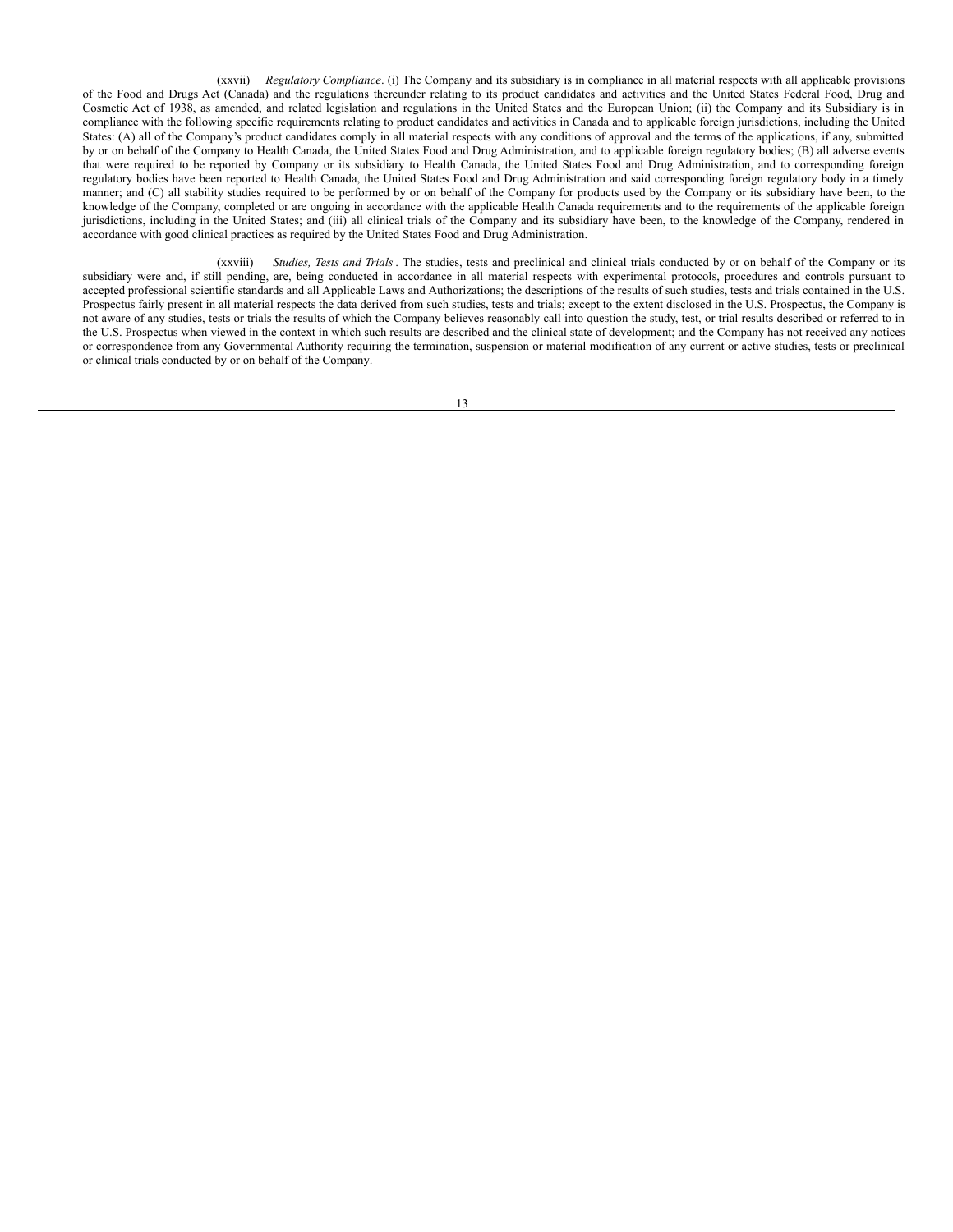(xxix) *Absence of Registration Rights*. There are no persons or entities with registration rights or other similar rights to have any securities (debt or equity) (A) registered pursuant to the Registration Statement or included in the offering contemplated by this Agreement or (B) otherwise registered by the Company under the Securities Act, and there are no persons or entities with co-sale rights, tag-along rights or other similar rights to have any securities (debt or equity) included in the offering contemplated by this Agreement or sold in connection with the sale of Shares, except in each case for such rights that have been duly waived in writing; and the Company has given all notices required by, and has otherwise complied with its obligations under, all registration rights agreements, co-sale agreements, tag-along agreements and other similar agreements in connection with the transactions contemplated by this Agreement.

(xxx) *Nasdaq and TSX*. The outstanding Common Shares are listed on Nasdaq and on the TSX. The Shares being sold hereunder by the Company will have been conditionally approved for listing and posting for trading on the TSX by no later than the Representation Date, subject only to the satisfaction of customary conditions to be outlined in the conditional approval letter of the TSX. The Nasdaq has been or will have been notified and has completed or will have completed its review of the offer and sale of the Shares hereunder by no later than the Representation Date.

(xxxi) *Tax Returns*. The Company and its subsidiary have filed all applicable United States federal, Canadian federal, state, provincial, local and foreign income and franchise tax returns that are required to be filed or have obtained extensions thereof, except where the failure so to file would not, individually or in the aggregate, result in a Material Adverse Effect, and have paid all taxes (including, without limitation, any estimated taxes) required to be paid and any other assessment, fine or penalty, to the extent that any of the foregoing is due and payable, except for any such tax, assessment, fine or penalty that is currently being contested in good faith by appropriate actions and except for such taxes, assessments, fines or penalties the nonpayment of which would not, individually or in the aggregate, result in a Material Adverse Effect.

(xxxii) *Insurance*. The Company and its subsidiary are insured by insurers of recognized financial responsibility against such losses and risks and in such amounts as are, in the Company's reasonable judgment, prudent and customary in the businesses in which they are engaged; all policies of insurance and any fidelity or surety bonds insuring the Company or its subsidiary or their respective businesses, assets, employees, officers and directors are in full force and effect; the Company and its subsidiary are in compliance with the terms of such policies and instruments in all material respects; there are no claims by the Company or its subsidiary under any such policy or instrument as to which any insurance company is denying liability or defending under a reservation of rights clause; neither the Company nor its subsidiary has been refused any insurance coverage sought or applied for; and neither the Company nor its subsidiary has any reason to believe that it will not be able to renew its existing insurance coverage as and when such coverage expires or to obtain similar coverage from similar insurers at a cost that would not, individually or in the aggregate, result in a Material Adverse Effect.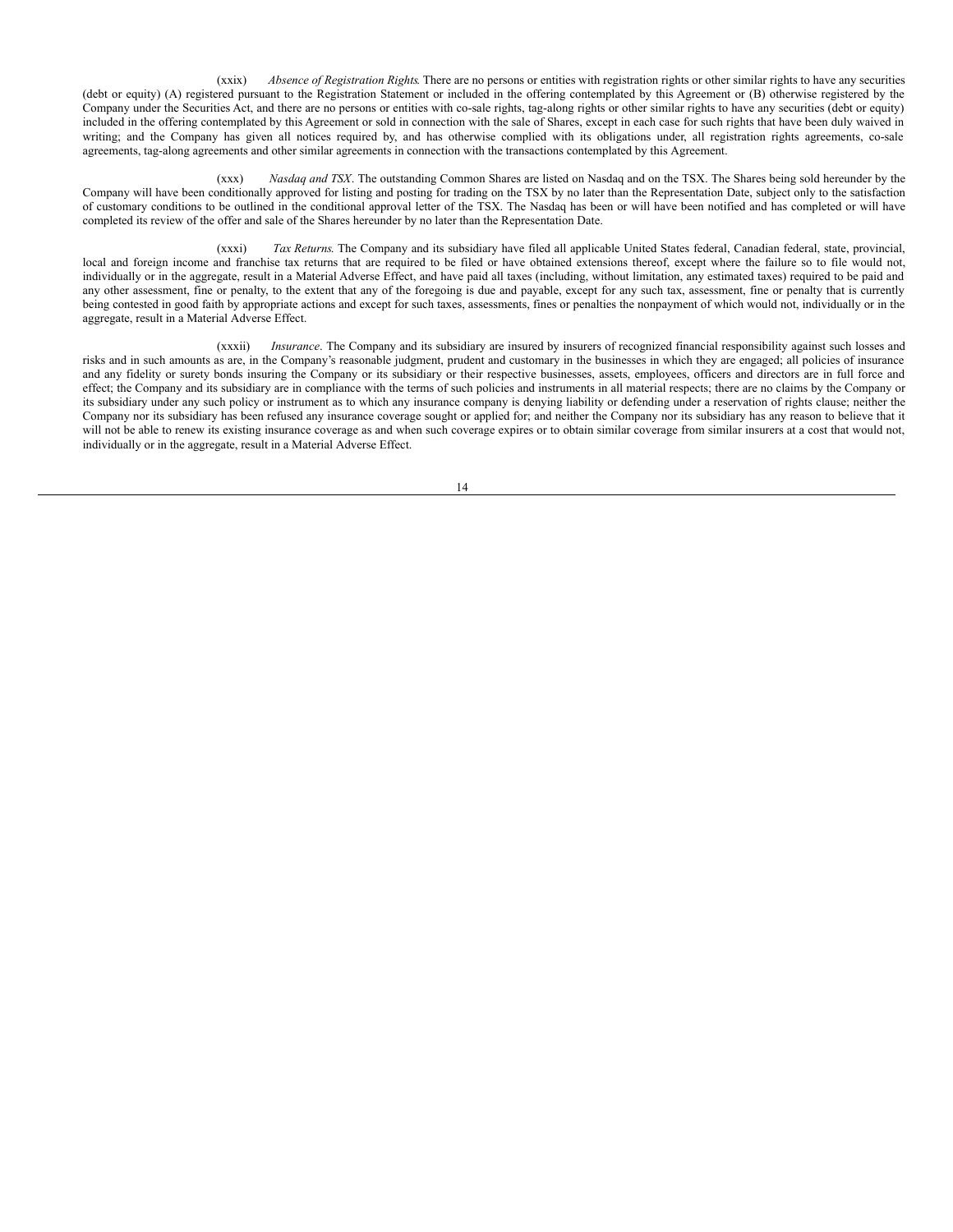(xxxiii) *Accounting Controls*. The Company maintains a system of internal accounting controls sufficient to provide reasonable assurances that (A) transactions are executed in accordance with management's general or specific authorization; (B) transactions are recorded as necessary to permit preparation of financial statements in conformity with IFRS, and to maintain accountability for assets; (C) access to assets is permitted only in accordance with management's general or specific authorization; and (D) the recorded accountability for assets is compared with existing assets at reasonable intervals and appropriate action is taken with respect to any differences. The Company's internal control over financial reporting is effective and since the end of the Company's most recent audited fiscal year, there have been no "material weaknesses" (each as defined by applicable Canadian Securities Laws) in its internal control over financial reporting (whether or not remediated). None of the Company, its board of directors or audit committee is aware of any fraud that involves management or other employees of the Company who have a significant role in the Company's internal controls; and since the end of the latest audited fiscal year, there has been no change in the Company's internal control over financial reporting (whether or not remediated) that has materially affected, or is reasonably likely to materially affect, the Company's internal control over financial reporting. The Company's board of directors has, subject to the exceptions, cure periods and the phase in periods specified in the applicable stock exchange rules ("Exchange Rules") or Canadian Securities Laws, validly appointed an audit committee to oversee internal accounting controls whose composition satisfies the applicable independence and other requirements of the Exchange Rules and Canadian Securities Laws, and the Company's board of directors and/or the audit committee has adopted a charter that satisfies the requirements of the Exchange Rules and Canadian Securities Laws.

(xxxiv) *Disclosure Controls*. The Company maintains disclosure controls and procedures as required by Rule 13a-15 or Rule 15d-15 under the Exchange Act and as contemplated by the certifications required under Form 52-109F1 and Form 52-109F2 under Multilateral Instrument 52-109 -Certification of Disclosures in Issuer's Annual and Interim Filings; such controls and procedures are effective at the reasonable assurance level to ensure that all material information concerning the Company and its subsidiary is made known, on a timely basis, to the individuals responsible for the preparation of the Company's filings with the Commission and the Qualifying Authorities. The Company has utilized such controls and procedures in preparing and evaluating the disclosures in the U.S. Prospectus. Neither the Company's board of directors nor the audit committee has been informed, nor is any director of the Company or the Company aware, of any fraud, whether or not material, that involves management or other employees of the Company who have a significant role in the Company's internal controls.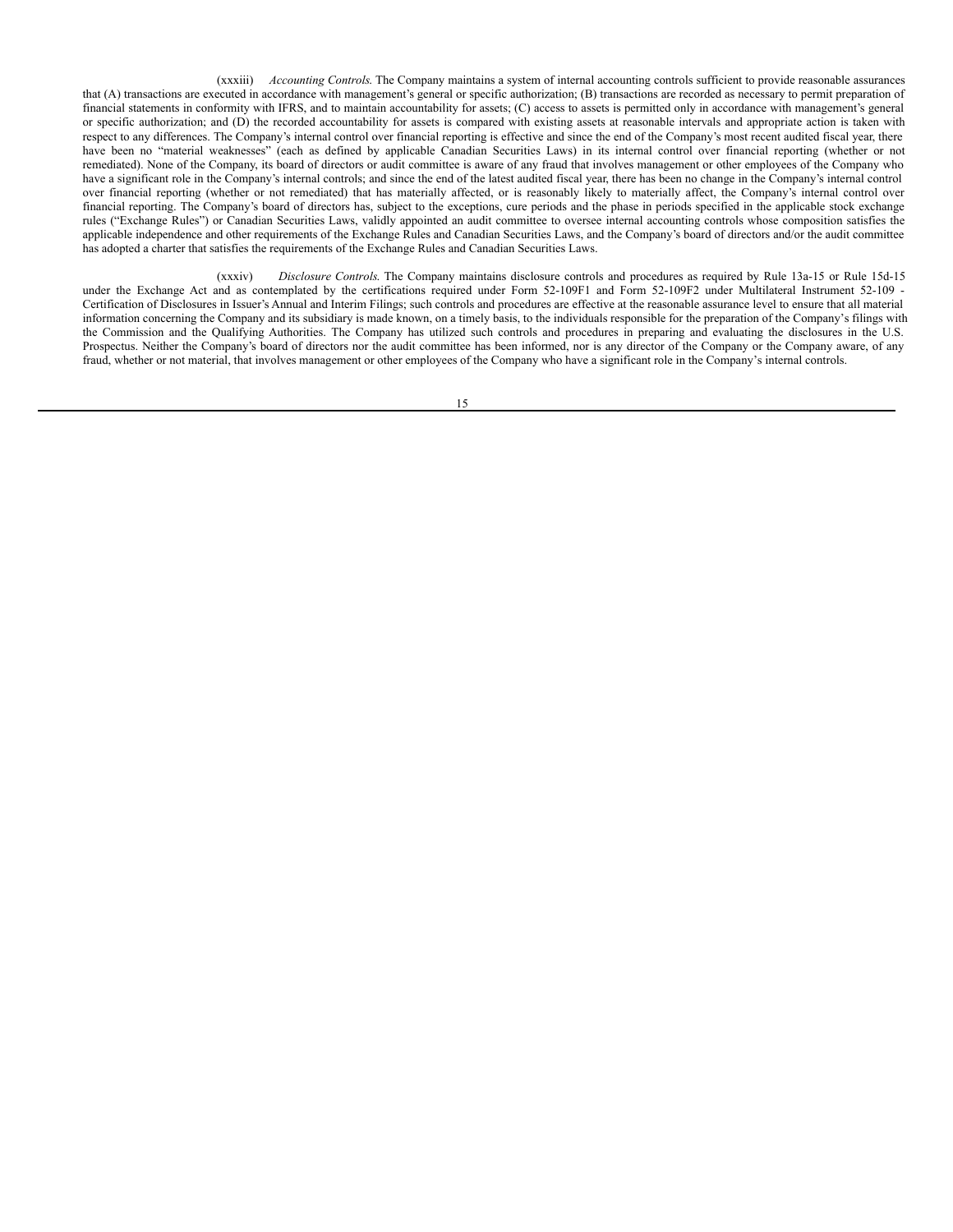(xxxv) *Compliance with the Sarbanes-Oxley Act*. No material relationship, direct or indirect, exists between or among the Company, on the one hand, and the directors, officers, shareholders, customers or suppliers of the Company, on the other hand, which is required to be described in the U.S. Prospectus which is not so described. The Company has not, directly or indirectly, extended or maintained credit, or arranged for the extension of credit, or renewed an extension of credit, in the form of a personal loan to or for any of its directors or executive officers in violation of applicable laws, including Section 402 of the Sarbanes-Oxley Act. The Company is in compliance in all material respects with all applicable provisions of the Sarbanes-Oxley Act and the rules and regulations of the Commission thereunder that are in effect and with which the Company is required to comply.

(xxxvi) *Pending Proceedings and Examinations; Comment Letters*. The Registration Statement is not the subject of a pending proceeding or examination under Section 8(d) or 8(e) of the Securities Act, and the Company is not the subject of a pending proceeding under Section 8A of the Securities Act. The Company has provided the Representatives with true, complete and correct copies of any written comments received from the Commission or the Qualifying Authorities by the Company or its legal counsel or accountants, and of any transcripts made by the Company, its legal counsel or accountants of any oral comments received from the Commission or the Qualifying Authorities, with respect to the Registration Statement, the Prospectuses, any Permitted Free Writing Prospectus or any document incorporated or deemed to be incorporated by reference therein and of all written responses thereto (in each case other than comment letters or written responses that are publicly available on EDGAR or SEDAR), and no such comments remain unresolved.

(xxxvii) *Absence of Manipulation*. The Company has not taken and will not take, directly or indirectly, any action designed to or that would constitute or that might reasonably be expected to cause or result in the stabilization or manipulation of the price of any security to facilitate the sale or resale of the Shares, and has not effected any sales of Common Shares which would be required to be disclosed in the U.S. Prospectus, and which have not been so disclosed.

(xxxviii) *Statistical and Market-Related Data*. Any statistical, demographic, market-related and similar data included in the Registration Statement and the U.S. Prospectus are based on or derived from sources that the Company believes to be reliable and accurate and accurately reflect the materials upon which such data is based or from which it was derived, and the Company has delivered or made available true, complete and correct copies of such materials to the Representatives.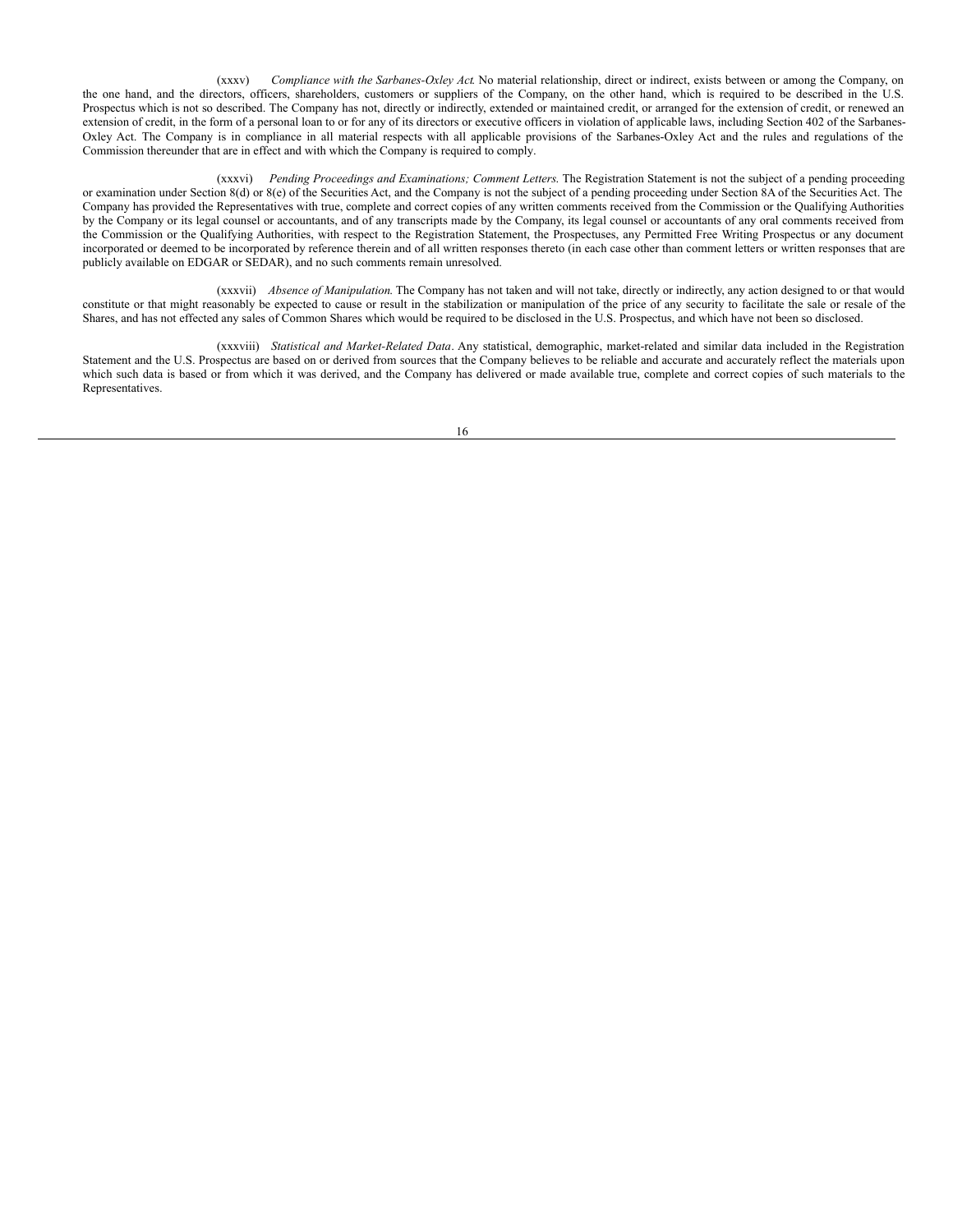(xxxix) *No Unlawful Payments*. Neither the Company nor its subsidiary nor any director, officer, or employee of the Company or its subsidiary nor, to the knowledge of the Company, any agent, affiliate or other person or entity associated with or acting on behalf of the Company or its subsidiary, is aware of or has taken any action, directly or indirectly, that has resulted or would result in: (A) the use of any funds for any unlawful contribution, gift, entertainment or other unlawful expense relating to political activity, (B) the making or taking of an act in furtherance of an offer, promise or authorization of any direct or indirect unlawful payment or benefit to any foreign or domestic government or regulatory official or employee, including, without limitation, of any government-owned or controlled entity or of a public international organization, or any person or entity acting in an official capacity for or on behalf of any of the foregoing, or any political party or party official or candidate for political office, (C) a violation by any such person or entity of any provision of the Corruption of Foreign Public Officials Act (Canada), the United States Foreign Corrupt Practices Act of 1977, as amended, or any applicable law or regulation implementing the OECD Convention on Combating Bribery of Foreign Public Officials in International Business Transactions, or committed an offence under the Bribery Act 2010 of the United Kingdom, or any other applicable anti-bribery or anti-corruption laws, or (D) the making, offering, requesting or taking of, or the agreement to take, an act in furtherance of any unlawful bribe or other unlawful benefit, including, without limitation, any rebate, payoff, influence payment, kickback or other unlawful or improper payment or benefit. The Company and its subsidiary have instituted, maintain and enforce, and will continue to maintain and enforce, policies and procedures designed to promote and ensure compliance with all applicable anti-bribery and anti-corruption laws.

(xl) *Compliance with Money Laundering Laws*. The operations of the Company and its subsidiary are and have been conducted at all times in compliance with applicable financial recordkeeping and reporting requirements, including those of the United States Currency and Foreign Transactions Reporting Act of 1970, as amended, the applicable money laundering statutes of all applicable jurisdictions, the Securities Act Regulations thereunder and any related or similar rules, regulations or guidelines, issued, administered or enforced by any governmental or regulatory agency (collectively, the "Anti-Money Laundering Laws"), and no action, suit or proceeding by or before any court or governmental or regulatory agency, authority or body or any arbitrator involving the Company or its subsidiary with respect to the Anti-Money Laundering Laws is pending or, to the knowledge of the Company or its subsidiary, threatened.

(xli) *No Conflicts with Sanctions Laws*. Neither the Company nor its subsidiary, directors, officers or employees, nor, to the knowledge of the Company, any agent, employee or affiliate or other person or entity associated with or acting on behalf of the Company or its subsidiary, is currently the subject or the target of any sanctions administered or enforced by the U.S. government, (including, without limitation, OFAC or the United States Department of State and including, without limitation, the designation as a "specially designated national" or "blocked person"), the UNSC, the European Union, Her Majesty's Treasury ("HMT") or similar sanctions administered by Global Affairs Canada, the Canada Border Services Agency or other relevant sanctions authority (collectively, "*Sanctions*"), nor is the Company or its subsidiary located, organized or resident in a country or territory that is the subject or the target of Sanctions, including, without limitation, Burma (Myanmar), Crimea, Cuba, Iran, North Korea, Sudan, Syria or any other country that is the subject of Sanctions (each, a "*Sanctioned Country*"); and the Company will not directly or indirectly use any of the proceeds of the offering, or lend, contribute or otherwise make available such proceeds to its subsidiary, joint venture partner or other person or entity (A) to fund or facilitate any activities of or business with any person or entity that, at the time of such funding or facilitation, is the subject or the target of any Sanctions, (B) to fund or facilitate any activities of or any business in any Sanctioned Country or (C) in any other manner that could result in a violation by any person or entity (including any person or entity participating in the transaction, whether as underwriter, advisor, investor or otherwise) of any Sanctions. For the past five years, the Company and its subsidiary have not knowingly engaged in, are not now knowingly engaged in, and will not engage in, any dealings or transactions with any person or entity that at the time of the dealing or transaction is or was the subject or the target of any Sanctions or with any Sanctioned Country.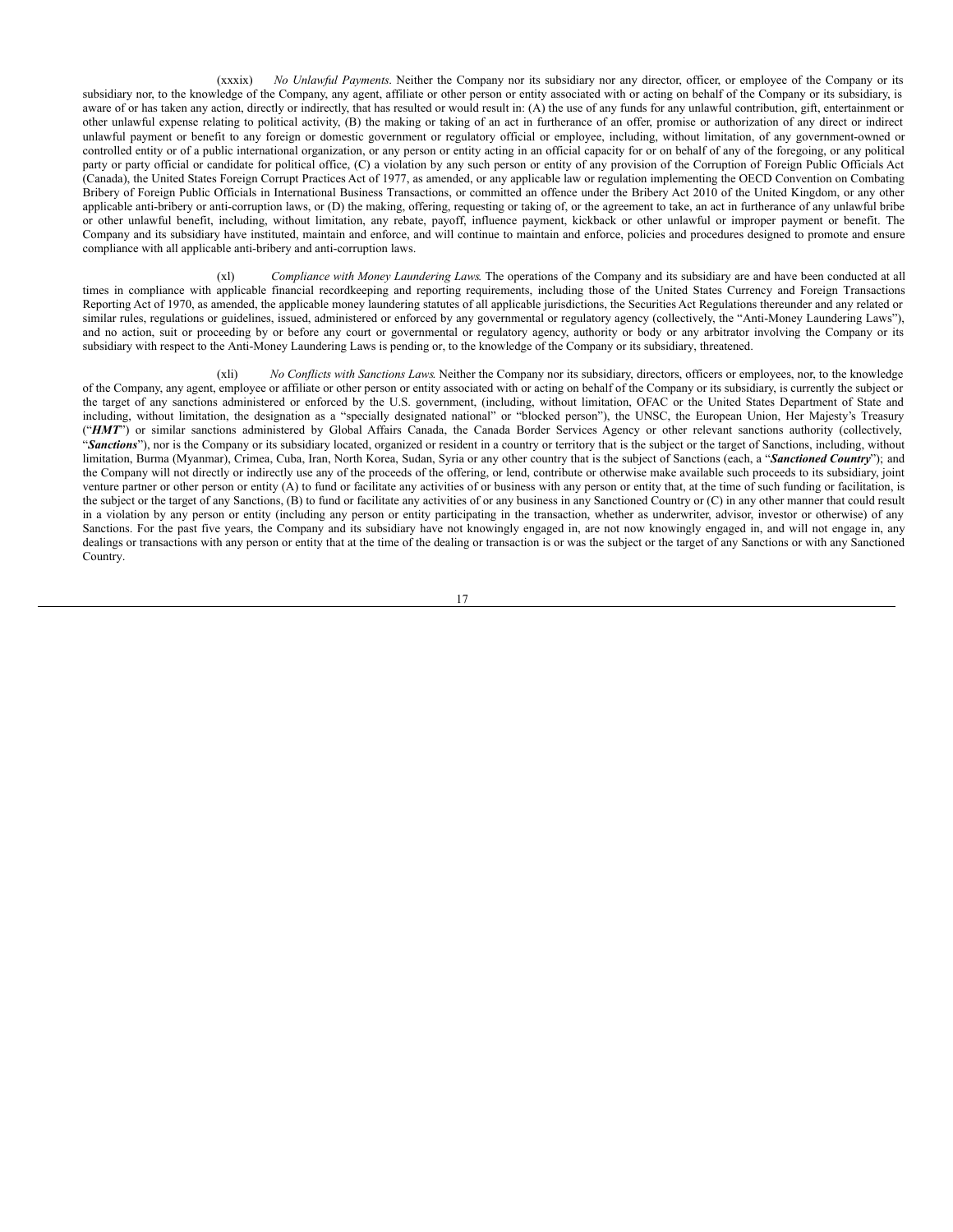(xlii) *Occupational Laws Compliance*. The Company (A) is in compliance, in all respects, with any and all applicable United States and Canadian federal, state, provincial, local and foreign laws, rules, regulations, treaties, statutes and codes promulgated by any and all governmental authorities relating to the protection of human health and safety in the workplace ("Occupational Laws"), except where the failure to be in compliance would not individually or in the aggregate, reasonably be expected to result in a Material Adverse Effect; and (B) has received all permits, licenses or other approvals required of it under applicable Occupational Laws to conduct its business as currently conducted and is in compliance, in all respects, with all terms and conditions of such permits, licenses and approvals, except where the failure to hold such permits, licenses or other approvals and to be in compliance would not individually or in the aggregate, reasonably be expected to result in a Material Adverse Effect. No action, proceeding, revocation proceeding, writ, injunction or claim is pending or, to the knowledge of the Company, threatened against the Company relating to Occupational Laws, and the Company does not have knowledge of any facts, circumstances or developments relating to its operations or cost accounting practices that could reasonably be expected to form the basis for or give rise to such actions, suits, investigations or proceedings.

(xliii) *Lending and Other Relationship*. Except as disclosed in the U.S. Prospectus, (A) neither the Company nor its subsidiary has any lending or similar relationship with the Agent or any bank or other lending institution affiliated with the Agent, (B) the Company will not, directly or indirectly, use any of the proceeds from the sale of the Shares by the Company hereunder to reduce or retire the balance of any loan or credit facility extended by the Agent or any of its "affiliates" or "associated persons" (as such terms are used in FINRA Rule 5121) or otherwise direct any such proceeds to the Agent or any of its "affiliates" or "associated persons" (as so defined) and (C) there are and have been no transactions, arrangements or dealings between the Company or its subsidiary, on one hand, and the Agent or any of its "affiliates" or "associated persons" (as so defined), on the other hand, that, under FINRA Rule 5110 or 5121, must be disclosed in a submission to FINRA in connection with the offering of the Shares contemplated hereby or disclosed in the Registration Statement or U.S. Prospectus.

(xliv) *Changes in Management*. Except as disclosed in the U.S. Prospectus, none of the persons who are officers or directors of the Company has given oral or written notice to the Company or its subsidiary of his or her resignation (or otherwise indicated to the Company or its subsidiary an intention to resign within the next 6 months), nor has any such officer or director been terminated by the Company or otherwise removed from his or her office or from the board of directors, as the case may be (including, without limitation, any such termination or removal that is to be effective as of a future date) nor is any such termination or removal under consideration by the Company or its board of directors.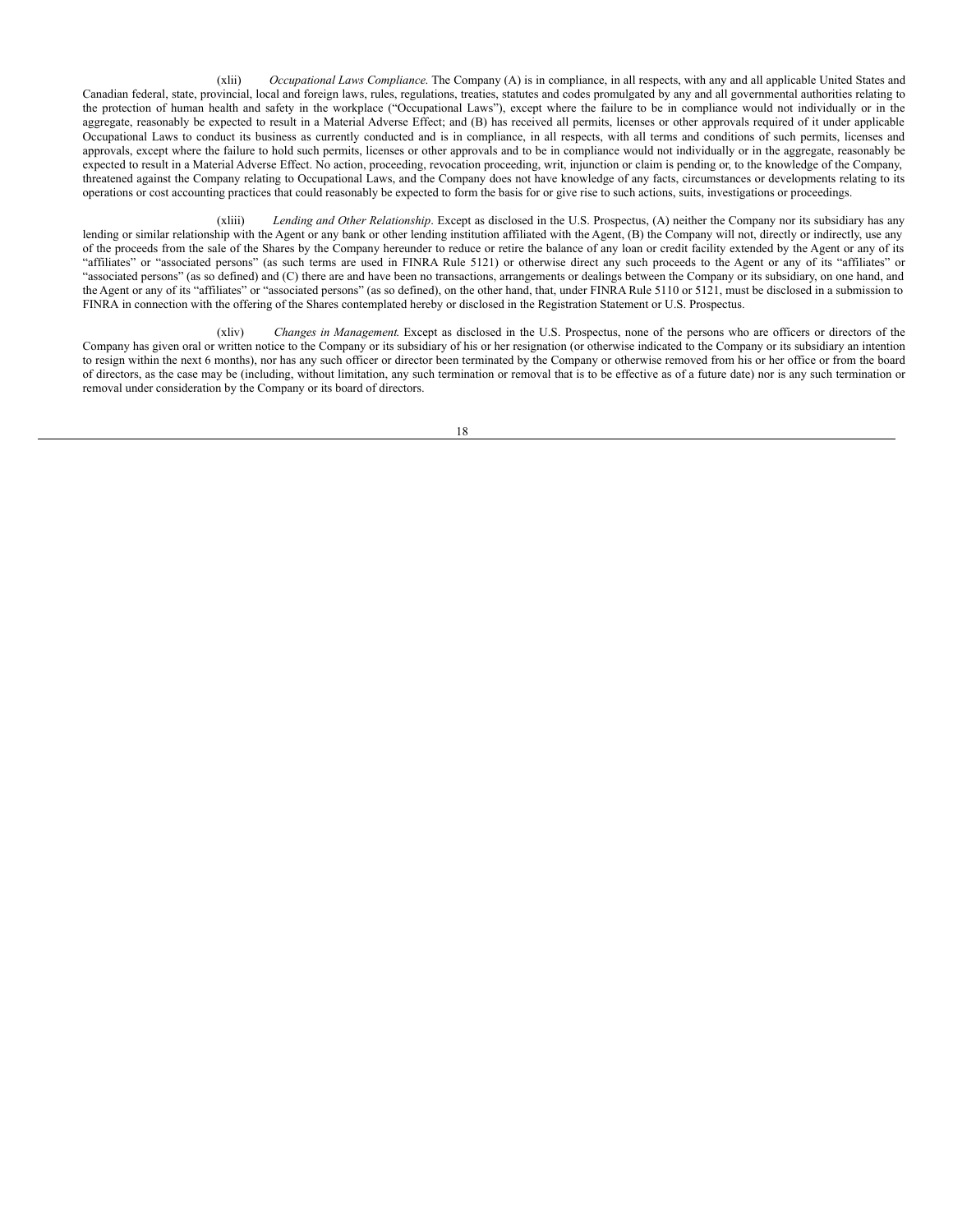(xlv) *Transfer Taxes*. There are no stock or other transfer taxes, stamp duties, capital duties or other similar duties, taxes or charges payable in connection with the execution or delivery of this Agreement by the Company or the issuance or sale by the Company of the Shares to be sold by the Company through the Agent hereunder.

(xlvi) *Related Party Transactions*. There are no business relationships or related party transactions involving the Company or its subsidiary or, to the knowledge of the Company, any other person or entity related to the Company or its subsidiary that are required to be described in the U.S. Prospectus that have not been described as required.

(xlvii) *No Right of First Refusal*. Neither the Company nor its subsidiary nor, to the knowledge of the Company, any other person has any preemptive right, right of first refusal or other similar right to purchase or otherwise acquire any of the Shares to be sold by the Company to the Agent pursuant to this Agreement.

(xlviii) *Of ering Materials*. Without limitation to the provisions of Section 12 hereof, the Company has not distributed and will not distribute, directly or indirectly (other than through the Agent), any "written communication" (as defined in Rule 405) or other offering materials in connection with the offering or sale of the Shares, other than the U.S. Prospectus, any amendment or supplement to any of the foregoing that are filed with the Qualifying Authorities or the Commission and any Permitted Free Writing Prospectuses (as defined in Section 12).

(xlix) *No Restrictions on Dividends*. Neither the Company nor its subsidiary is a party to or otherwise bound by any instrument or agreement that limits or prohibits or could limit or prohibit, directly or indirectly, the Company from paying any dividends or making other distributions on its capital stock, and its subsidiary is not a party to or otherwise bound by any instrument or agreement that limits or prohibits or could limit or prohibit, directly or indirectly, the Company's subsidiary from paying any dividends or making any other distributions on its capital stock, or other equity interests, as the case may be, or from repaying any loans or advances from, or (except for instruments or agreements that by their express terms prohibit the transfer or assignment thereof or of any rights thereunder) transferring any of its properties or assets to, the Company, in each case except pursuant to the Existing Credit Agreement, and as described in the U.S. Prospectus.

(l) *Brokers*. There is not a broker, finder or other party that is entitled to receive from the Company any brokerage or finder's fee or other fee or commission as a result of any of the transactions contemplated by this Agreement, except for underwriting discounts and commissions in connection with the sale of the Shares through the Agent pursuant to this Agreement.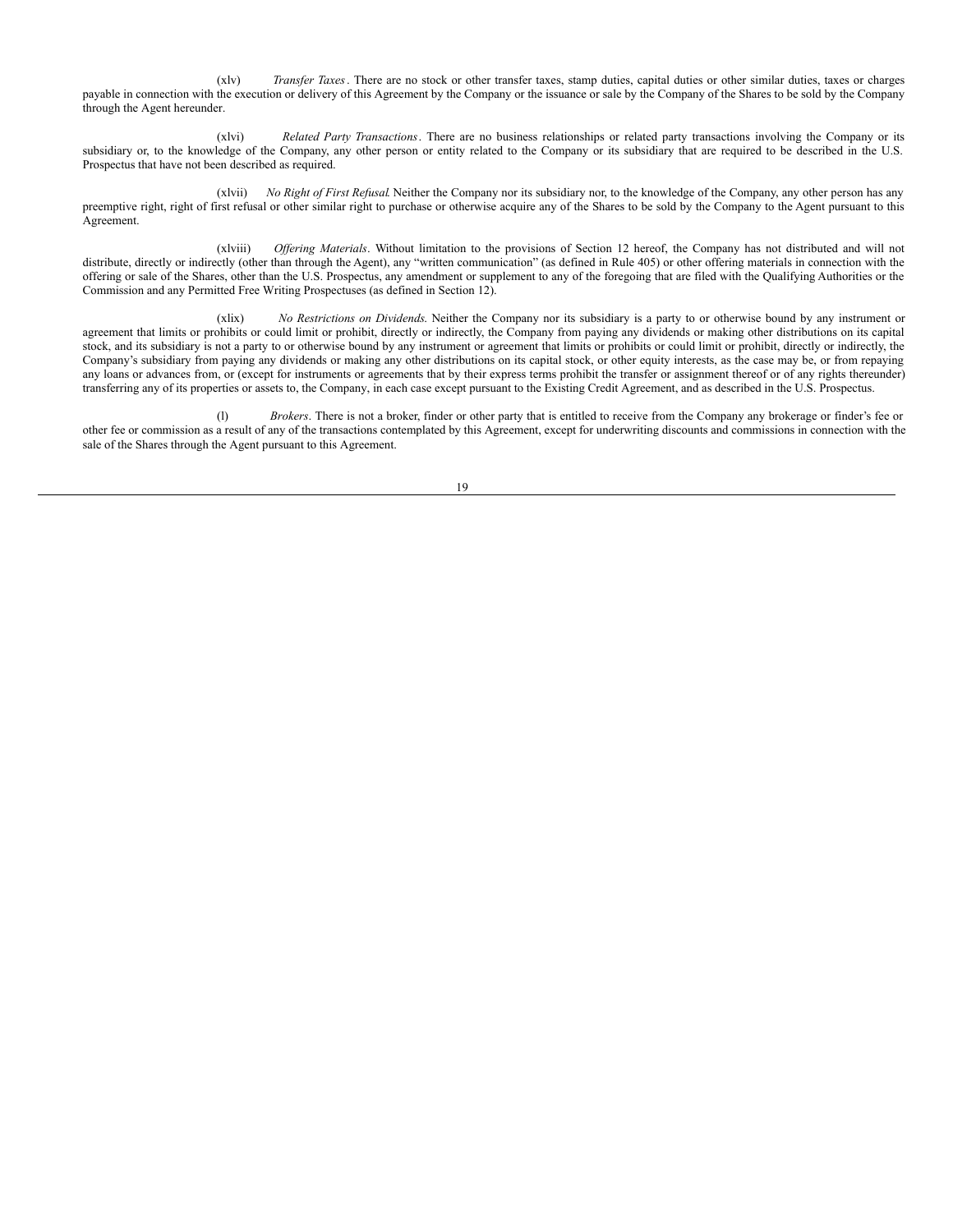(li) *Immunity from Jurisdiction*. Neither the Company nor its subsidiary nor any of its or their properties or assets has any immunity from the jurisdiction of any court or from any legal process (whether through service or notice, attachment prior to judgment, attachment in aid of execution or otherwise) under the laws of Canada or the United States.

(lii) *Cybersecurity*. To the knowledge of the Company and its subsidiary, there has been no security breach or incident, unauthorized access or disclosure, or other compromise of or relating to the Company's or its subsidiary's information technology and computer systems, networks, hardware, software, data and databases (including, without limitation, the data and information of their respective customers, employees, suppliers and vendors and any third party data maintained, processed or stored by the Company and its subsidiary, and any such data processed or stored by third parties on behalf of the Company and its subsidiary), equipment or technology (collectively, "*IT Systems and Data*"); neither the Company nor its subsidiary has been notified of, or has knowledge of any event or condition that would result in, any security breach or incident, unauthorized access or disclosure or other compromise to their IT Systems and Data; the Company and its subsidiary have implemented appropriate controls, policies, procedures, and technological safeguards to maintain and protect the integrity, continuous operation, redundancy and security of their IT Systems and Data reasonably consistent with industry standards and practices, or as required by applicable regulatory standards; and the Company and its subsidiary are presently in material compliance with all applicable laws or statutes and all judgments, orders, Securities Act Regulations of any court or arbitrator or governmental or regulatory authority, internal policies and contractual obligations relating to the privacy and security of IT Systems and Data and to the protection of such IT Systems and Data from unauthorized use, access, misappropriation or modification.

The Company and its board of directors have taken all necessary action, if any, in order to render inapplicable any control share acquisition, business combination, poison pill (including any distribution under a rights agreement) or other similar anti-takeover provision under the Company's articles of incorporation or by-laws, the Canada Business Corporations Act or other applicable Canadian laws that is or could reasonably be expected to become applicable to the Agent as a result of the Agent and the Company fulfilling their obligations or exercising their rights under the Agreement, including, without limitation, the Company's issuance of the Shares and the Agent's ownership of the Shares.

(liii) *Significant Acquisitions*. The Company has not entered into any agreement to complete any "significant acquisition" nor is it contemplating any "probable acquisitions" (as such terms are defined in National Instrument 51-102 – Continuous Disclosure Obligations of the Canadian Securities Administrators).

(liv) *Qualified Investments*. The Shares will qualify as "qualified investments" under the Income Tax Act (Canada) and the regulations thereunder for trusts governed by registered retirement savings plans, registered retirement income funds, registered education savings plans, deferred profit sharing plans, registered disability savings plans and tax free savings accounts.

(lv) *Transfer Agent*. Computershare Investor Services Inc. at its offices in Toronto, Ontario and Montréal, Québec, and Computershare N.A. have been duly appointed as the transfer agent and registrar for the Common Shares in Canada and the United States, respectively.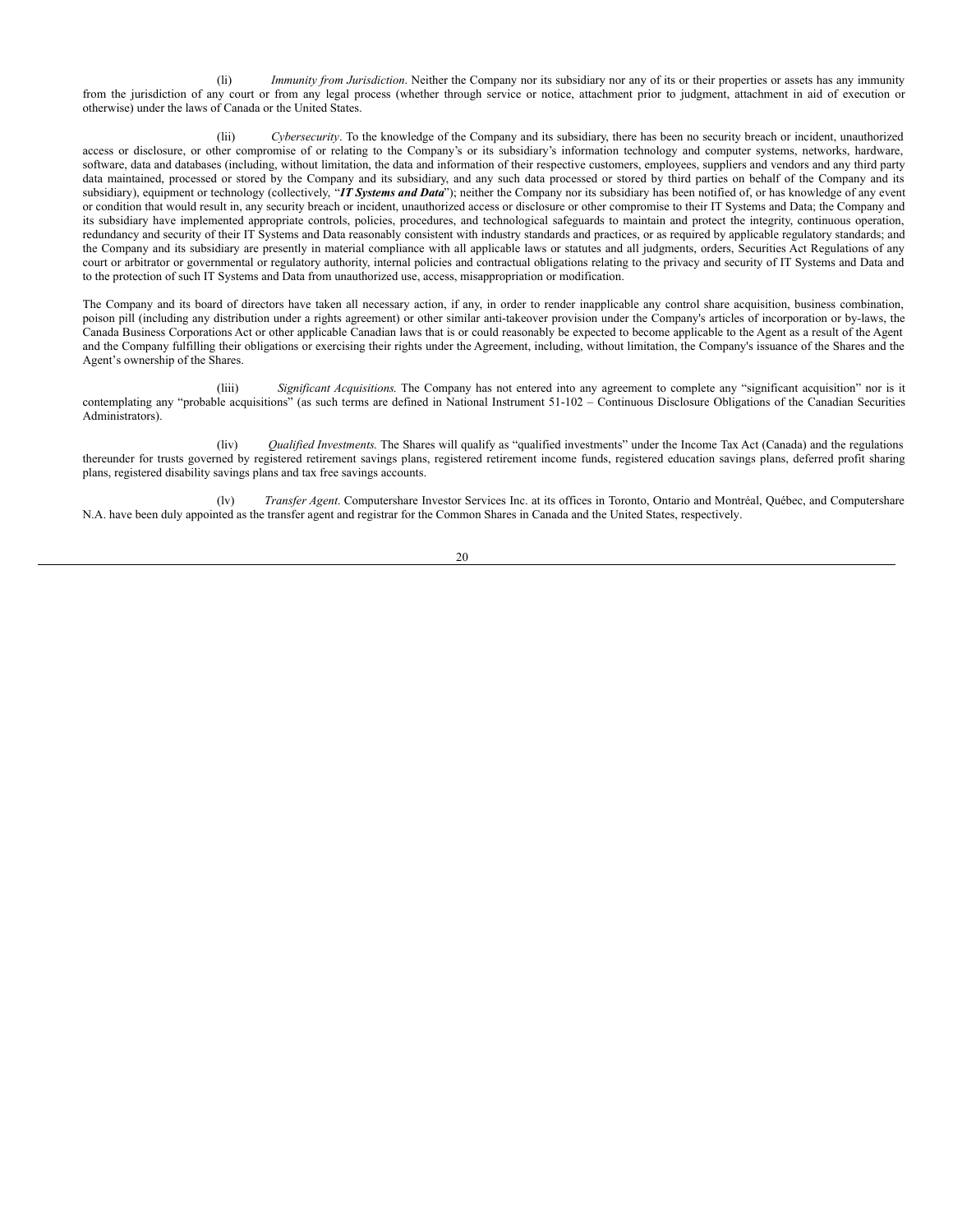(lvi) *Forward-Looking Information*. With respect to forward-looking information contained in the Company's public disclosure documents: (i) the Company has a reasonable basis for the forward-looking information; and (ii) all types of material forward-looking information are identified as such, and all such documents caution users of forward-looking information that actual results may vary from the forward-looking information and identify material risk factors that could cause actual results to differ materially from the forward-looking information, and accurately state the material factors or assumptions used to develop forward-looking information.

(lvii) *Audit Committee*. The Company's board of directors has validly appointed an audit committee whose composition satisfies the requirements of National Instrument 52-110 – Audit Committees of the Canadian Securities Administrators (" *NI 52-110*"), and the audit committee of the Company operates in accordance with all material requirements of NI 52-110.

(lviii) *Related Parties*. None of the directors, officers or employees of the Company, or, to the knowledge of the Company, any holder of more than 10% of any class of securities of the Company or securities of any person exchangeable for more than 10% of any class of securities of the Company, or, to the knowledge of the Company, any associate or affiliate of any of the foregoing persons or companies (as such terms are defined in the Securities Act (Nova Scotia)), has had any material interest, direct or indirect, in any material transaction within the previous two years or any proposed material transaction which, as the case may be, materially affected or is reasonably expected to materially affect the Company and the subsidiary, on a consolidated basis. Neither the Company nor the subsidiary has any material loans or other indebtedness outstanding which has been made to any of its shareholders, officers, directors or employees, past or present, or any person not dealing at "arm's length" (as such term is defined in the Income Tax Act (Canada)) with them.

(lix) *Certificates*. Any certificate signed by any officer of the Company or its subsidiary (whether signed on behalf of such officer, the Company or such subsidiary) and delivered to the Agent or to Agent's counsel shall be deemed a representation and warranty by the Company to Agent as to the matters covered thereby.

(lx) *Eligible Issuer*. The Company is not an "ineligible issuer" (as defined in Rule 405 under the Securities Act) as of the eligibility determination date for purposes of Rules 164 and 433 under the Securities Act with respect to the offering of the Shares contemplated by the Registration Statement.

(lxi) *No Legal, Accounting or Tax Advice*. The Company has not relied upon the Agent or legal counsel for the Agent for any legal, tax or accounting advice in connection with the offering and sale of the Shares.

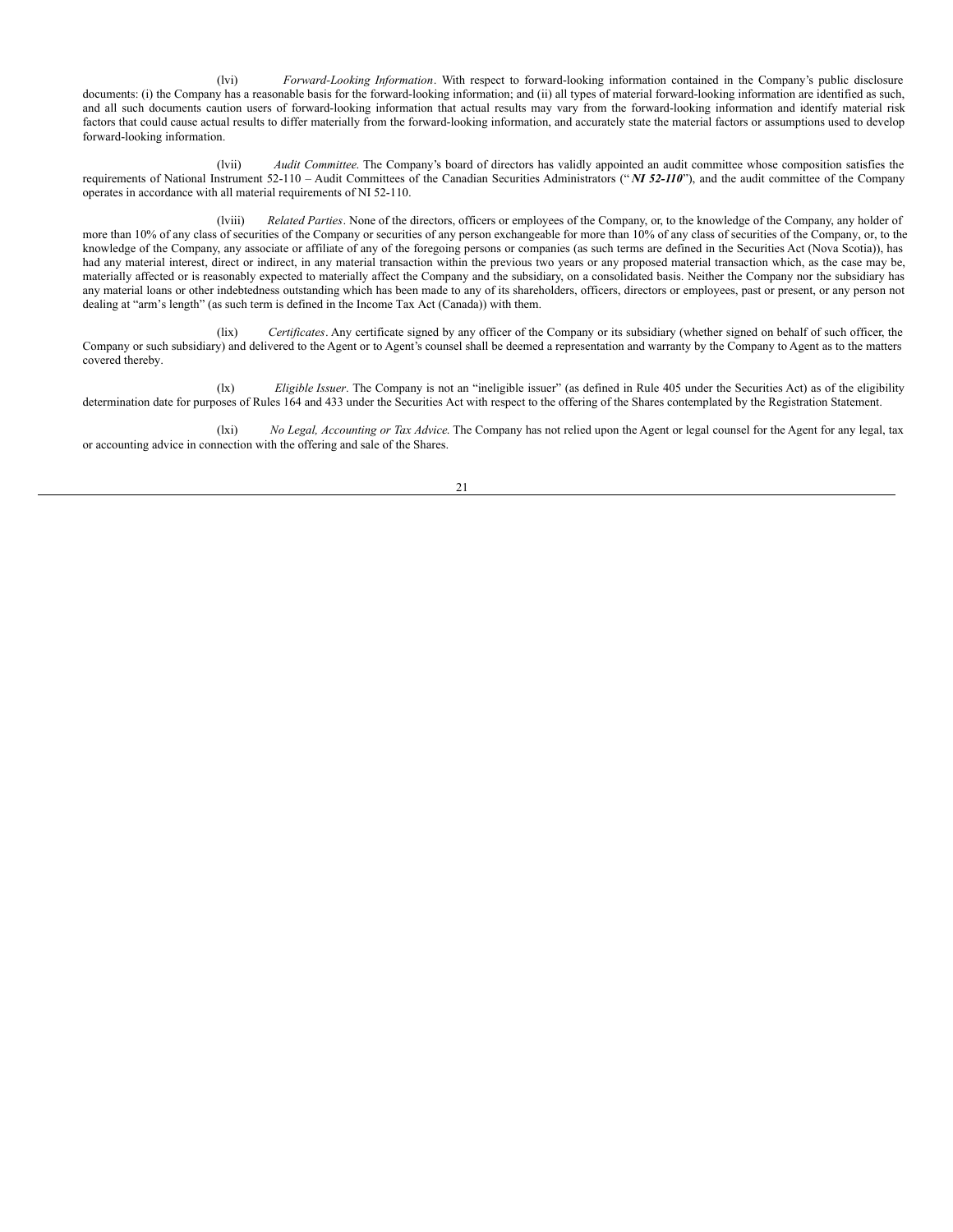<span id="page-27-0"></span>(lxii) *No Integration*. The Company has not sold or issued any securities that would be integrated with the offering of the Shares contemplated by this Agreement pursuant to the Securities Act or the interpretations thereof by the Commission.

(lxiii) *Critical Accounting Policies*. The U.S. Prospectus accurately describes in all material respects (i) the accounting policies that the Company believes are the most important in the portrayal of the Company's financial condition and results of operations and that require management's most difficult, subjective or complex judgments ("*Critical Accounting Policies*"); (ii) the judgments and uncertainties affecting the application of Critical Accounting Policies; and (iii) the likelihood that materially different amounts would be reported under different conditions or using different assumptions, and an explanation thereof.

#### *3. Purchase, Sale and Delivery of Shares*.

(a) *At-the-Market Sales.* On the basis of the representations, warranties and agreements herein contained, but subject to the terms and conditions herein set forth, the Company agrees to issue and sell through the Agent as sales agent, and the Agent agrees to use its commercially reasonable efforts, consistent with its normal trading and sales practices applicable law and regulations, to sell for and on behalf of the Company, the Shares on the following terms and conditions; *provided*, *however*, that any obligation of the Agent to use such commercially reasonable efforts shall be subject to the continuing accuracy of the representations and warranties of the Company herein, the performance by the Company of its covenants and obligations hereunder and the continuing satisfaction of the additional conditions specified in Section 5 of this Agreement. The Company acknowledges and agrees that (i) there can be no assurance that the Agent will be successful in selling Shares, (ii) the Agent will incur no liability or obligation to the Company or any other person or entity if it does not sell Shares for any reason other than a failure by the Agent to use its commercially reasonable efforts consistent with its normal trading and sales practices and applicable law and regulations, to sell such Shares as required under this Agreement, and (iii) the Agent shall sell the Shares on an agency basis only and shall not purchase Shares on a principal basis pursuant to this Agreement.

(i) Each time that the Company wishes to issue and sell the Shares hereunder (each, a*"Placement"*), it will notify the Agent by email notice (or other method mutually agreed to in writing by the parties) (a *"Placement Notice"*) containing the parameters in accordance with which it desires the Shares to be sold, which shall at a minimum include the number of shares of Shares to be issued, the time period during which sales are requested to be made, any limitation on the number of Shares that may be sold in any one Trading Day (as defined below) and any minimum price below which sales may not be made, a form of which containing such minimum sales parameters necessary is attached hereto as Schedule 1. The Placement Notice shall originate from any of the individuals from the Company set forth on Schedule 2 (with a copy to each of the other individuals from the Company listed on such schedule), and shall be addressed to each of the individuals from the Agent set forth on Schedule 2, as such Schedule 2 may be amended from time to time. The Placement Notice shall be effective upon receipt by the Agent unless and until (i) in accordance with the notice requirements set forth in Section 3(a)(iii) of this Agreement, the Agent declines to accept the terms contained therein for any reason, in its sole discretion, (ii) the entire amount of the Shares have been sold, (iii) the Company suspends or terminates the Placement Notice in accordance with the notice requirements set forth in Section 3(a)(iii) below, (iv) the Company issues a subsequent Placement Notice with parameters superseding those on the earlier dated Placement Notice, or (v) this Agreement has been terminated under the provisions of Section 8. The amount of any commission or other compensation to be paid by the Company to the Agent in connection with the sale of the Shares shall be calculated in accordance with the terms set forth in Section  $3(a)(v)$  below. It is expressly acknowledged and agreed that neither the Company nor the Agent will have any obligation whatsoever with respect to a Placement or any Shares unless and until the Company delivers a Placement Notice to the Agent and the Agent does not decline such Placement Notice pursuant to the terms set forth above, and then only upon the terms specified therein and herein. In the event of a conflict between the terms of this Agreement and the terms of the Placement Notice, the terms of the Placement Notice will control. For the purposes hereof, *"Trading Day"* means any day on which the Company's Common Shares are purchased and sold on the Nasdaq.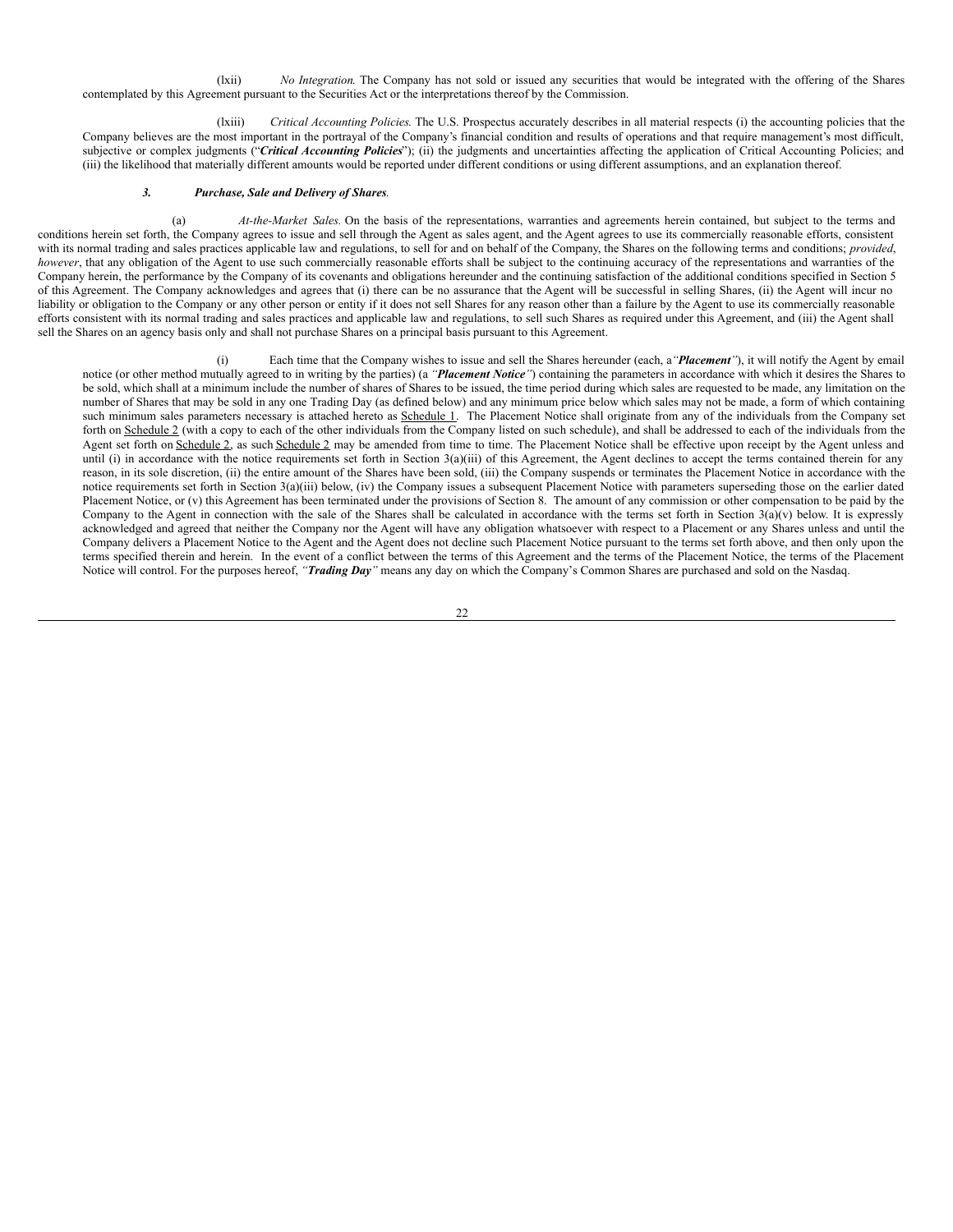(ii) The Shares are to be sold by the Agent on a daily basis or otherwise as shall be agreed to by the Company and the Agent on any day that is a Trading Day. The gross sales price of the Shares sold under this Section 3(a) shall be the market price for the Shares sold by the Agent under this Section 3(a) at the time of such sale.

(iii) The Company or the Agent may, upon notice to the other party hereto by telephone (confirmed promptly by email correspondence to each of the individuals of the other party set forth on Schedule 2), suspend the offering of the Shares, whereupon the Agent shall so suspend the offering of Shares until further notice is provided to the other party to the contrary; *provided*, *however*, that such suspension shall not affect or impair the parties' respective obligations with respect to the Shares sold hereunder prior to the receipt of such notice. While a suspension is in effect any obligation under Sections  $4(m)$ ,  $4(n)$ , and  $4(o)$  with respect to the delivery of certificates, opinions, or comfort letters to the Agent, shall be waived. Notwithstanding any other provision of this Agreement, during any period in which the Company is in possession of material non-public information, the Company and the Agent agree that (i) no sale of Shares will take place, (ii) the Company shall not request the sale of any Shares, and (iii) the Agent shall not be obligated to sell or offer to sell any Shares.

(iv) Subject to the terms of the Placement Notice, the Agent may sell the Shares by any method permitted by law deemed to be an "at the market offering" as defined in Rule 415(a)(4) under the Securities Act, including sales made directly on or through Nasdaq. Subject to the terms of any Placement Notice, the Agent may also sell Shares in negotiated transactions at market prices prevailing at the time of sale or at prices related to such prevailing market prices and/or any other method permitted by law, subject to the prior written consent of the Company.

(v) The compensation to the Agent for sales of the Shares, as an agent of the Company, shall be 3.0% of the gross sales price of the Shares sold pursuant to this Section 3(a), payable in cash. The remaining proceeds, after further deduction for any reasonable and documented transaction fees imposed by any governmental or self-regulatory organization in respect of such sales, and reimbursement of expenses that the Agent may be entitled to pursuant to Section 4(f), shall constitute the net proceeds to the Company for such Shares (the "*Net Proceeds*").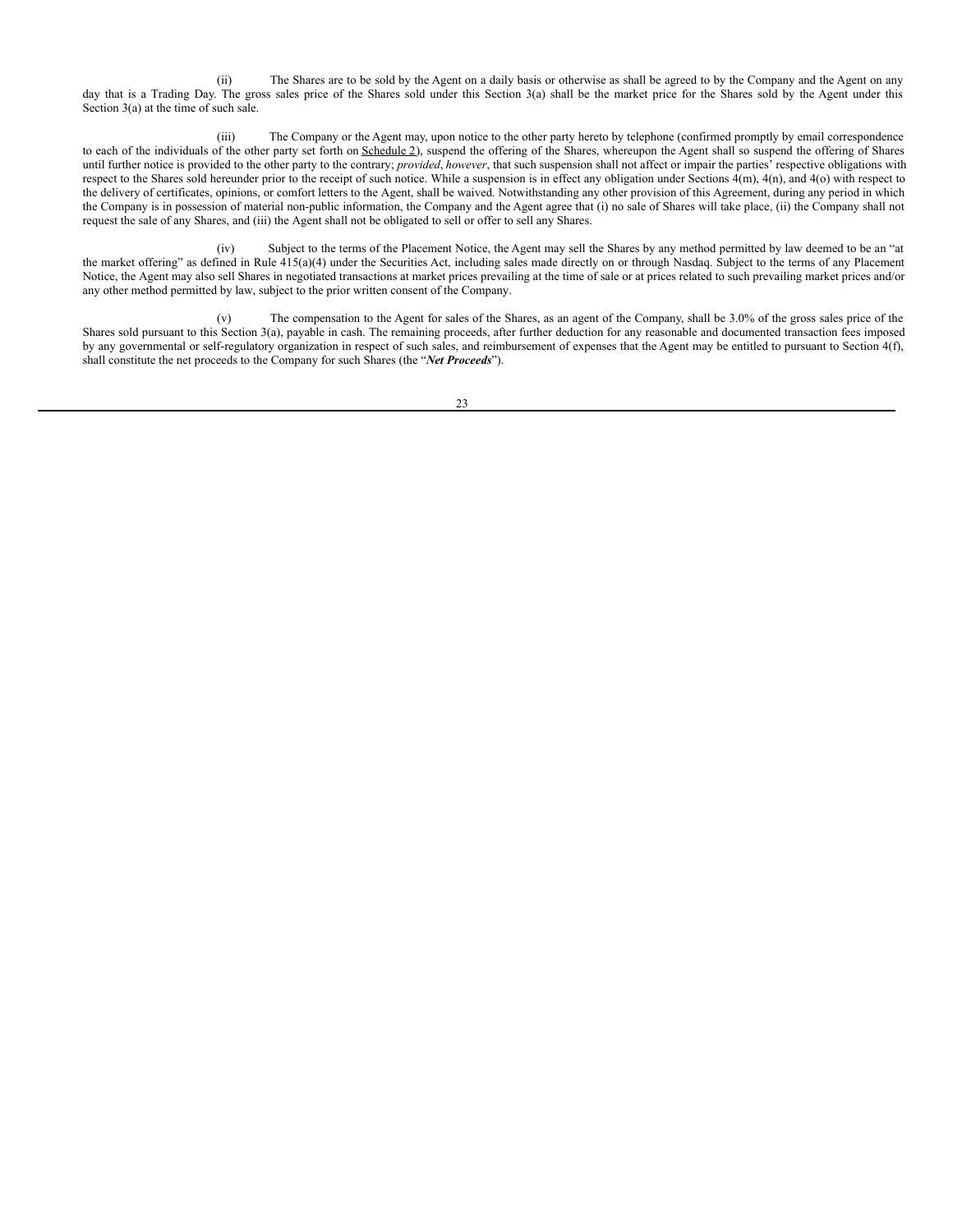(vi) The Agent will provide written confirmation to the Company (including by email correspondence to each of the individuals of the Company set forth on Schedule 2), no later than the opening of the Trading Day immediately following the Trading Day on which it has made sales of Shares hereunder, setting forth the number of Shares sold on such day, the volume-weighted average price of the Shares sold, and the Net Proceeds payable to the Company.

(vii) All Shares sold pursuant to this Section 3(a) will be delivered by the Company to the Agent for the account of the Agent, against payment of the Net Proceeds therefor, by wire transfer of same-day funds payable to the order of the Company at the offices of Piper Sandler & Co., U.S. Bancorp Center, 800 Nicollet Mall, Minneapolis, Minnesota, or such other location as may be mutually acceptable, at 9:00 a.m. Central Time on the second full business day following the date on which such Shares are sold, or at such other time and date as Agent and the Company determine pursuant to Rule 15c6-1(a) under the Exchange Act, each such time and date of delivery being herein referred to as a "*Settlement Date*." If the Agent so elects, delivery of the Shares may be made by credit through full fast transfer to an account or accounts at The Depository Trust Company designated by the Agent. On each Settlement Date, the Agent will deliver the Net Proceeds in same day funds to an account designated by the Company on, or prior to, such Settlement Date. The Company agrees that if the Company, or its transfer agent (if applicable), defaults in its obligation to timely deliver duly authorized Shares on a Settlement Date, the Company agrees that in addition to and in no way limiting the  $\hat{\mathbf{r}}$  rights and obligations set forth in Section 6 hereto, it will (i) hold the Agent harmless against any loss, claim, damage, or expense (including reasonable and documented legal fees and expenses), as incurred, arising out of or in connection with such default by the Company, (iii) reimburse the Agent for any losses incurred by the Agent attributable, directly or indirectly, to such default and (iii) pay to the Agent (without duplication) any commission or other compensation to which the Agent would otherwise have been entitled absent such default.

(b) *Maximum Amount*. Under no circumstances shall the aggregate number or aggregate value of the Shares sold pursuant to this Agreement exceed: (i) the aggregate number and aggregate dollar amount of Common Shares available for issuance under the currently effective Registration Statement, (ii) the aggregate number of authorized but unissued Common Shares that are available for issuance under the Company's certificate of incorporation, (iii) the aggregate dollar amount of Securities permitted to be sold under the Registration Statement, or (iv) the aggregate number or aggregate dollar amount of Common Shares for which the Company has filed any Prospectus Supplement in connection with the Shares (the lesser of (i), (ii), (iii) and (iv), the *"Maximum Amount*").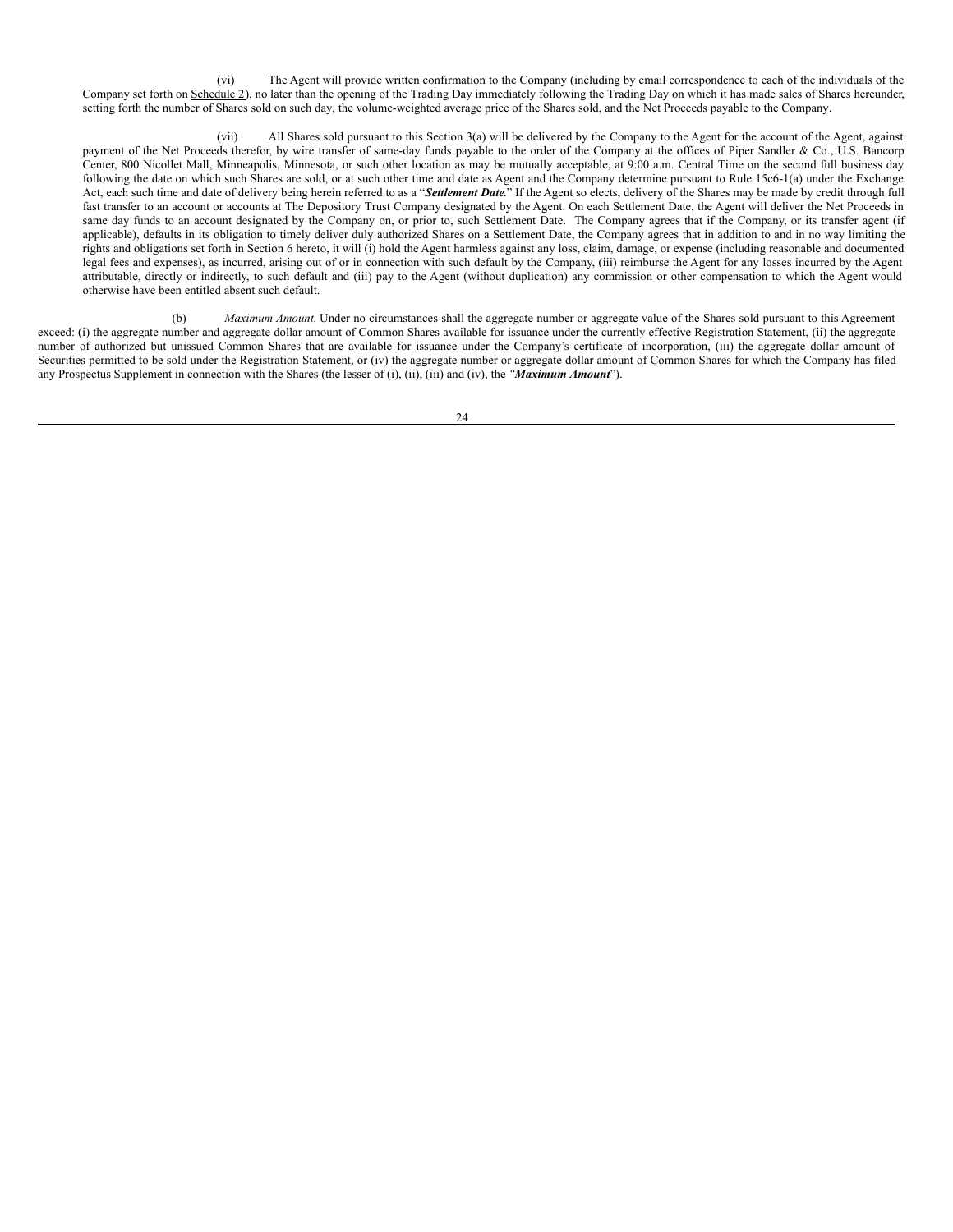(c) *Prohibition on Canadian Sales*. Each party covenants to the other party that (i) it will not undertake any act, advertisement, solicitation, conduct or negotiation directly or indirectly in furtherance of the sale of the Shares in Canada; (ii) it will not undertake an offer or sale of any Shares through the facilities of any Canadian Market; and (iii) it will not undertake an offer or sale of any of the Shares to any person that it knows or has reason to believe is in Canada or has been pre-arranged with a buyer in Canada, or to any person who it knows or has reason to believe is acting on the behalf of persons in Canada or to any person whom it knows or has reason to believe intends to reoffer, resell or deliver the Shares in Canada through the facilities of a Canadian Market or to any persons in Canada or acting on the behalf of persons in Canada, in each case pursuant to this Agreement.

Company.

(d) *No Association or Partnership*. Nothing herein contained shall constitute the Agent an unincorporated association or partner with the

(e) *Duration*. Under no circumstances shall any Shares be sold pursuant to this Agreement after July 26, 2022, which is the 25 month

(e) *Market Transactions by Agent*. The Company acknowledges and agrees that the Agent has informed the Company that the Agent may, to the extent permitted under the Securities Act, the Securities Act Regulations, the Exchange Act, the Exchange Act Regulations and this Agreement, purchase and sell Shares for its own account while this Agreement is in effect, *provided, that* (i) no sale for its own account shall take place while a Placement Notice is in effect (except to the extent the Agent may engage in sales of Shares purchased or deemed purchased from the Company as a "riskless principal" or in a similar capacity) and (ii) the Company shall not be deemed to have authorized or consented to any such purchases or sales by the Agent. The Company consents to the Agent trading in the Common Shares for the account of any

#### *4. Covenants of the Company*. The Company covenants and agrees with the Agent as follows:

anniversary of the date of receipt for the Canadian Base Shelf issued by the Reviewing Authority.

of its clients at the same time as sales of the Shares occur pursuant to this Agreement.

(a) *Amendments to Registration Statement and Prospectus*. After the date of this Agreement and during any period in which a U.S. Prospectus relating to any Shares is required to be delivered by the Agent under the Securities Act, the Company will: (i) notify the Agent promptly of the time when any subsequent amendment to the Registration Statement, other than documents incorporated by reference or amendments not related to the Shares, has been filed with the Commission and/or has become effective or any subsequent supplement to the U.S. Prospectus related to the Shares has been filed and of any request by the Commission for any amendment or supplement to the Registration Statement (insofar as it relates to the transactions contemplated hereby) or U.S. Prospectus or for additional information related to the Placement; (ii) prepare and file with the Commission, promptly upon the Agent's request, any amendments or supplements to the Registration Statement or U.S. Prospectus that, in the Agent's reasonable opinion, may be necessary or advisable in connection with the sale of the Shares by the Agent ( *provided, however*, that the failure of the Agent to make such request shall not relieve the Company of any obligation or liability hereunder, or affect the Agent's right to rely on the representations and warranties made by the Company in this Agreement and provided, further, that the only remedy the Agent shall have with respect to the failure to make such filing shall be to cease making sales under this Agreement until such amendment or supplement is filed); (iii) not file any amendment or supplement to the Registration Statement or U.S. Prospectus, other than documents incorporated by reference, relating to the Shares or a security convertible into the Shares unless a copy thereof has been submitted to the Agent within a reasonable period of time before the filing and the Agent has not reasonably objected thereto (*provided, however*, that (A) the failure of the Agent to make such objection shall not relieve the Company of any obligation or liability hereunder, or affect the Agent's right to rely on the representations and warranties made by the Company in this Agreement, (B) the Company has no obligation to provide the Agent any advance copy of such filing or to provide the Agent an opportunity to object to such filing if the filing does not name the Agent or does not relate to a Placement or other transaction contemplated hereunder, and (C) the only remedy that the Agent shall have with respect to the failure by the Company to provide the Agent with such copy or the filing of such amendment or supplement despite the Agent's objection shall be to cease making sales under this Agreement); (iv) furnish to the Agent at the time of filing thereof a copy of any document that upon filing is deemed to be incorporated by reference into the Registration Statement or U.S. Prospectus, except for those documents available via EDGAR; and (v) cause each amendment or supplement to the U.S. Prospectus, other than documents incorporated by reference, to be filed with the Commission as required pursuant to General Instruction II.L of Form F-10 under the Securities Act (the determination to file or not to file any amendment or supplement with the Commission under this Section 4(a), based on the Company's reasonable opinion or reasonable objections, shall be made exclusively by the Company).

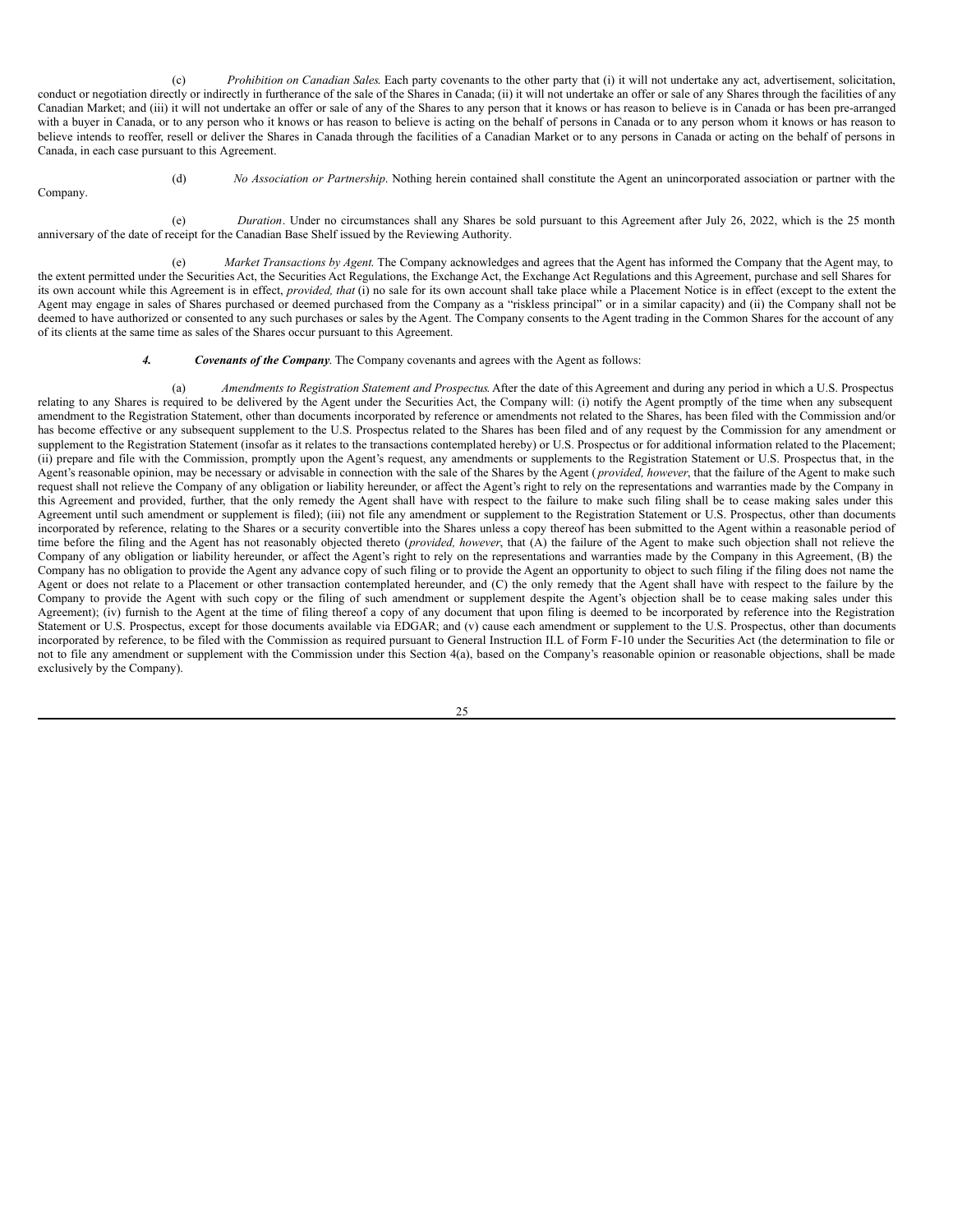(b) *Stop Order*. The Company will advise the Agent, promptly after it receives notice or obtains knowledge thereof, of the issuance or threatened issuance by the Commission of any stop order suspending the effectiveness of the Registration Statement, of the suspension by the Canadian Qualifying Authorities of the qualification of the Shares for offering or sale in any jurisdiction, or of the initiation or threatening of any proceeding for any such purpose, and it will promptly use its commercially reasonable efforts to prevent the issuance of any stop order or to obtain its withdrawal if such a stop order should be issued.

(c) *Continuing Amendments and Timely Reports*. During any period in which a U.S. Prospectus relating to the Shares is required to be delivered by the Agent under the Securities Act, with respect to any Placement or pending sale of the Shares, the Company will comply with all requirements imposed upon it by the Securities Act, as from time to time in force, and to file on or before their respective due dates, all reports and documents required to be filed by the Company with the Commission pursuant to Sections 13(a), 13(c), 14, 15(d) or any other provision of or under the Exchange Act, and all reports and documents required to be filed pursuant to Canadian Securities Laws, as appropriate; and include in its quarterly financial reporting on Form 6-K and its annual reports on Form 40-F (or Form 20-F), a summary detailing, for the relevant reporting period, (1) the number of Shares sold through the Agent pursuant to this Agreement and (2) the net proceeds received by the Company from such sales. If during such period any event occurs as a result of which the U.S. Prospectus as then amended or supplemented would include an untrue statement of a material fact or omit to state a material fact necessary to make the statements therein, in the light of the circumstances then existing, not misleading, or if during such period it is necessary to amend or supplement the Registration Statement or U.S. Prospectus to comply with the Securities Act, the Company will promptly notify the Agent to suspend the offering of Shares during such period and the Company will promptly amend or supplement the Registration Statement or U.S. Prospectus (at the expense of the Company) so as to correct such statement or omission or effect such compliance.

| ×<br>ł |                  |
|--------|------------------|
| I      | I<br>I<br>×<br>٧ |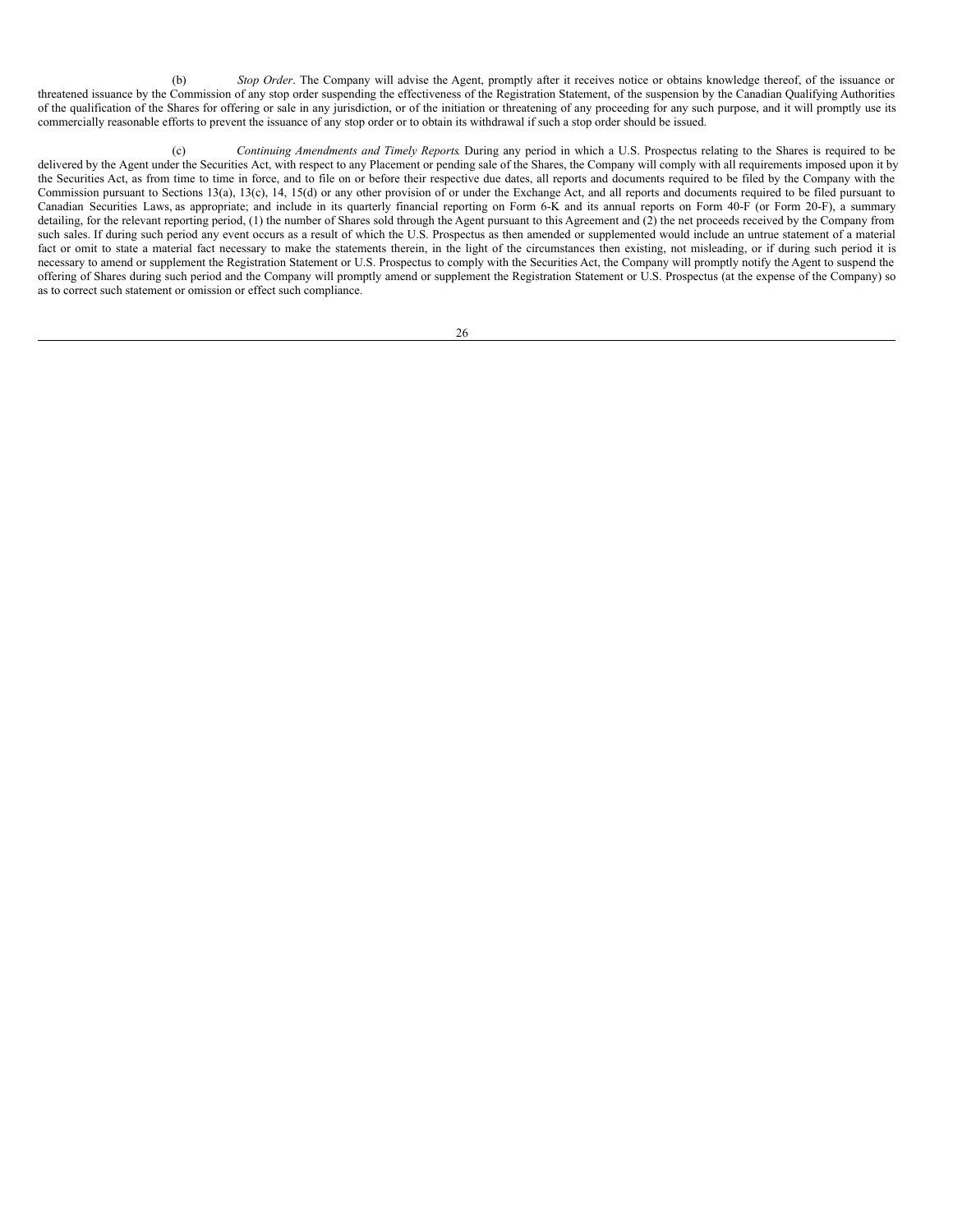(d) *Qualification of the Shares*. The Company shall take or cause to be taken all necessary action to qualify the Shares for sale under the securities laws of such jurisdictions as the Agent reasonably designates and to continue such qualifications in effect so long as required for the sale of the Shares, except that the Company shall not be required in connection therewith to qualify as a foreign corporation or to execute a general consent to service of process in any state. The Company shall promptly advise the Agent of the receipt by the Company of any notification with respect to the suspension of the qualification of the Shares for offer or sale in any jurisdiction or the initiation or threatening of any proceeding for such purpose.

(e) *Copies of Registration Statement and U.S. Prospectus*. The Company will furnish to the Agent and counsel for the Agent copies of the Registration Statement, the U.S. Prospectus and all amendments and supplements to such documents (including all documents incorporated by reference therein), in each case as soon as available and in such quantities as the Agent may from time to time reasonably request (provided that the Company shall not be required to furnish any such document (other than the U.S. Prospectus) to the extent any such document is available on EDGAR).

(f) *Expenses*. The Company, whether or not the transactions contemplated hereunder are consummated or this Agreement is terminated, will pay or cause to be paid all expenses incident to its obligations hereunder, including but not limited to (i) all expenses (including stock or transfer taxes and stamp or similar duties allocated to the respective transferees) incurred in connection with the registration, issue, sale and delivery of the Shares, (ii) all expenses and fees (including, without limitation, fees and expenses of the Company's accountants and counsel) in connection with the preparation, printing, filing, delivery, and shipping of the Registration Statement (including the financial statements therein and all amendments, schedules, and exhibits thereto), the Shares, the U.S. Prospectus and any amendment thereof or supplement thereto, and the producing, word-processing, printing, delivery, and shipping of this Agreement and other underwriting documents or closing documents, including Blue Sky Memoranda (covering the states and other applicable jurisdictions) and including the cost to furnish copies of each thereof to the Agent, (iii) all filing fees, (iv) all reasonable fees and disbursements of the Agent's counsel incurred in connection with the qualification of the Shares for offering and sale by the Agent or by dealers under the securities or blue sky laws of the states and other jurisdictions which Agent shall designate, (v) the fees and expenses of any transfer agent or registrar, (vi) the filing fees and reasonable fees and disbursements of Agent's counsel incident to any required review and approval by FINRA of the terms of the sale of the Shares, (vii) listing fees, if any, (viii) the cost and expenses of the Company relating to investor presentations or any "roadshow" undertaken in connection with marketing of the Shares, and (ix) all other costs and expenses incident to the performance of its obligations hereunder that are not otherwise specifically provided for herein. In addition to (iv) and (vi) above, the Company shall reimburse the Agent for the out of pocket reasonable fees and disbursements of the Agent's counsel actually incurred in an amount which, taken together with the fees and disbursements of Agent's counsel in an amount not to exceed U.S. \$25,000.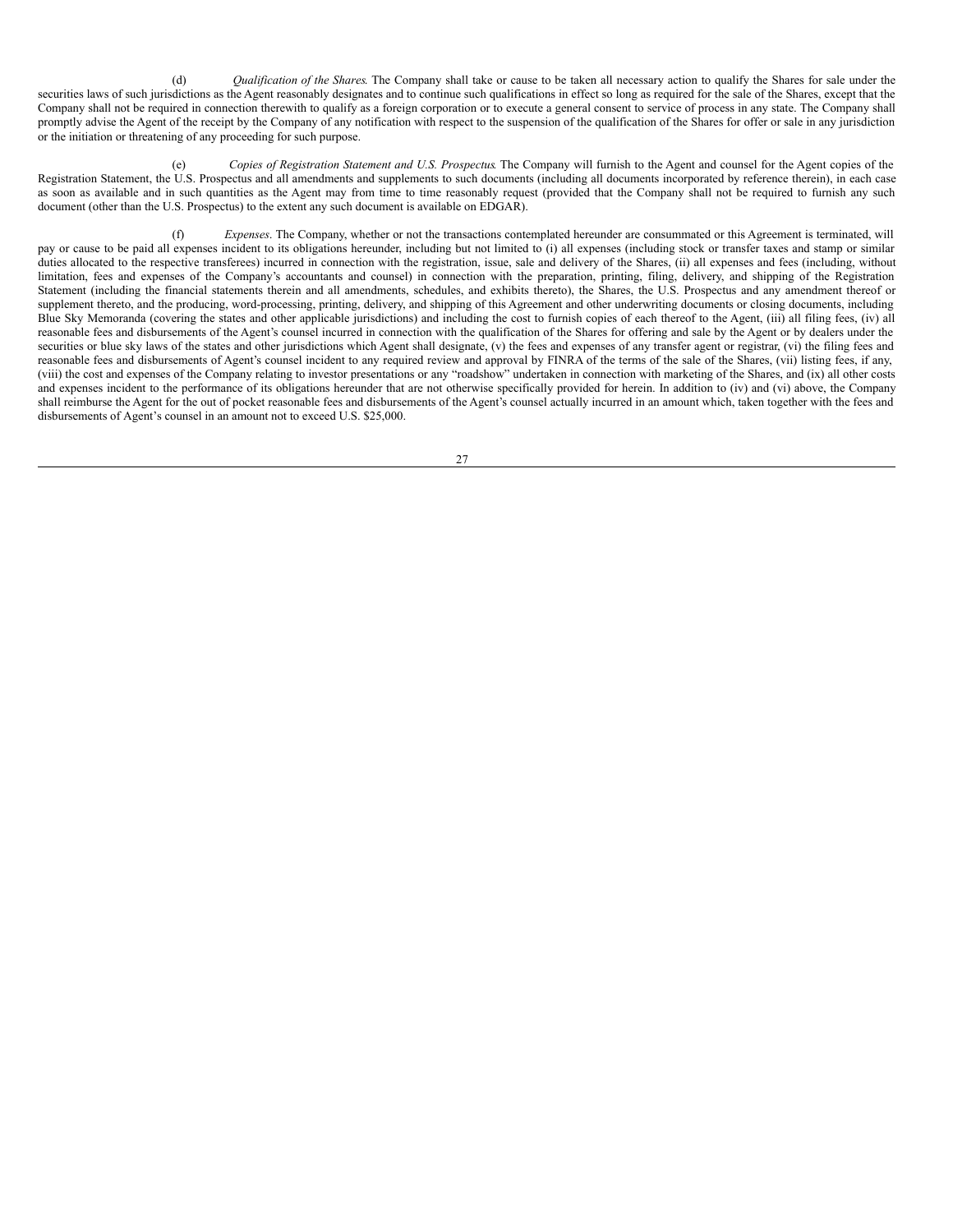(g) *Payments.* All payments made by the Company under this Agreement, if any, will be made without withholdings or deduction for or on account of any present or future taxes, duties, assessments or governmental charges of whatever nature (other than taxes on net income) imposed or levied by or on behalf of Canada or any political subdivision or any taxing authority thereof or therein unless the Company is or becomes required by law to withhold or deduct such taxes, duties, assessments or other governmental charges. In such event, the Company will pay such additional amounts as will result, after such withholding or deduction (including withholding or deduction attributable to additional amounts payable hereunder), in the receipt by the Agent of the amounts that would otherwise have been receivable in respect thereof, provided however that no such additional amounts will be payable in the case of any such additional amounts required to be deducted or withheld by applicable law: (i) that are payable by reason of services being performed by or on behalf of the Agent in Canada; or (ii) that are payable by reason of services being performed by or on behalf of the Agent outside of Canada that are not performed in the ordinary course of a business carried on by the Agent that included the performance of such services for a fee.

(h) *Use of Proceeds*. The Company will apply the Net Proceeds from the sale of the Shares in the manner described in the U.S. Prospectus in the section titled "Use of Proceeds."

(i) *Restrictions on Future Sales*. During the term of this Agreement, without giving the Agent at least three business days' prior written notice specifying the nature of the proposed sale and the date of such proposed sale, so as to permit the Agent to suspend activity under this Agreement for such period of time as requested by the Company, the Company will not, offer for sale, sell, contract to sell, pledge, grant any option for the sale of, enter into any transaction which is designed to, or might reasonably be expected to, result in the disposition of Common Shares (whether by actual disposition or effective economic disposition due to cash settlement or otherwise) by the Company or any affiliate, or otherwise issue or dispose of, directly or indirectly (or publicly disclose the intention to make any such offer, sale, pledge, grant, issuance or other disposition), any Common Shares or any securities convertible into or exchangeable for, or any options or rights to purchase or acquire, Common Shares, or permit the registration under the Securities Act of any Common Shares, such securities, options or rights, except for: (i) the registration of the Shares and the sales through the Agent pursuant to this Agreement, (ii) sales of shares of restricted stock, restricted stock units and options granted pursuant to employee benefit plans existing as of the date hereof, and the Common Shares issuable upon the exercise of such outstanding options or vesting of such restricted stock units, and (iii) the issuance of shares pursuant to the exercise of warrants.

(j) *No Stabilization or Manipulation*. The Company has not taken and will not take, directly or indirectly, any action designed to, or which might reasonably be expected to cause or result in, or which constitutes: (i) the stabilization or manipulation of the price of the Common Shares or any other security of the Company to facilitate the sale or resale of the Shares, (ii) a violation of Regulation M. The Company shall notify the Agent of any violation of Regulation M by the Company or any of its subsidiaries or any of their respective officers or directors promptly after the Company has received notice or obtained knowledge of any such violation.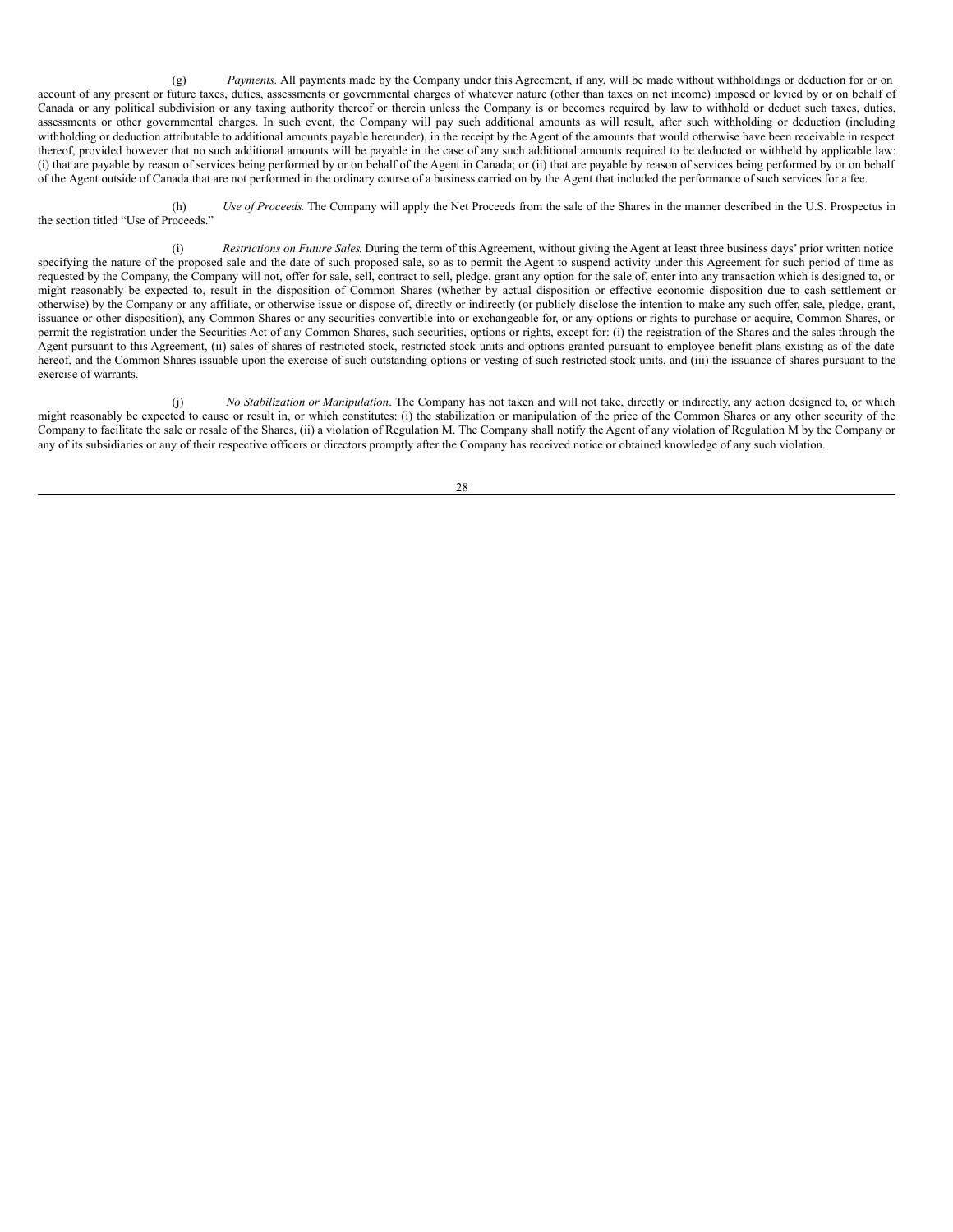(k) *No Other Broker*. The Company will not incur any liability for any finder's or broker's fee or agent's commission in connection with the execution and delivery of this Agreement, or the consummation of the transactions contemplated hereby.

(l) *Internal Controls*. The Company and its subsidiaries will maintain such controls and other procedures, including without limitation, those required by Sections 302 and 906 of the Sarbanes-Oxley Act and the applicable regulations thereunder, that are designed to ensure that information required to be disclosed by the Company in the reports that it files or submits under the Exchange Act is recorded, processed, summarized and reported within the time periods specified in the Commission's rules and forms, including without limitation, controls and procedures designed to ensure that information required to be disclosed by the Company in the reports that it files or submits under the Exchange Act is accumulated and communicated to the Company's management, including its principal executive officer and its principal financial officer, or persons performing similar functions, as appropriate to allow timely decisions regarding required disclosure, to ensure that material information relating to Company, including its subsidiaries, is made known to them by others within those entities.

(m) *Representation Date and Opinions of Counsel*. On or prior to the date of the first Placement Notice, and thereafter during the term of this Agreement, on each date that the Company (A) files an amendment to the Registration Statement or U.S. Prospectus (other than relating solely to the offering of securities other than the Shares) or (B) files an Annual Report on Form 40-F (or Form 20-F) under the Exchange Act or furnishes quarterly financial information on Form 6-K (including any such filings or furnishings that contain amended financial information or a material amendment to the previously filed Annual Report on Form 40-F (or Form 20-F) or quarterly financial information on Form 6-K), each of the dates in (A) and (B) are referred to herein as a "*Representation Date*"), the Company shall cause:

(i) Troutman Sanders LLP ("*Troutman*") U.S. counsel for the Company, to furnish to the Agent the opinion and negative assurance letter of such counsel, dated as of such date and addressed to Agent, in form and substance reasonably satisfactory to the Agent; *provided however*, only a negative assurance letter of such counsel shall be required for each subsequent Representation Date after the date of the first Placement Notice;

(ii) McCarthy Tétrault LLP Canadian counsel for the Company, to furnish to the Agent the opinion of such counsel, dated as of such date and addressed to Agent, in form and substance reasonably satisfactory to the Agent; *provided however*, no opinion of such counsel shall be required for each subsequent Representation Date after the date of the first Placement Notice;

(iii) Troutman and Smart & Biggar, intellectual property counsels for the Company, to furnish to the Agent the opinion of such counsels, dated as of such date and addressed to Agent, in form and substance reasonably satisfactory to the Agent; and

(iv) Stewart McKelvey LLP Canadian counsel for the Company in the Province of Nova Scotia, to furnish to the Agent the opinion of such counsel, dated as of such date and addressed to Agent, in form and substance reasonably satisfactory to the Agent; *provided however*, no opinion of such counsel shall be required for each subsequent Representation Date after the date of the first Placement Notice.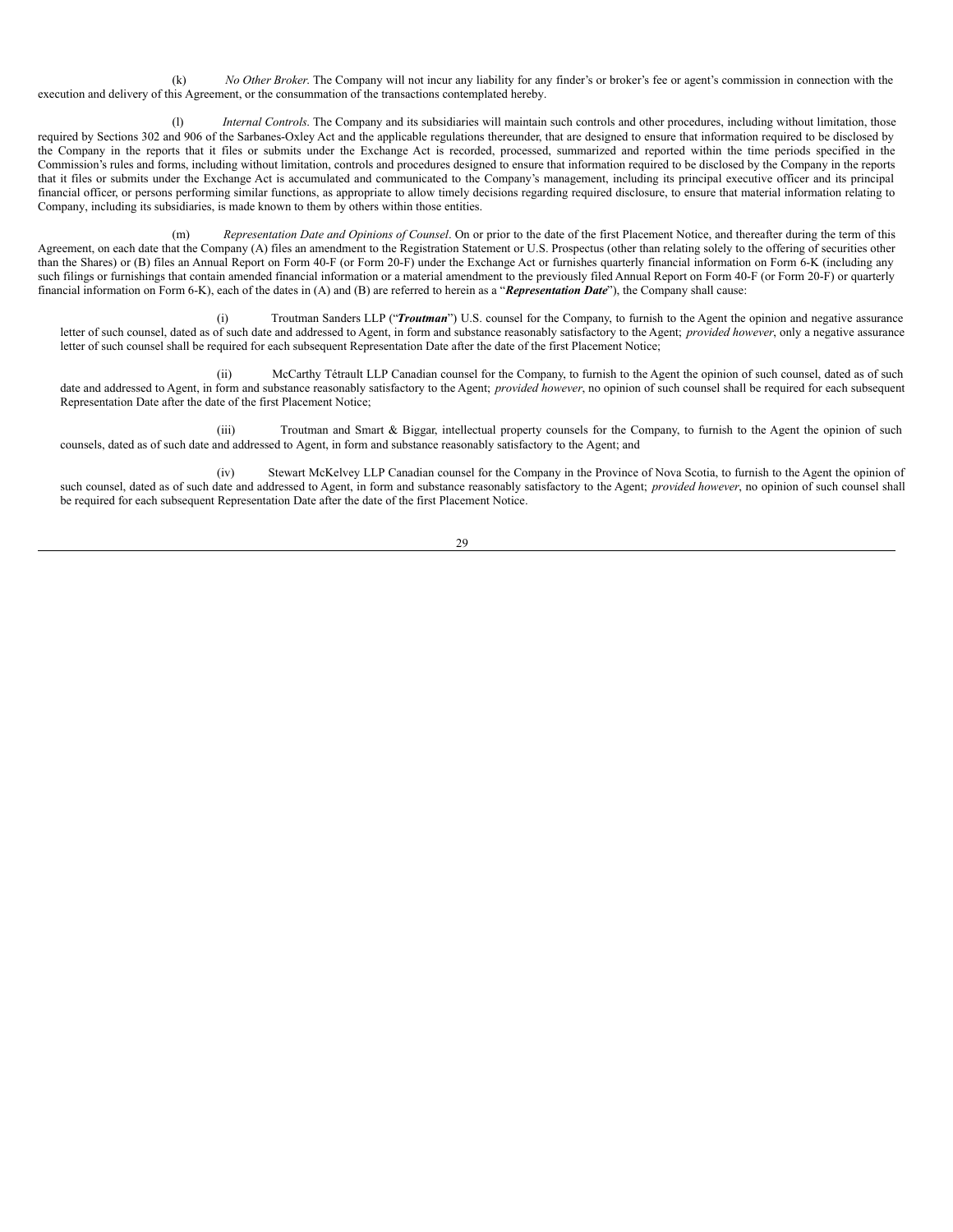Notwithstanding the foregoing, the requirement to provide counsel opinions under this Section 3(l) shall be waived for any Representation Date occurring at a time at which no Placement Notice is pending or a suspension is in effect, which waiver shall continue until the date the Company delivers a Placement Notice to the Agent or the suspension is no longer in effect. Notwithstanding the foregoing, if the Company subsequently decides to sell Shares following a Representation Date when the Company relied on such waiver and did not provide the Agent with opinions under this Section 3(1), then before the Agent sells any Shares pursuant to Section 2(a), the Company shall cause the opinions (including the opinion pursuant to Section 3(l) if not delivered on the date of the prior Form 40-F), comfort letter, certificates and documents that would be delivered on a Representation Date to be delivered.

(n) *Representation Date and Comfort Letter*. On or prior to the date of the first Placement Notice and thereafter during the term of this Agreement, on each Representation Date to which a waiver does not apply, the Company shall cause PricewaterhouseCoopers LLP, or other independent accountants satisfactory to the Agent (the "*Accountants*"), to deliver to the Agent a letter, dated as of such date and addressed to Agent, confirming that they are independent public accountants within the meaning of the Securities Act and the PCAOB, and stating the conclusions and findings of said firm with respect to the financial information and other matters covered by its letter in form and substance satisfactory to the Agent of the same tenor as the first such letter received hereunder.

(o) *Representation Date and Representation Certificate*. On or prior to the date of the first Placement Notice and thereafter during the term of this Agreement, on each Representation Date to which a waiver does not apply, the Company shall furnish to the Agent a certificate (the *"Representation Certificate"*), substantially in the form of Schedule 3 and dated as of such date, addressed to the Agent and signed by the chief executive officer and by the chief financial officer of the Company.

(p) *Continued Listing of Shares*. During the term of this Agreement, the Company shall use its commercially reasonable efforts to maintain the listing of the Common Shares on the Nasdaq and the TSX.

(q) *Notice of Changes*. At any time during the term of this Agreement, as supplemented from time to time, the Company shall advise the Agent immediately after it shall have received notice or obtain knowledge thereof, of any information or fact that would alter or affect any opinion, certificate, letter and other document provided to the Agent pursuant to this Section 4.

(r) *Maximum Amount*. The Company will not instruct the Agent to sell or otherwise attempt to sell Shares in excess of the Maximum Amount.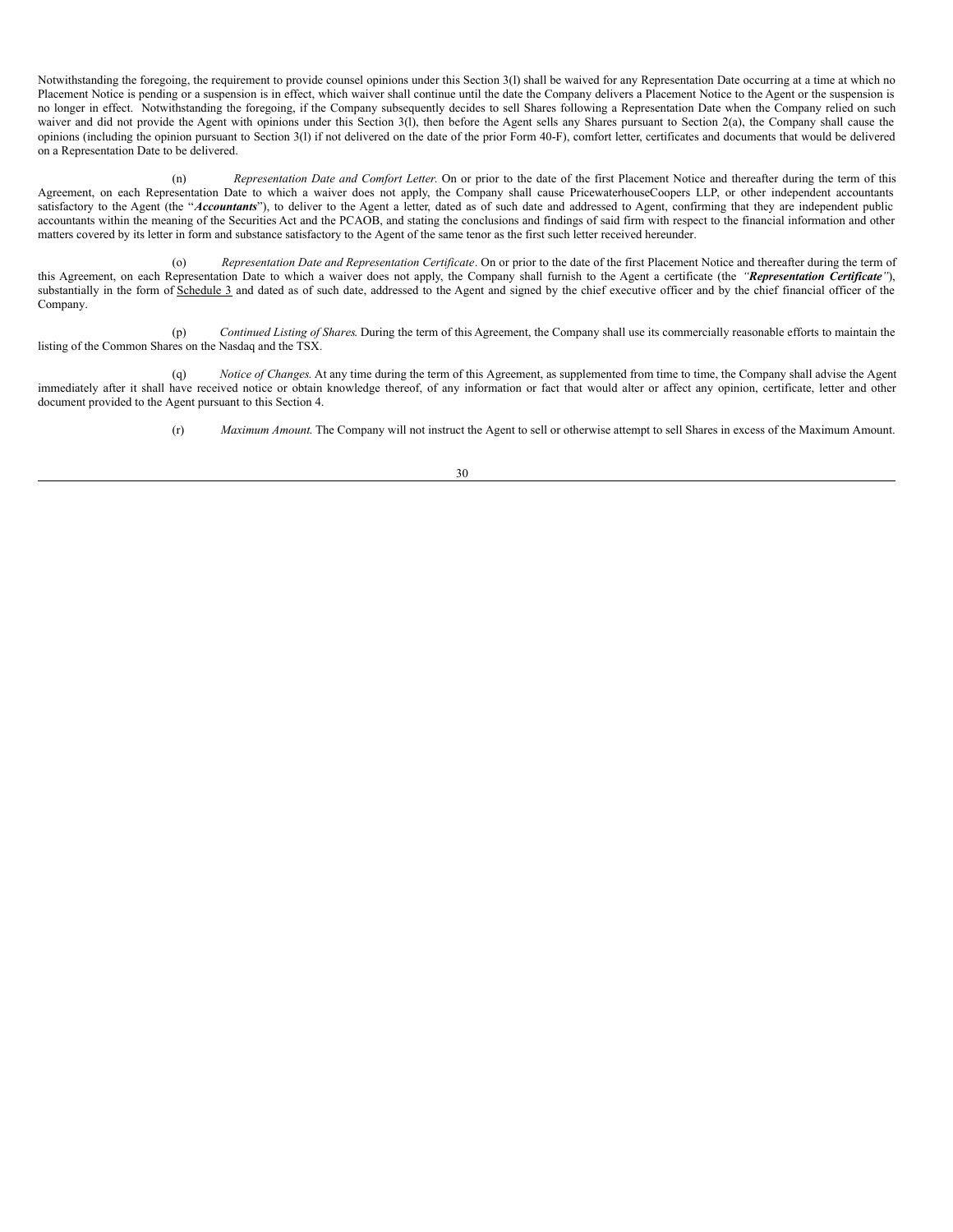*5. Conditions of Agent's Obligations*. The obligations of the Agent hereunder are subject to the accuracy as of each Representation Date and Settlement Date and compliance with all representations, warranties and agreements of the Company contained herein, the performance by the Company of its obligations hereunder and the following additional conditions:

(a) *Registration Statement Effective*. The Registration Statement shall be effective; no stop order suspending the effectiveness of the Registration Statement or any part thereof, or any amendment thereof, nor suspending or preventing the use of the U.S. Prospectus, shall have been issued; no proceedings for the issuance of such an order shall have been initiated or threatened; and any request of the Commission for additional information (to be included in the Registration Statement, the U.S. Prospectus or otherwise) shall have been complied with to the Agent's satisfaction.

(b) *Absence of Certain Events*. None of the following events shall have occurred and be continuing: (i) receipt by the Company or any of its subsidiaries of any request for additional information from the Commission or any other federal or state governmental authority during the period of effectiveness of the Registration Statement, the response to which would require any post-effective amendments or supplements to the Registration Statement or the U.S. Prospectus; (ii) the issuance by the Commission or any other federal or state governmental authority of any stop order suspending the effectiveness of the Registration Statement or the initiation of any proceedings for that purpose; (iii) receipt by the Company of any notification with respect to the suspension of the qualification or exemption from qualification of any of the Shares for sale in any jurisdiction or the initiation or threatening of any proceeding for such purpose; (iv) the occurrence of any event that makes any material statement made in the Registration Statement or the U.S. Prospectus or any material document incorporated or deemed to be incorporated therein by reference untrue in any material respect or that requires the making of any changes in the Registration Statement, the U.S. Prospectus or such documents so that, in the case of the Registration Statement, it will not contain any materially untrue statement of a material fact or omit to state any material fact required to be stated therein or necessary to make the statements therein not misleading and, that in the case of the U.S. Prospectus, it will not contain any materially untrue statement of a material fact or omit to state any material fact required to be stated therein or necessary to make the statements therein, in the light of the circumstances under which they were made, not misleading.

(c) *No Material Misstatement or Omission*. The Agent shall not have advised the Company that the Registration Statement or the U.S. Prospectus, contains an untrue statement of fact which, in the Agent's reasonable opinion, is material, or omits to state a fact which, in the Agent's reasonable opinion, is material and is required to be stated therein or necessary to make the statements therein not misleading.

(d) *No Adverse Changes*. Except as contemplated in the U.S. Prospectus, or disclosed in the Company's reports filed with or furnished to the Commission, the Company (including for purposes of this section, its subsidiaries) shall not have incurred any material liabilities or obligations, direct or contingent, or entered into any material transactions, or declared or paid any dividends or made any distribution of any kind with respect to its capital stock; and there shall not have been any change in the capital stock (other than a change in the number of outstanding Common Shares due to the issuance of shares upon the exercise of outstanding options or warrants), or any material change in the short-term or long-term debt of the Company, or any issuance of options, warrants, convertible securities or other rights to purchase the capital stock of the Company or any of its subsidiaries, any Material Adverse Effect or any development that could reasonably be expected to cause a Material Adverse Effect (whether or not arising in the ordinary course of business), or any loss by strike, fire, flood, earthquake, accident or other calamity, whether or not covered by insurance, incurred by the Company or any subsidiary, the effect of which, in any such case described above, in the Agent's judgment, makes it impractical or inadvisable to offer or deliver the Shares on the terms and in the manner contemplated in the U.S. Prospectus.

$$
3\,1
$$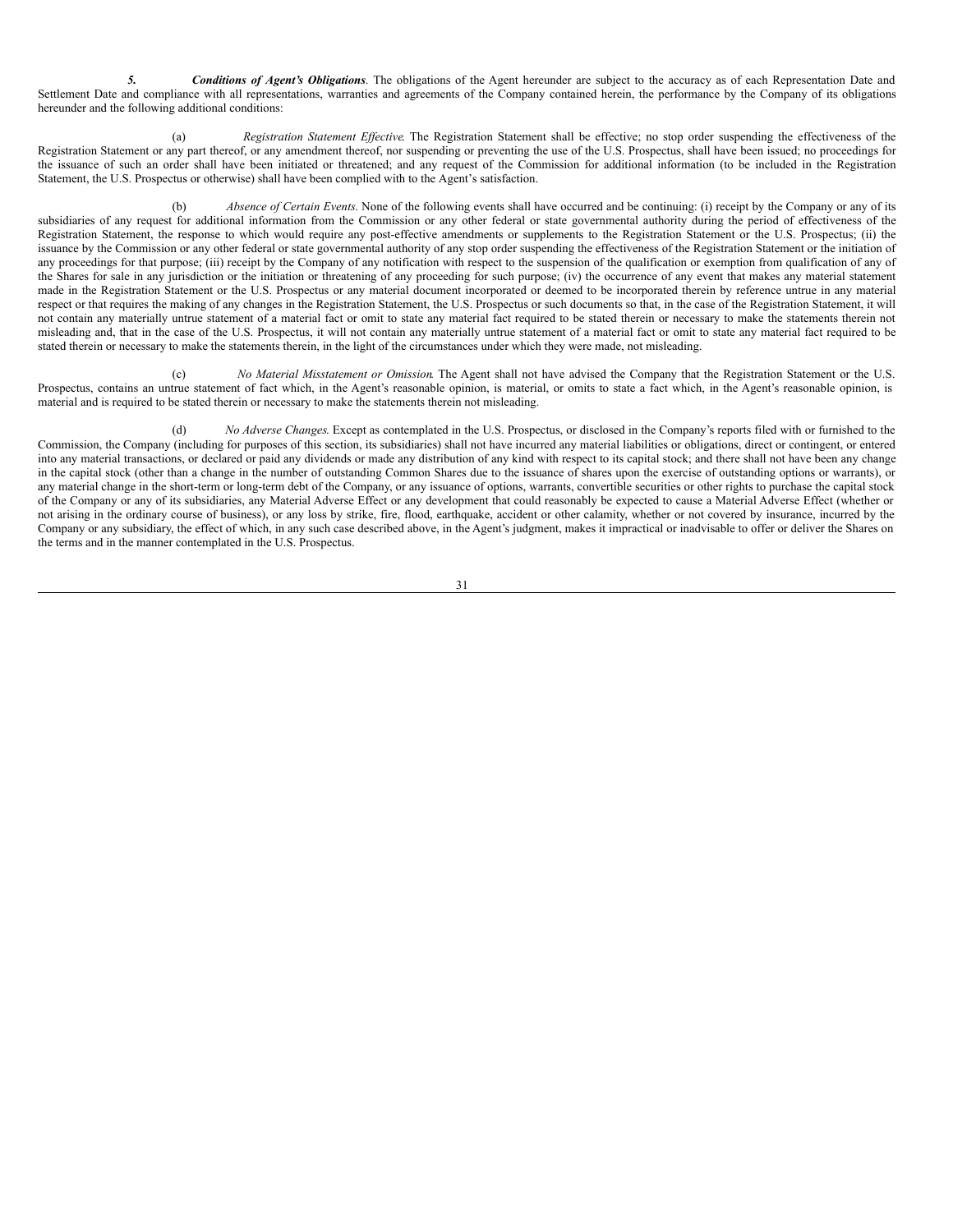(e) *No Rating Downgrade*. (i) No downgrading shall have occurred in the rating accorded any of the Company's securities by any "nationally recognized statistical organization," as that term is defined by the Commission for purposes of Rule 436(g)(2) under the Securities Act, and (ii) no such organization shall have publicly announced that it has under surveillance or review, with possible negative implications, its rating of any of the Company's securities.

(f) *Compliance with Certain Obligations*. The Company shall have performed each of its obligations under Section 4(m) – 4(o).

(g) *Opinion of Agent's Counsel*. On each Representation Date to which a waiver does not apply, there shall have been furnished to the Agent the opinion and negative assurance letter of Cooley LLP ("*Cooley*"), counsel for the Agent, dated as of such Representation Date and addressed to Agent, in a form reasonably satisfactory to the Agent, and such counsel shall have received such papers and information as they request to enable them to pass upon such matters; provided however, the opinion of Cooley shall only be required on or prior to the first Placement Notice, and thereafter, only a negative assurance letter of such counsel shall be required for each subsequent Representation Date.

(h) *No Objection by FINRA*. The Financial Industry Regulatory Authority, Inc. shall have raised no objection to the fairness and reasonableness of the underwriting terms and arrangements.

(i) *Timely Filing of U.S. Prospectus*. All filings with the Commission required under the Securities Act to have been filed by the Settlement Date shall have been made within the applicable time period prescribed for such filing under the Securities Act.

(j) *Additional Documents and Certificates*. The Company shall have furnished to Agent and the Agent's counsel such additional documents, certificates and evidence as they may have reasonably requested.

All opinions, certificates, letters and other documents described in this Section 5 will be in compliance with the provisions hereof only if they are reasonably satisfactory in form and substance to the Agent and the Agent's counsel. The Company will furnish the Agent with such conformed copies of such opinions, certificates, letters and other documents as the Agent shall reasonably request.

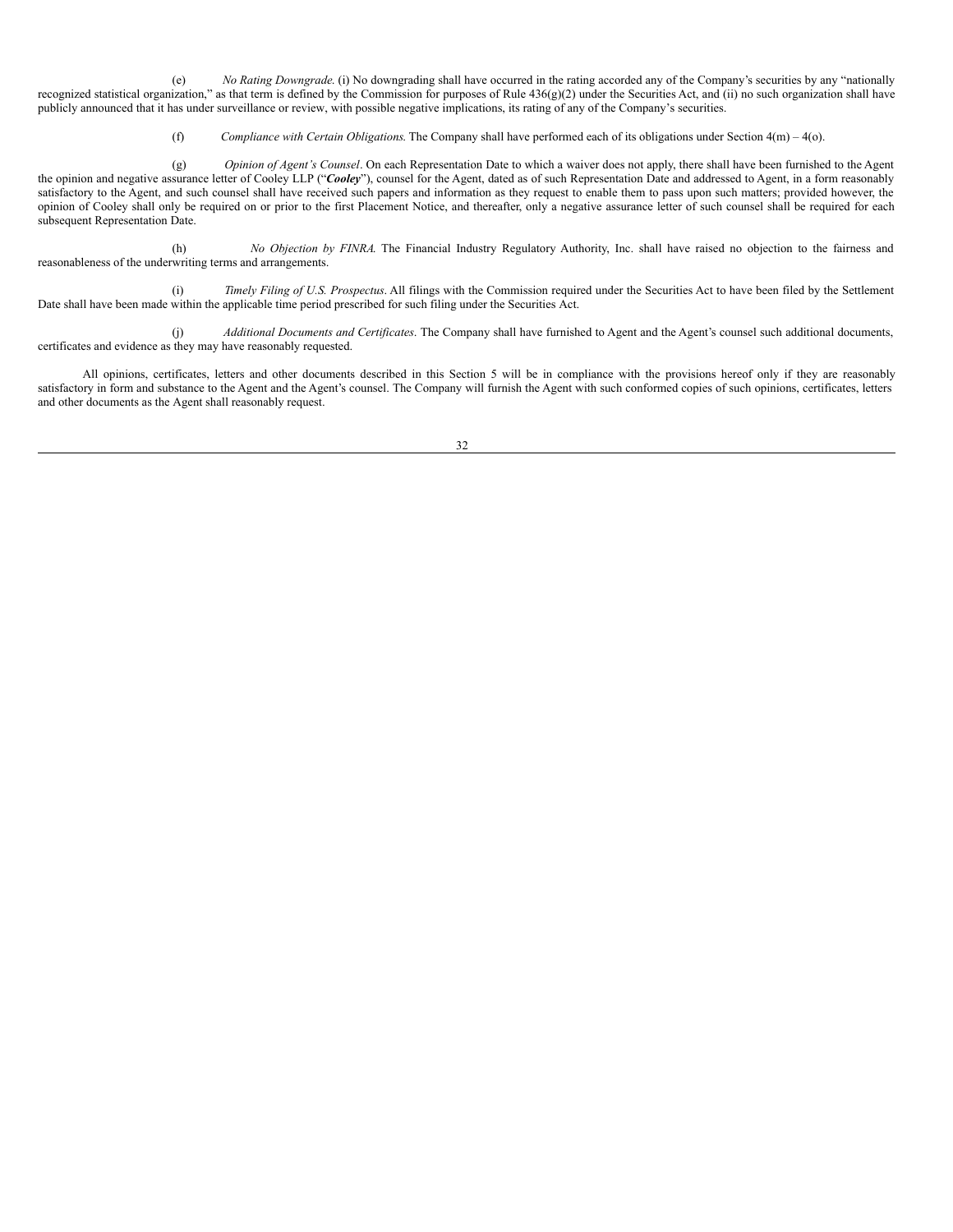#### *6. Indemnification and Contribution*.

(a) *Company Indemnification*. The Company agrees to indemnify and hold harmless the Agent, its affiliates, directors, officers and employees, and each person, if any, who controls the Agent within the meaning of Section 15 of the Act or Section 20 of the Exchange Act against any losses, claims, damages or liabilities, joint or several, to which the Agent may become subject, under the Securities Act or otherwise (including in settlement of any litigation), insofar as such losses, claims, damages or liabilities (or actions in respect thereof) arise out of or are based upon, in whole or in part an (i) untrue statement or alleged untrue statement of a material fact contained in the Registration Statement, and any other information deemed to be part of the Registration Statement, the U.S. Prospectus, or any amendment or supplement thereto, any Permitted Free Writing Prospectus, or an omission or alleged omission to state therein a material fact required to be stated therein or necessary to make the statements therein not misleading; (ii) any investigation or proceeding by any governmental authority, commenced or threatened (whether or not Agent is a target of or party to such investigation or proceeding); and (iii) any failure of the Company to perform its respective obligations under this section, and will reimburse the Agent for any legal or other expenses reasonably incurred by it in connection with investigating or defending against such loss, claim, damage, liability or action; *provided, however,* that the Company shall not be liable in any such case of (i) through (iii) to the extent that any such loss, claim, damage, liability or action arises out of or is based upon an untrue statement or alleged untrue statement or omission or alleged omission made in the Registration Statement, the U.S. Prospectus, or any such amendment or supplement, in reliance upon and in conformity with written information furnished to the Company by Agent specifically for use in the preparation thereof.

In addition to its other obligations under this Section 6(a), the Company agrees that, as an interim measure during the pendency of any claim, action, investigation, inquiry or other proceeding arising out of or based upon any statement or omission, or any alleged statement or omission, described in this Section 6(a), it will reimburse the Agent on a monthly basis for all reasonable legal fees or other expenses incurred in connection with investigating or defending any such claim, action, investigation, inquiry or other proceeding, notwithstanding the absence of a judicial determination as to the propriety and enforceability of the Company's obligation to reimburse the Agent for such expenses and the possibility that such payments might later be held to have been improper by a court of competent jurisdiction. Any such interim reimbursement payments which are not made to the Agent within 30 days of a request for reimbursement shall bear interest at the WSJ Prime Rate (as published from time to time by the Wall Street Journal).

(b) *Agent Indemnification*. The Agent will indemnify and hold harmless the Company against any losses, claims, damages or liabilities to which the Company may become subject, under the Securities Act or otherwise (including in settlement of any litigation, if such settlement is effected with the written consent of the Agent), but only insofar as such losses, claims, damages or liabilities (or actions in respect thereof) arise out of or are based upon an untrue statement or alleged untrue statement of a material fact contained in the Registration Statement, the U.S. Prospectus, any amendment or supplement thereto, or arise out of or are based upon the omission or alleged omission to state therein a material fact required to be stated therein or necessary to make the statements therein not misleading, in each case to the extent, but only to the extent, that such untrue statement or alleged untrue statement or omission or alleged omission was made in conformity with written information furnished to the Company by the Agent specifically for use in the preparation thereof, it being understood and agreed that the only information furnished by the Agent for use in the Registration Statement or the U.S. Prospectus consists of the statements set forth in the seventh paragraph under the caption "Plan of Distribution" in the U.S. Prospectus, and will reimburse the Company for any legal or other expenses reasonably incurred by the Company in connection with investigating or defending against any such loss, claim, damage, liability or action.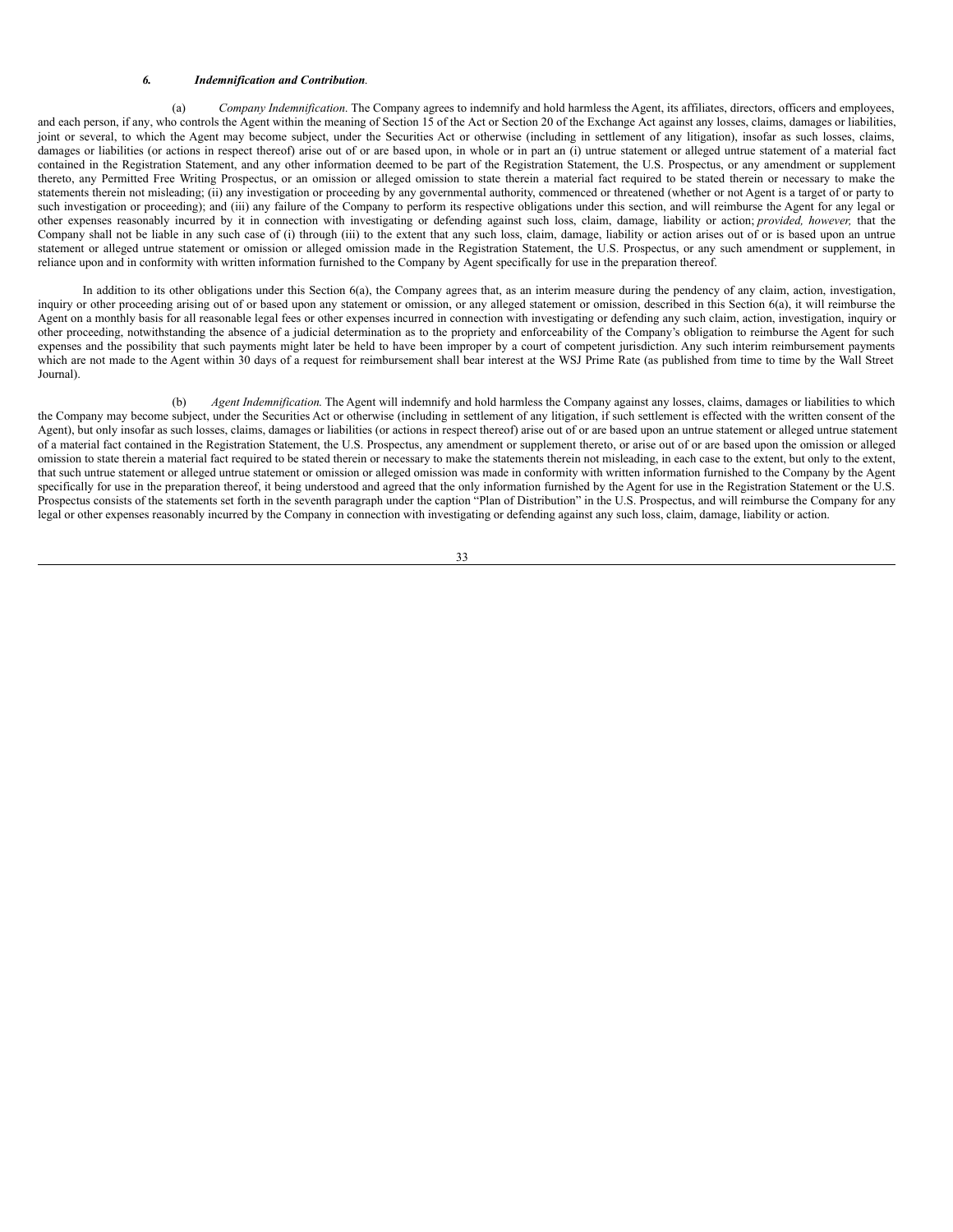(c) *Notice and Procedures*. Promptly after receipt by an indemnified party under subsection (a) or (b) above of notice of the commencement of any action, such indemnified party shall, if a claim in respect thereof is to be made against the indemnifying party under such subsection, notify the indemnifying party in writing of the commencement thereof; but the omission so to notify the indemnifying party shall not relieve the indemnifying party from any liability that it may have to any indemnified party except to the extent such indemnifying party has been materially prejudiced by such failure. In case any such action shall be brought against any indemnified party, and it shall notify the indemnifying party of the commencement thereof, the indemnifying party shall be entitled to participate in, and, to the extent that it shall wish, jointly with any other indemnifying party similarly notified, to assume the defense thereof, with counsel reasonably satisfactory to such indemnified party, and after notice from the indemnifying party to such indemnified party of the indemnifying party's election so to assume the defense thereof, the indemnifying party shall not be liable to such indemnified party under such subsection for any legal or other expenses subsequently incurred by such indemnified party in connection with the defense thereof other than reasonable costs of investigation; *provided*, *however*, that if, in the sole judgment of the Agent, it is advisable for the Agent to be represented by separate counsel, the Agent shall have the right to employ a single counsel to represent the Agent, in which event the reasonable fees and expenses of such separate counsel shall be borne by the indemnifying party or parties and reimbursed to the Agent as incurred (in accordance with the provisions of the second paragraph in subsection (a) above).

The indemnifying party under this Section 6 shall not be liable for any settlement of any proceeding effected without its written consent, but if settled with such consent or if there be a final judgment for the plaintiff, the indemnifying party agrees to indemnify the indemnified party against any loss, claim, damage, liability or expense by reason of such settlement or judgment. Notwithstanding the foregoing sentence, if at any time an indemnified party shall have requested an indemnifying party to reimburse the indemnified party for fees and expenses of counsel as contemplated by this Section 6, the indemnifying party agrees that it shall be liable for any settlement of any proceeding effected without its written consent if (i) such settlement is entered into more than 30 days after receipt by such indemnifying party of the aforesaid request, (ii) such indemnifying party shall have received notice of the terms of such settlement at least 30 days prior to such settlement being entered into, and (iii) such indemnifying party shall not have reimbursed the indemnified party in accordance with such request prior to the date of such settlement. No indemnifying party shall, without the prior written consent of the indemnified party, effect any settlement, compromise or consent to the entry of judgment in any pending or threatened action, suit or proceeding in respect of which any indemnified party is or could have been a party and indemnity was or could have been sought hereunder by such indemnified party, unless such settlement, compromise or consent (a) includes an unconditional release of such indemnified party from all liability on claims that are the subject matter of such action, suit or proceeding and (b) does not include a statement as to or an admission of fault, culpability or a failure to act by or on behalf of any indemnified party.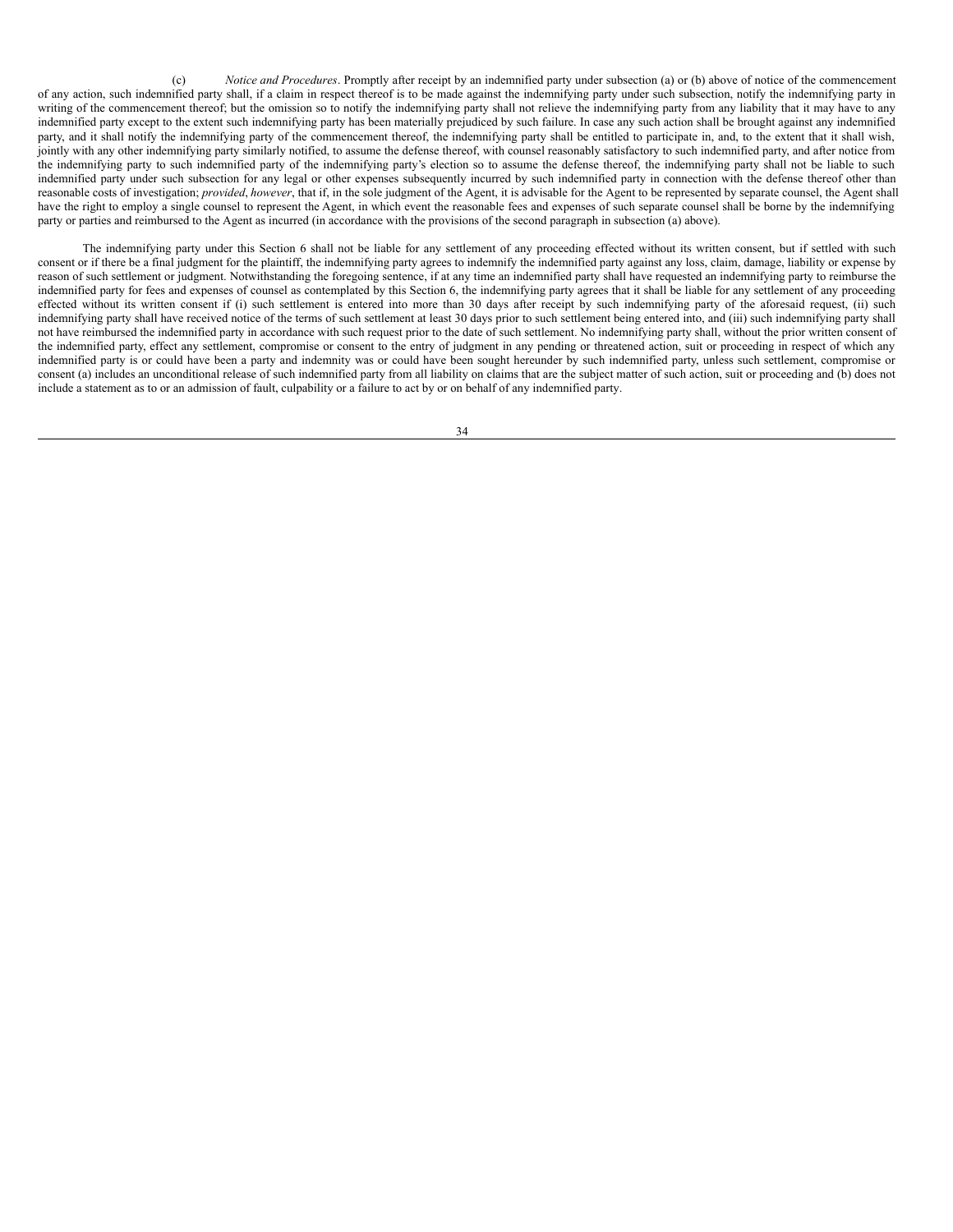(d) *Contribution; Limitations on Liability; Non-Exclusive Remedy*. If the indemnification provided for in this Section 6 is unavailable or insufficient to hold harmless an indemnified party under subsection (a) or (b) above, then each indemnifying party shall contribute to the amount paid or payable by such indemnified party as a result of the losses, claims, damages or liabilities referred to in subsection (a) or (b) above, (i) in such proportion as is appropriate to reflect the relative benefits received by the Company on the one hand and the Agent on the other from the offering of the Shares, or (ii) if the allocation provided by clause (i) above is not permitted by applicable law, in such proportion as is appropriate to reflect not only the relative benefits referred to in clause (i) above but also the relative fault of the Company on the one hand and the Agent on the other in connection with the statements or omissions that resulted in such losses, claims, damages or liabilities, as well as any other relevant equitable considerations. The relative benefits received by the Company on the one hand and the Agent on the other shall be deemed to be in the same proportion as the total net proceeds from the offering (before deducting expenses) received by the Company bear to the total commissions received by the Agent (before deducting expenses) from the sale of the Shares. The relative fault shall be determined by reference to, among other things, whether the untrue or alleged untrue statement of a material fact or the omission or alleged omission to state a material fact relates to information supplied by the Company or the Agent, the intent of the parties and their relative knowledge, access to information and opportunity to correct or prevent such untrue statement or omission. The Company and the Agent agree that it would not be just and equitable if contributions pursuant to this subsection (d) were to be determined by pro rata allocation or by any other method of allocation which does not take account of the equitable considerations referred to in this subsection (d). The amount paid or payable by an indemnified party as a result of the losses, claims, damages or liabilities referred to in this subsection (d) shall be deemed to include any legal or other expenses reasonably incurred by such indemnified party in connection with investigating or defending against any action or claim which is the subject of this subsection (d). Notwithstanding the provisions of this subsection (d), the Agent shall not be required to contribute any amount in excess of the commissions received by it under this Agreement. No person guilty of fraudulent misrepresentation (within the meaning of Section 11(f) of the Securities Act) shall be entitled to contribution from any person who was not guilty of such fraudulent misrepresentation.

*7. Representations and Agreements to Survive Delivery*. All representations, warranties, and agreements of the Company herein or in certificates delivered pursuant hereto, including but not limited to the agreements of the Agent and the Company contained in Section 6 hereof, shall remain operative and in full force and effect regardless of any investigation made by or on behalf of the Agent or any controlling person thereof, or the Company or any of its officers, directors, or controlling persons, and shall survive delivery of, and payment for, the Shares to and by the Agent hereunder.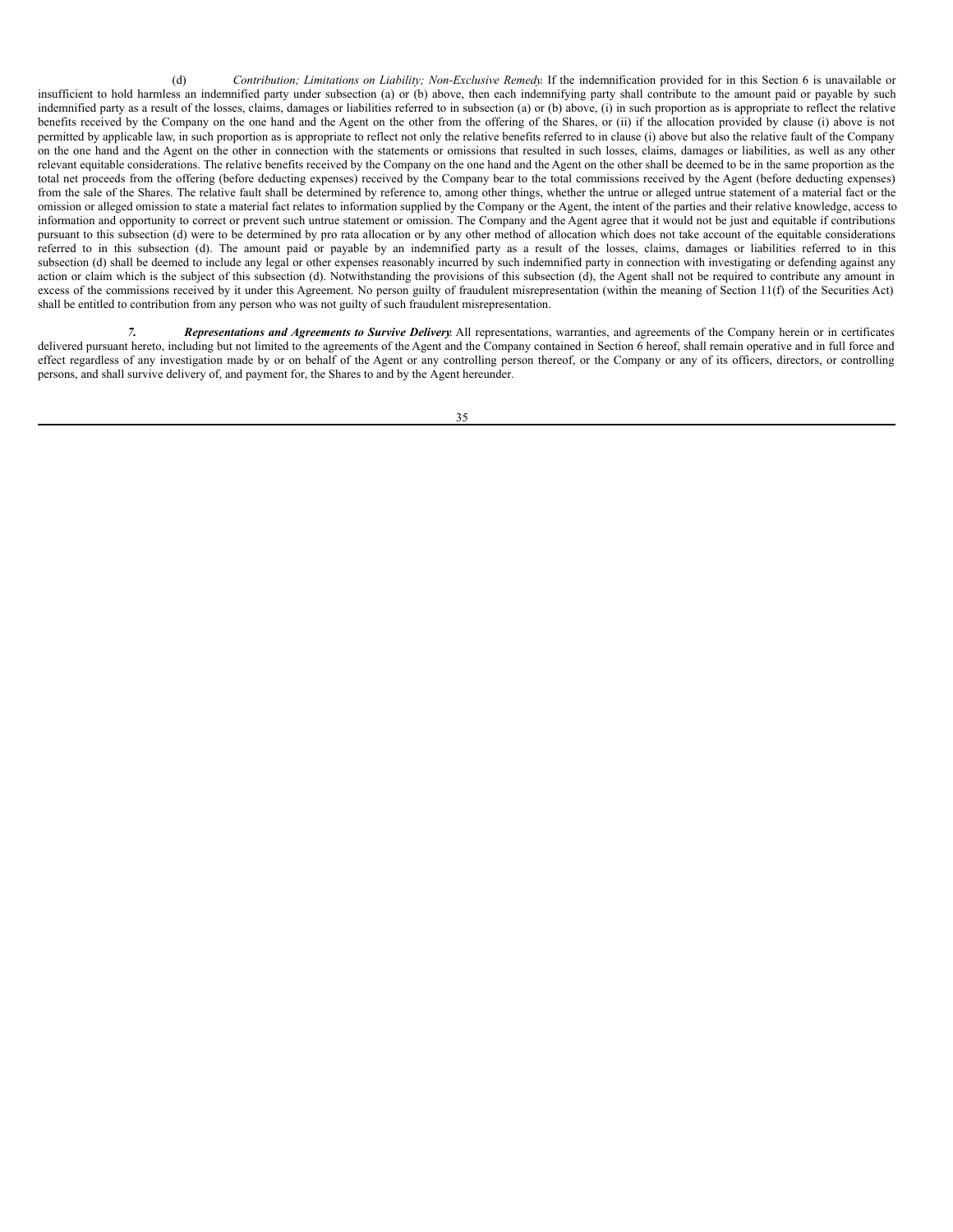#### *8. Termination.*

(a) The Company shall have the right, by giving ten (10) days' written notice as hereinafter specified, to terminate the provisions of this Agreement relating to the solicitation of offers to purchase the Shares in its sole discretion at any time. Any such termination shall be without liability of any party to any other party except that (i) with respect to any pending sale, through the Agent for the Company, the obligations of the Company, including in respect of compensation of the Agent, shall remain in full force and effect notwithstanding the termination and (ii) the provisions of Section 4(f), Section 6 and Section 7 of this Agreement shall remain in full force and effect notwithstanding such termination.

(b) The Agent shall have the right, by giving written notice as hereinafter specified, to terminate the provisions of this Agreement relating to the solicitation of offers to purchase the Shares in its sole discretion at any time. Any such termination shall be without liability of any party to any other party except that the provisions of Section 4(f), Section 6 and Section 7 of this Agreement shall remain in full force and effect notwithstanding such termination.

(c) Unless earlier terminated pursuant to this Section 8, this Agreement shall automatically terminate upon the earlier to occur of the issuance and sale of all of the Shares through the Agent on the terms and subject to the conditions set forth herein, except that the provisions of Section 4(f), Section 6 and Section 7 of this Agreement shall remain in full force and effect notwithstanding such termination.

(d) This Agreement shall remain in full force and effect unless terminated pursuant to Sections 8(a), (b) or (c) above or otherwise by mutual agreement of the parties; provided that any such termination by mutual agreement shall in all cases be deemed to provide that Section 4(f), Section 6 and Section 7 shall remain in full force and effect.

(e) Any termination of this Agreement shall be effective on the date specified in such notice of termination; provided that such termination shall not be effective until the close of business on the date of receipt of such notice by the Agent or the Company, as the case may be. If such termination shall occur prior to the Settlement Date for any sale of the Shares, such sale shall settle in accordance with the provisions of Section 3(a)(vii) of this Agreement.

(f) Upon the execution of this Agreement, that certain Equity Distribution Agreement between the Company and the Agent, dated March 18, 2020 (the "**Prior Agreement**") shall terminate and be of no further effect, except that the provisions of Section 4(f), Section 6 and Section 7 of the Prior Agreement shall remain in full force and effect notwithstanding such termination.

*9. Default by the Company*. If the Company shall fail at any Settlement Date to sell and deliver the number of Shares which it is obligated to sell hereunder, then this Agreement shall terminate without any liability on the part of the Agent or, except as provided in Section 4(f) hereof, any non-defaulting party. No action taken pursuant to this Section shall relieve the Company from liability, if any, in respect of such default, and the Company shall (A) hold the Agent harmless against any loss, claim or damage arising from or as a result of such default by the Company and (B) pay the Agent any commission to which it would otherwise be entitled absent such default.

*10. Notices*. Except as otherwise provided herein, all communications under this Agreement shall be in writing and, if to the Agent, shall be delivered via overnight delivery services to (i) Piper Sandler & Co., U.S. Bancorp Center, 800 Nicollet Mall, Minneapolis, Minnesota 55402, Attention: Equity Capital Markets, with a copy to Piper Sandler General Counsel at 800 Nicollet Mall, Minneapolis, MN 55402 and LegalCapMarkets@psc.com; and (ii) the Company at 130 Eileen Stubbs Avenue, Suite 19, Dartmouth, Nova Scotia, Canada B3B 2C4, Attention of Corporate Secretary; or in each case to such other address as the person to be notified may have requested in writing. Any party to this Agreement may change such address for notices by sending to the parties to this Agreement written notice of a new address for such purpose.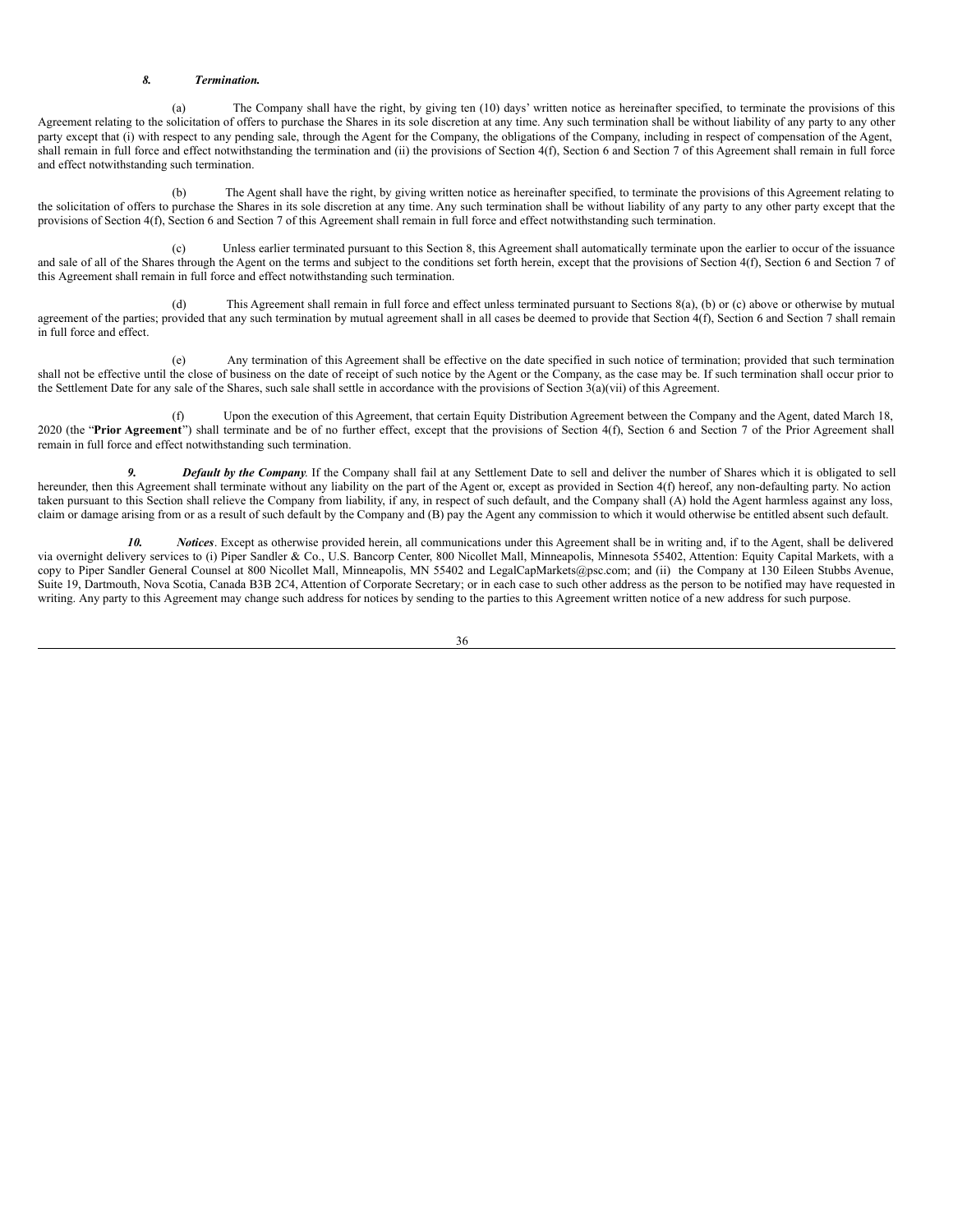*11. Permitted Free Writing Prospectus*. The Company represents and agrees that, unless it obtains the prior written consent of the Agent, and the Agent severally represents and agrees that, unless it obtains the prior written consent of the Company, it has not made and will not make any offer relating to the Shares that would constitute an "issuer free writing prospectus," as defined in Rule 433 under the Securities Act, or that would otherwise constitute a "free writing prospectus," as defined in Rule 405 under the Securities Act, required to be filed with the Commission. Any such free writing prospectus consented to by the Company and the Agent is hereinafter referred to as a *"Permitted Free Writing Prospectus."*The Company represents that it has treated or agrees that it will treat each Permitted Free Writing Prospectus as an "issuer free writing prospectus," as defined in Rule 433, and has complied and will comply with the requirements of Rule 433 applicable to any Permitted Free Writing Prospectus, including timely Commission filing where required, legending and record keeping. For the purposes of clarity, the parties hereto agree that all free writing prospectuses, if any, listed in Schedule 4 hereto are Permitted Free Writing Prospectuses.

*12. Persons Entitled to Benefit of Agreement*. This Agreement shall inure to the benefit of and be binding upon the parties hereto and their respective successors and assigns and the controlling persons, officers and directors referred to in Section 6(a). Nothing in this Agreement is intended or shall be construed to give to any other person, firm or corporation any legal or equitable remedy or claim under or in respect of this Agreement or any provision herein contained. The term "successors and assigns" as herein used shall not include any purchaser, as such purchaser, of any of the Shares from the Agent.

*13. Absence of Fiduciary Relationship*. The Company, having been advised by counsel, acknowledges and agrees that: (a) the Agent has been retained solely to act as a sales agent in connection with the sale of the Shares and that no fiduciary, advisory or agency relationship between the Company (including any of the Company's affiliates (including directors), equity holders, creditors, employees or agents, hereafter, *"Company Representatives"*), on the one hand, and the Agent on the other, has been created or will be created in respect of any of the transactions contemplated by this Agreement, irrespective of whether the Agent has advised or is advising the Company on other matters and irrespective of the use of the defined term "Agent;" (b) neither the Agent nor any of its affiliates (including directors), equity holders, creditors, employees or agents, hereafter, *"Agent Representatives"*) shall have any duty or obligation to the Company or any Company Representative except as set forth in this Agreement; (b) the price and other terms of any Placement executed pursuant to this Agreement, as well as the terms of this Agreement, are deemed acceptable to the Company and its counsel, following discussions and arms-length negotiations with the Agent; (c) the Company is capable of evaluating and understanding, and in fact has evaluated, understands and accepts the terms, risks and conditions of any Placement to be executed pursuant to this Agreement, and any other transactions contemplated by this Agreement; (c) the Company has been advised that the Agent and the Agent Representatives are engaged in a broad range of transactions which may involve interests that differ from those of the Company and that the Agent and the Agent Representatives have no obligation to disclose any such interests and transactions to the Company by virtue of any fiduciary, advisory or agency relationship, or otherwise; (d) the Company has been advised that the Agent is acting, in respect of any Placement and the transactions contemplated by this Agreement, solely for the benefit of the Agent, and not on behalf of the Company; and (e) the Company and the Company Representatives waive, to the fullest extent permitted by law, any claims that they may have against the Agent or any of the Agent Representatives for breach of fiduciary duty or alleged breach of fiduciary duty in respect of any Placement or any of the transactions contemplated by this Agreement and agree that the Agent and the Agent Representatives shall have no liability (whether direct or indirect, in contract, tort or otherwise) to the Company or any of the Company Representatives in respect of any person asserting any claim of breach of any fiduciary duty on behalf of or in right of the Company or any of the Company Representatives.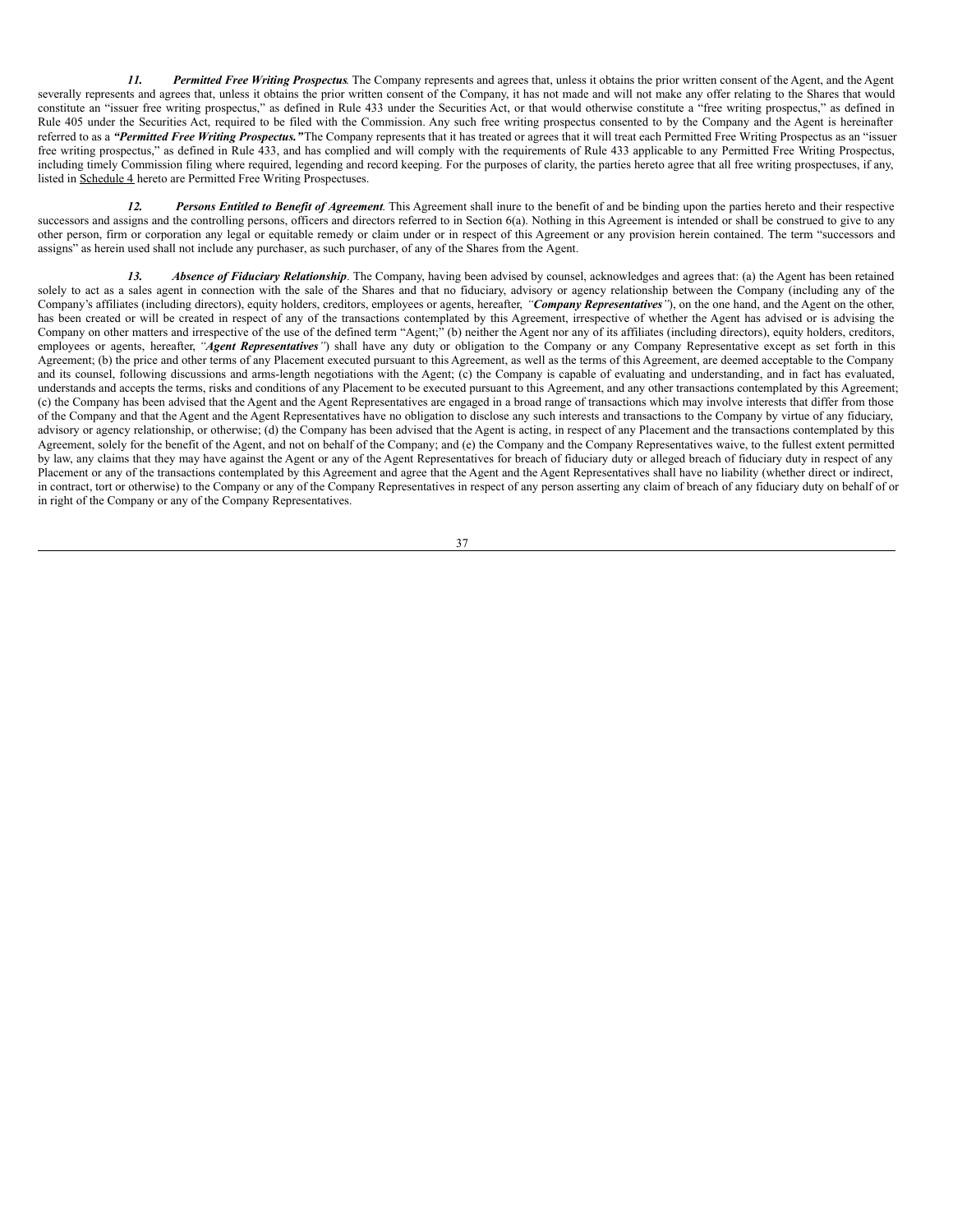*14. Governing Law and Waiver of Jury Trial*. This Agreement shall be governed by and construed in accordance with the laws of the State of New York. THE COMPANY (ON ITS OWN BEHALF AND ON BEHALF OF ITS STOCKHOLDERS AND AFFILIATES) HEREBY IRREVOCABLY WAIVES, TO THE FULLEST EXTENT PERMITTED BY APPLICABLE LAW, ANY AND ALL RIGHT TO TRIAL BY JURY IN ANY LEGAL PROCEEDING ARISING OUT OF OR RELATING TO THIS AGREEMENT OR THE TRANSACTIONS CONTEMPLATED HEREBY.

*15. Submission to Jurisdiction, Etc.*Each party hereby submits to the exclusive jurisdiction of the U.S. federal and New York state courts sitting in the Borough of Manhattan, City of New York, in any suit or proceeding arising out of or relating to this Agreement or the transactions contemplated hereby. The parties hereby irrevocably and unconditionally waive any objection to the laying of venue of any lawsuit, action or other proceeding in such courts, and hereby further irrevocably and unconditionally waive and agree not to plead or claim in any such court that any such lawsuit, action or other proceeding brought in any such court has been brought in an inconvenient forum. The Company irrevocably designates and appoints C T Corporation System 28 Liberty Street, New York, NY 10011, as its authorized agent in the United States upon which process may be served in any such suit or proceeding, and agrees that service of process upon such authorized agent be certified or registered mail, or by personal delivery by Federal Express, to such authorized agent shall be deemed in every respect effective service of process upon the Company in any such suit or proceeding. The Company further agrees to take any and all actions as may be necessary to maintain such designation and appointment of such agent in full force and effect for a period of five years from the date of this Agreement.

*16. Counterparts*. This Agreement may be executed in one or more counterparts, each of which shall be deemed an original, and all of which together shall constitute one and the same instrument.

*17. Construction.* The section and exhibit headings herein are for convenience only and shall not affect the construction hereof. References herein to any law, statute, ordinance, code, regulation, rule or other requirement of any governmental authority shall be deemed to refer to such law, statute, ordinance, code, regulation, rule or other requirement of any governmental authority as amended, reenacted, supplemented or superseded in whole or in part and in effect from time to time and also to all rules and regulations promulgated thereunder

[Signature Page Follows]

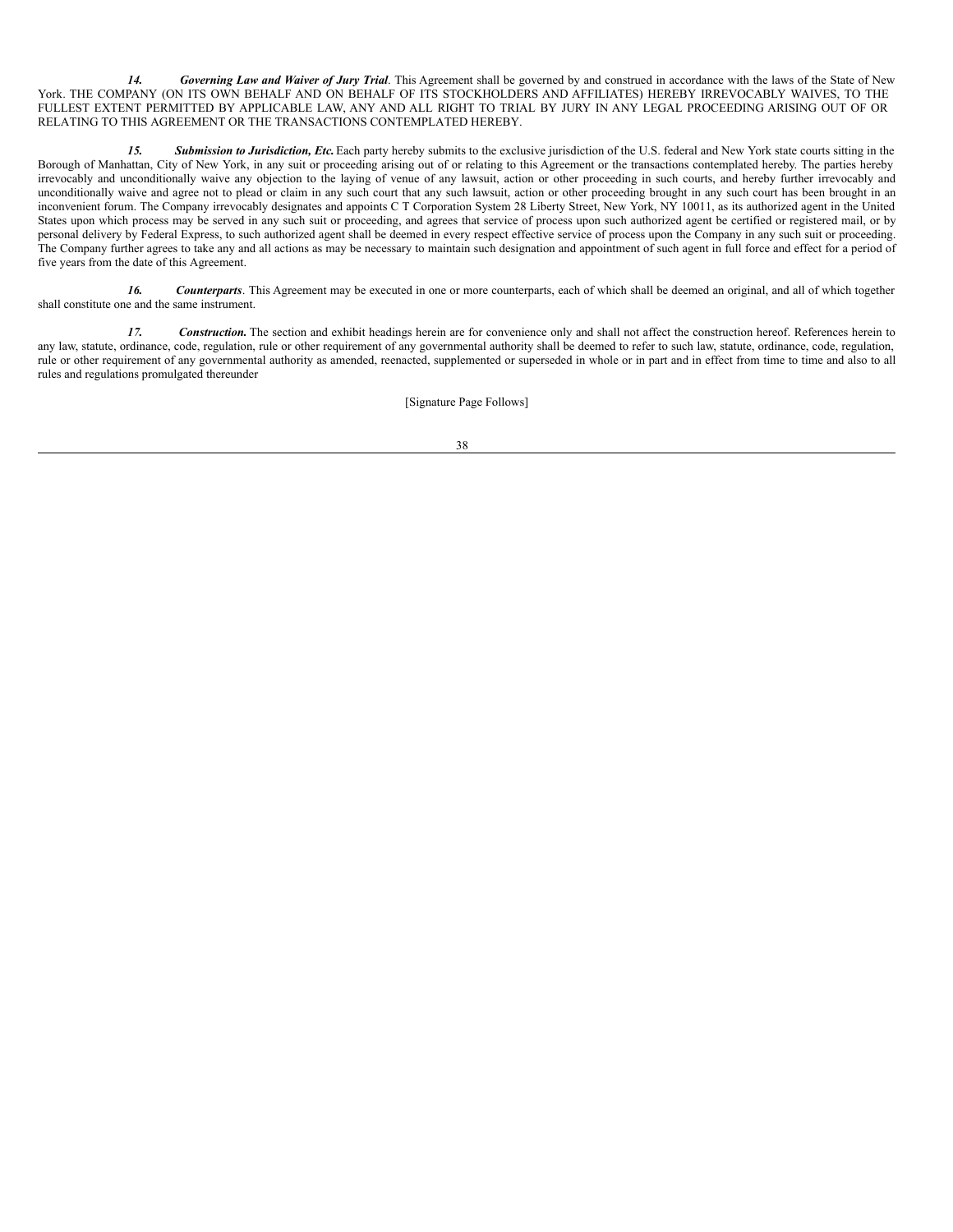Please sign and return to the Company the enclosed duplicates of this letter whereupon this letter will become a binding agreement between the Company and the Agent in accordance with its terms.

Very truly yours,

**IMV INC.**

By: /s/ Pierre Labbé

Name: Pierre Labbé Title: Chief Financial Officer

Confirmed as of the date first above mentioned.

# **PIPER SANDLER & CO.**

By: /s/ Michael Bassett

Name: Michael Bassett Title: Director

Schedule A-1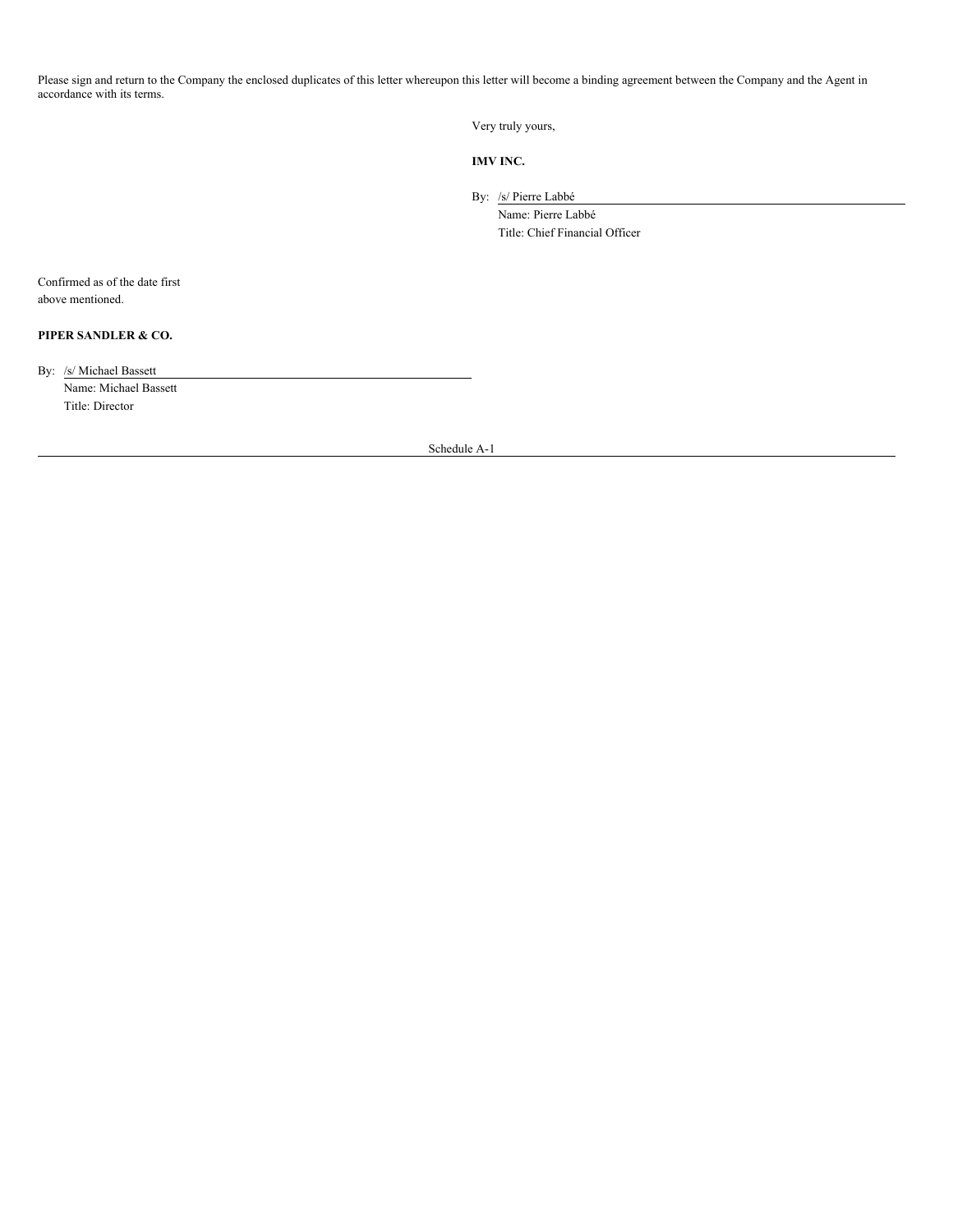#### **FORM OF PLACEMENT NOTICE**

#### **No Facsimile and No Voicemail**

| From:      | IMV Inc.                                         |
|------------|--------------------------------------------------|
| To:        | Piper Sandler & Co.                              |
|            | Attention:                                       |
|            | Neil A. Riley<br>Neil.Riley@psc.com              |
|            | Connor N. Anderson<br>Connor.Anderson@psc.com    |
|            | Tom Wright<br>Thomas. Wright@psc.com             |
|            | Jay A. Hershey<br>Jay.Hershey@psc.com            |
| Date:      | $\left[\bullet\right], 20\left[\bullet\right]$   |
| Subject:   | Equity Distribution Agreement – Placement Notice |
| Gentlemen: |                                                  |

Pursuant to the terms and subject to the conditions contained in the Equity Distribution Agreement between IMV Inc. ( "**Company**"), and Piper Sandler & Co. ( "**Agent**") dated June 30, 2020 (the "**Agreement**"), the Company hereby requests that Agent sell up to [●] Common Shares, no par value per share, at a minimum market price of U.S. \$[●] per share. Sales should begin on the date of this Placement Notice and shall continue until [●] /[all shares are sold].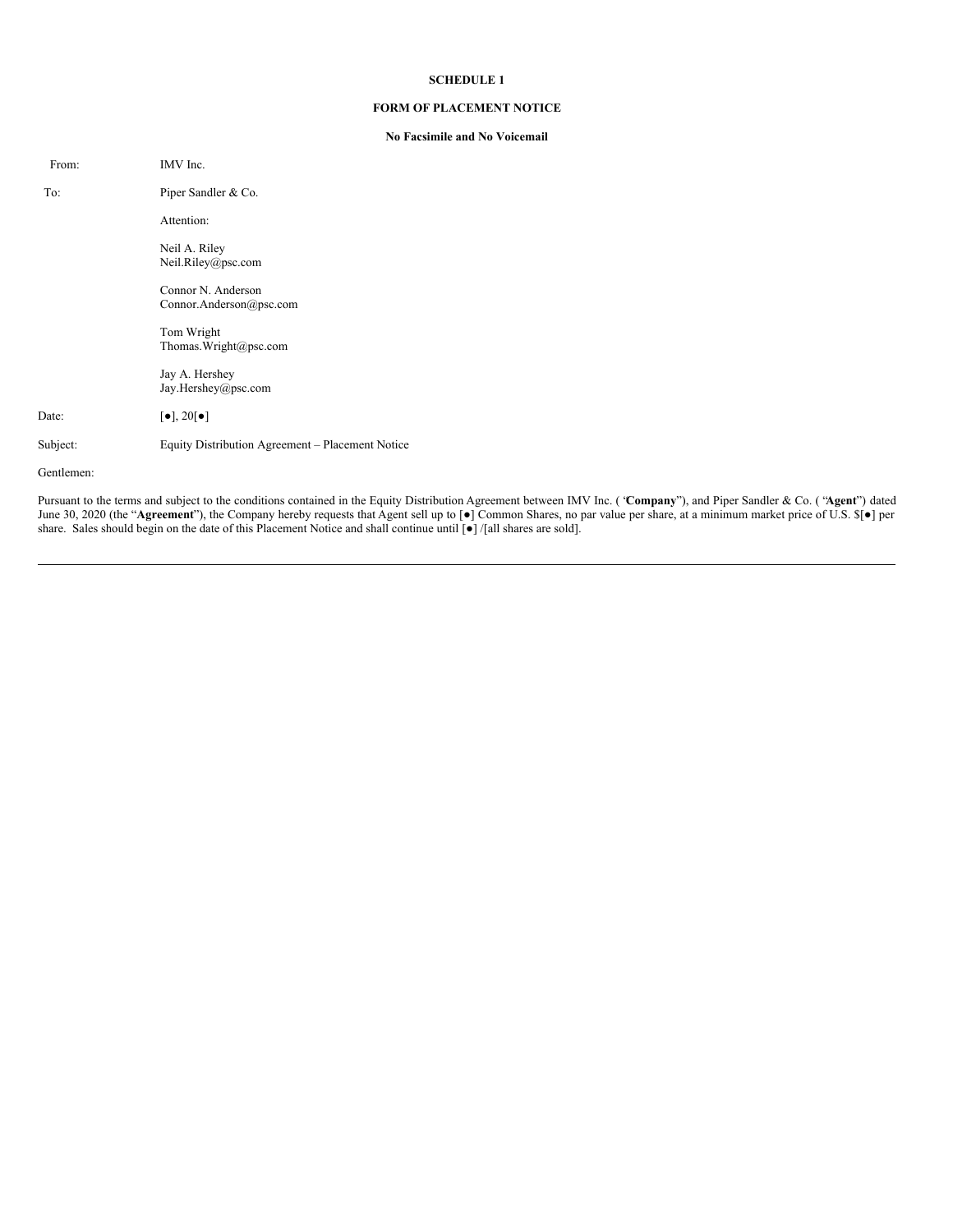#### **NOTICE PARTIES**

**IMV Inc.**

Pierre Labbé 130 Eileen Stubbs Avenue, Suite 19 Dartmouth, Nova Scotia, Canada B3B 2C4 Telephone: +1 (902) 492-1819 Facsimile: +1 (902) 492-0888

# **Piper Sandler & Co.**

Neil A. Riley Neil.Riley@psc.com

Connor N. Anderson Connor.Anderson@psc.com

Tom Wright Thomas.Wright@psc.com

Jay A. Hershey Jay.Hershey@psc.com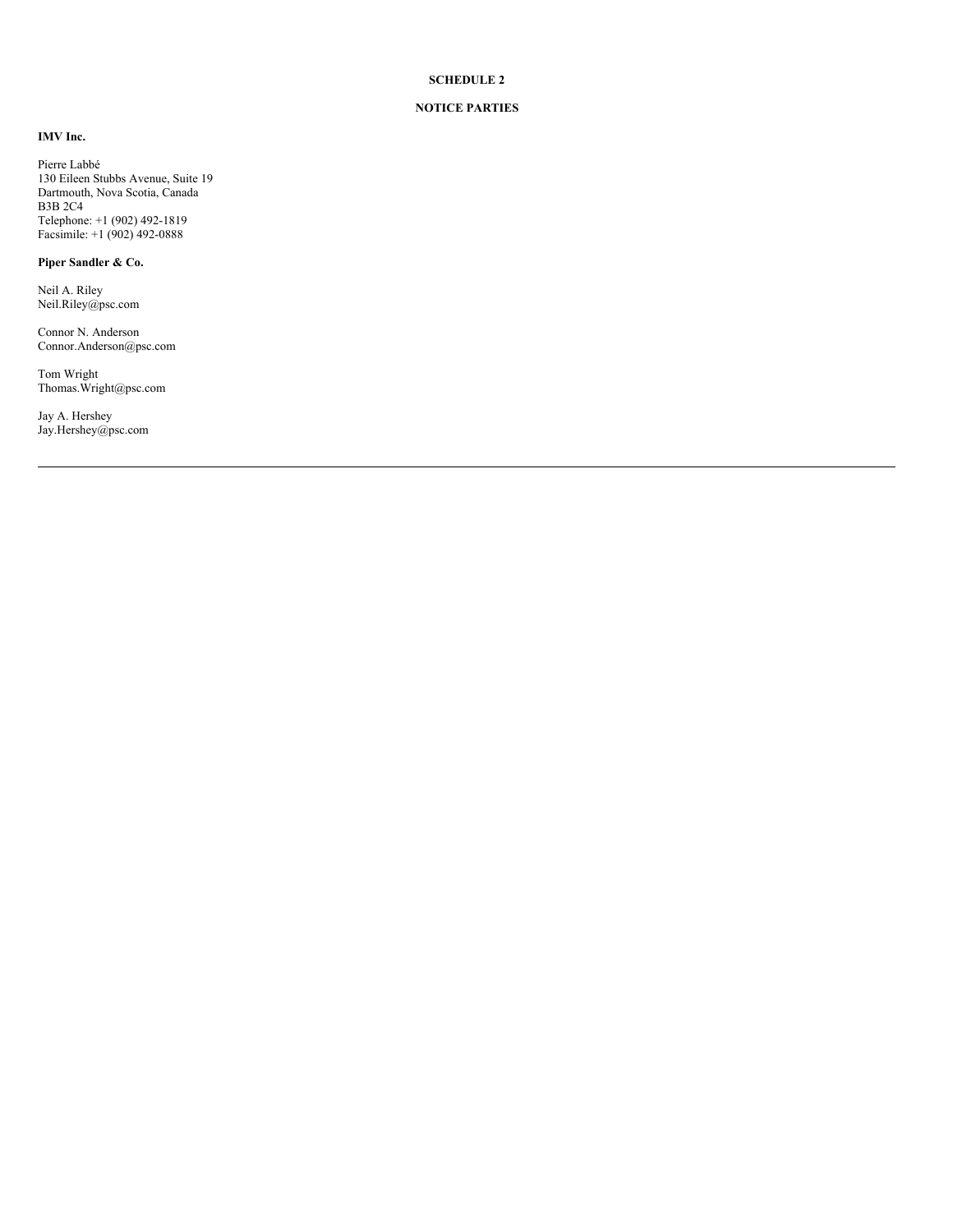#### **FORM OF REPRESENTATION CERTIFICATE**

#### **PURSUANT TO SECTION 4(o) OF THE AGREEMENT**

[Date]

Piper Sandler & Co. 800 Nicollet Mall Minneapolis, MN 55402

Sir:

The undersigned, the duly qualified and elected [•], of IMV Inc. a Canadian corporation (the "**Company**"), does hereby certify in such capacity and on behalf of the Company, pursuant to Section 4(o) of the Equity Distribution Agreement, dated June 30, 2020 (the "**Equity Distribution Agreement**"), between the Company and Piper Sandler & Co., that to the best of the knowledge of the undersigned:

(i) The representations and warranties of the Company in this Agreement are true and correct, in all material respects, as if made at and as of the date of the certificate, and the Company has complied with all the agreements and satisfied all the conditions on its part to be performed or satisfied at or prior to the date of the certificate; and

(ii) No stop order or other order suspending the effectiveness of the Registration Statement or any part thereof or any amendment thereof or the qualification of the Shares for Registration Statement, nor suspending or preventing the use of the U.S. Prospectus or any Permitted Free Writing Prospectus, has been issued, and no proceeding for that purpose has been instituted or, to the best of the Company's knowledge, is contemplated by the Commission or any state or regulatory body;

Capitalized terms used herein without definition shall have the meanings given to such terms in the Equity Distribution Agreement.

**IMV Inc.**

Name:

Title:

By: